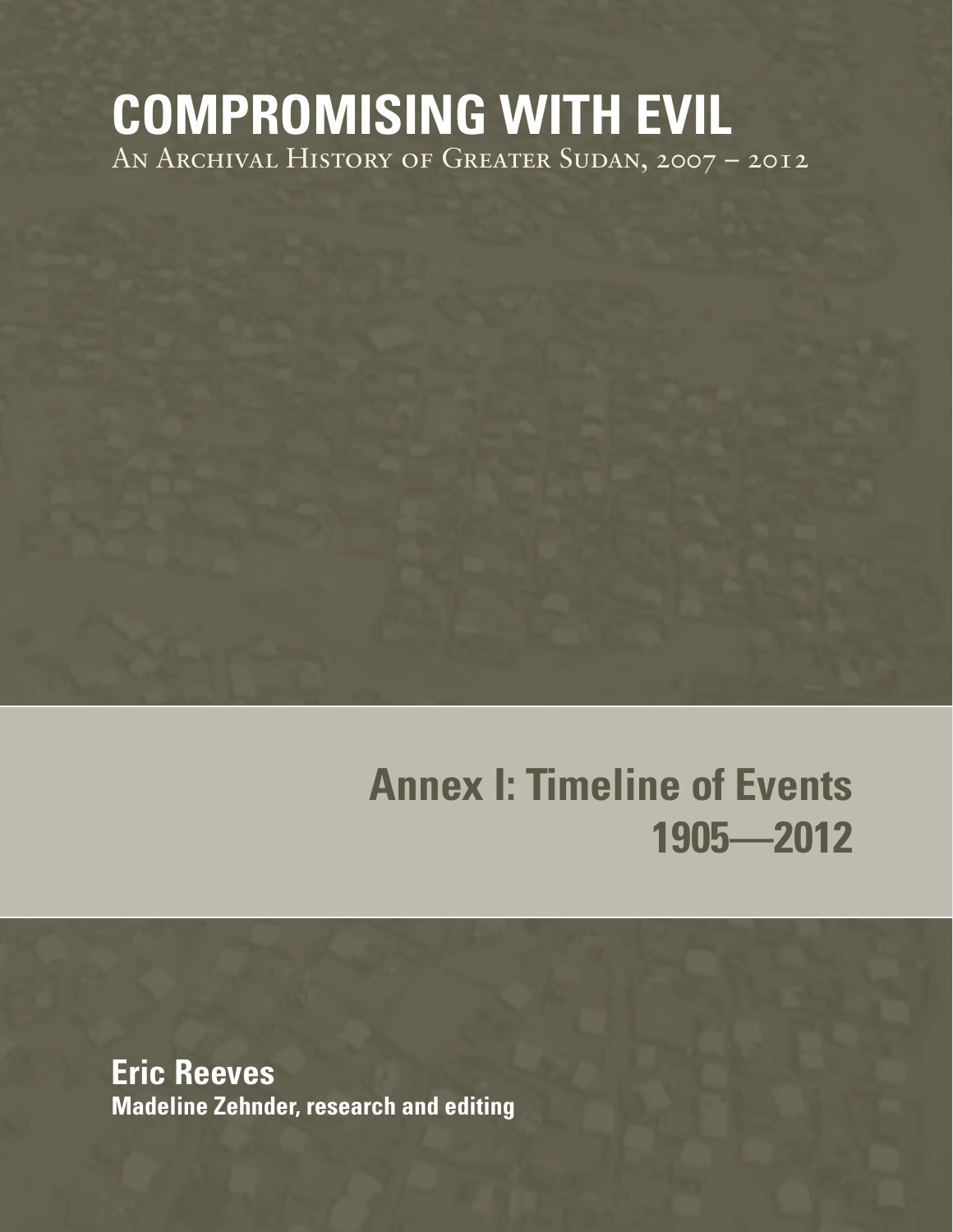## Timeline of Events, 1905 – 2012

This extensive timeline primarily chronicles events of the past two years, but also includes a number of earlier historical moments of significance. For all its length, the timeline is not fully inclusive and has been fashioned with an eye toward guiding readers through the years concentrated upon in this archival history. There are, I believe, clear patterns in diplomatic, political, and military behavior on part of all the parties involved in the peace process for greater Sudan. Responsibility for critical decisions affecting the likelihood of renewed war also emerges more clearly in the context of these moments in recent history.

1905: The Dinka Ngok, the northernmost of the three major Dinka groups, are incorporated into the administration of Kordofan by British colonial rulers.

1950/1960s: The Dinka Ngok are increasingly marginalized within local and parliamentary government.

January 1, 1956: Sudan becomes independent of condominium rule by Great Britain and Egypt; it will be ruled for the next 55 years by three riverine Arab tribes (the Shaigiyya, Danagla, and Ja'alin).

September 23, 1957: Sudan becomes a party to the four Geneva Conventions of 1949, which set out humanitarian rules for armed conflicts.

1964: The Sudanese Muslim Brothers form a political party, the antecedent to the National Islamic Front.

1965: An unknown number of Dinka men women and children are burned alive while in police custody in Babanousa and Muglad (present South Kordofan); this is the first known large-scale massacre of the Dinka by nomadic Arab groups.

1970s: This is the period that sees the progressive annexation of Dinka Ngok lands by Misseriya Arabs.

1970: On September 17, while on an evening walk near his village, Ngok Paramount Chief Monyak Deng, two of his brothers, and three uncles are shot dead by a Northern military squad of assassins.

1970: The Unregistered Land Act is passed in Khartoum: the Act provides a legal basis for large-scale land acquisitions, accelerating the encroachment of mechanized farming in traditional Nuba farmlands.

1955 – 1972: The first Sudanese civil war concludes with the Addis Ababa peace agreement, which promises the Dinka Ngok a self-determination referendum, with a choice to rejoin the South.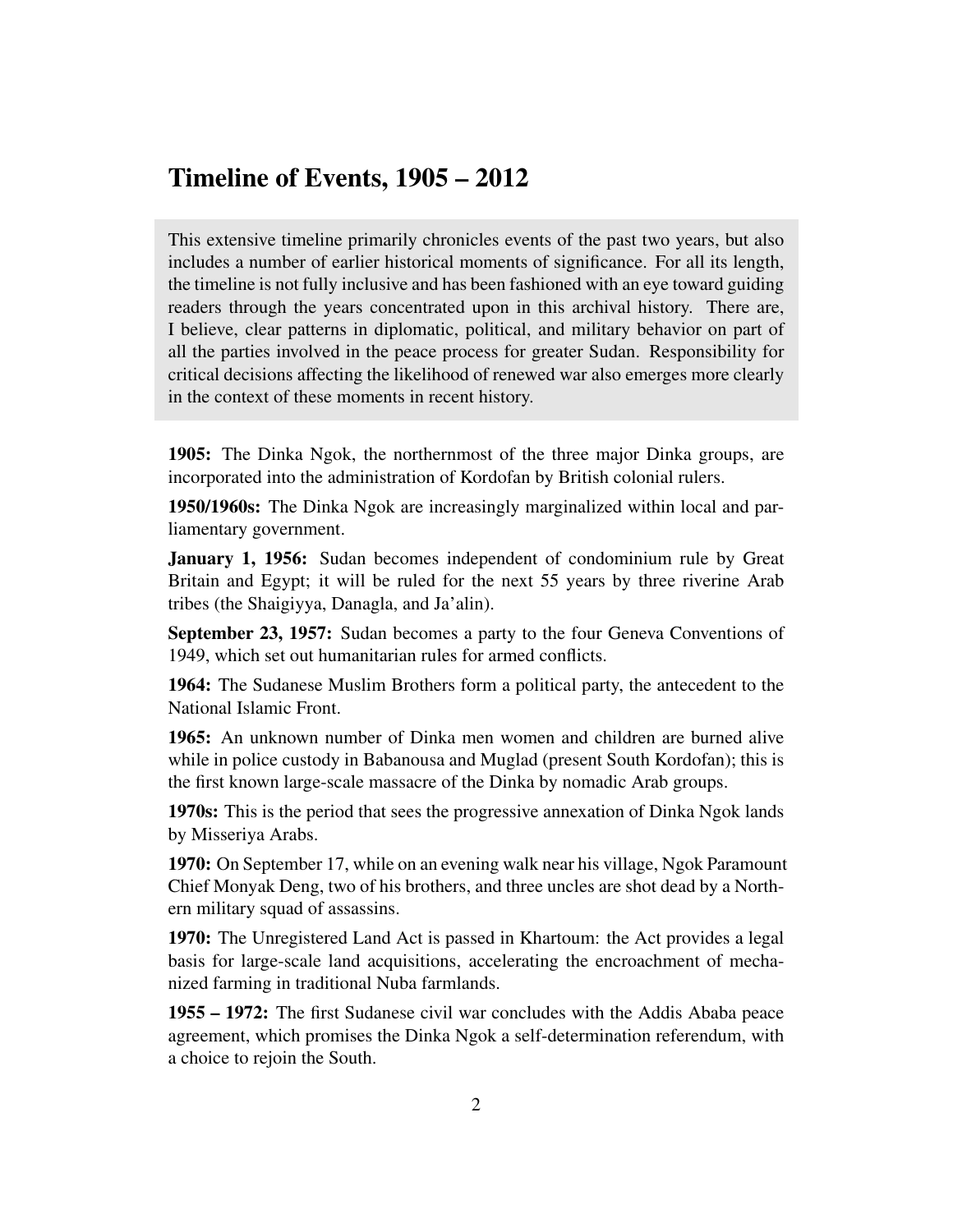<span id="page-2-0"></span>1972: The referendum is never held, as oil is discovered in the region and the Nimieri regime in Khartoum abrogates the Addis agreement in [1](#page-62-0)983.<sup>1</sup>

1977: Two trucks carrying 84 Dinka Ngok passengers are ambushed twenty kilometers outside Muglad (South Kordofan). Reports of sporadic raids and killings by Misseriya Arab groups from the North are subsequently continuous.

1980s/1990s: The process of annexation continues as Khartoum mobilizes Misseriya militias during the second Sudanese civil war (1983 – 2005).

Early 1980s: The Nuba people increasingly resist the aggressive Islamizing and Arabizing efforts of the regimes of Jaafer Nimeiri, Sadiq el-Mahdi, and finally the National Islamic Front (later renamed the National Congress Party, or NCP).

April 1985: Jafaar Nimeiri is overthrown.

1986: Al-Sadiq Siddig al-Mahdi becomes Prime Minister of Sudan.

**June 30, 1989:** The National Islamic Front seizes power in a military coup, deposing an elected government and deliberately aborting the most promising chance for a North/South peace since independence in 1956.

1990s: The National Islamic Front wages a genocidal campaign against the people of the Nuba Mountains in South Kordofan; *jihad* is declared in January 1992, later confirmed by *fatwas* from pro-regime imams in Khartoum (April 1992).

1990s: Early reports of Antonov bombings:

Ted Dagne of the U.S. Congressional Research Service reports large numbers of bombs were dropped on Nimule while he was present in 1993; Brian D'Silva of the U.S. Agency for International Development was in Yei in 1997 when it was bombed—attacks did major damage to both Yei's cathedral and hospital, which was bombed again on April 7, 1998. Yei was bombed on 15 different occasions during 1999 and a total of 138 bombs were dropped. Approximately 100 aerial attacks were confirmed in 1999, causing more than 200 known casualties. The hospital at Kajo Keji in which MSF works is bombed twice in 1999 (January 13; five bombs and December; five bombs).

1995: The first in-depth reports of the genocidal war in the Nuba Mountains are published; a secret airlift is organized by a small group of aid organizations.

1998: Fighting becomes particularly intense in Abyei, the front-line of the "oil war," with massive civilian destruction and displacement.

May 1999: UN human rights report on Sudan (E/CN.4/1999/38/17): "As a Member State of the United Nations, the Sudan is bound by the Charter of the United Nations. Further, it is obliged to respect the human rights and fundamental freedoms of all persons within its territory, as set out *inter alia* in the following instruments to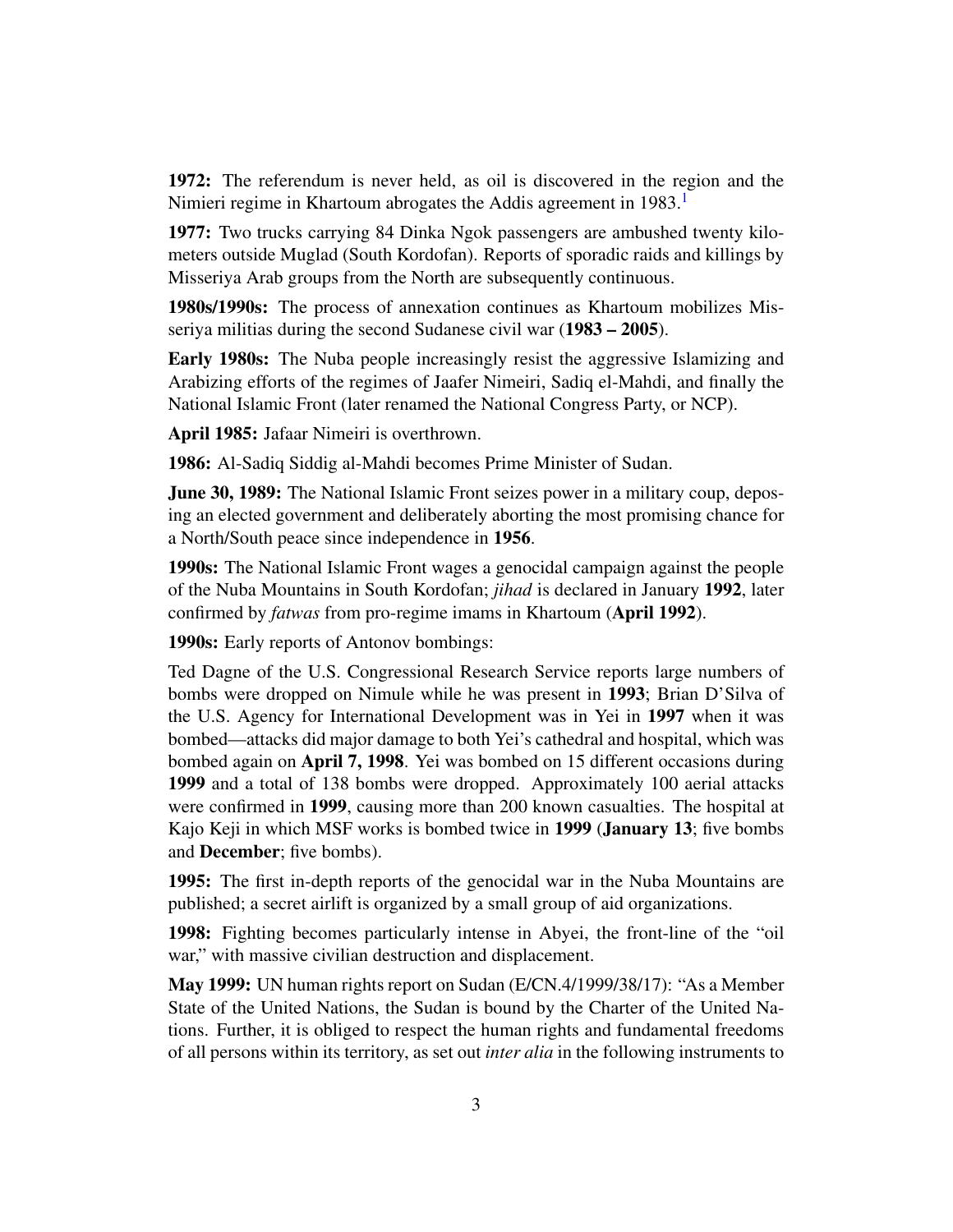which the Sudan has become a party: the International Covenant on Economic, Social and Cultural Rights; the International Covenant on Civil and Political Rights; the International Convention on the Elimination of All Forms of Racial Discrimination; the Convention on the Rights of the Child; the Slavery Convention, as amended; the Supplementary Convention on the Abolition of Slavery, the Slave Trade, and Institutions and Practices Similar to Slavery; the Convention relating to the Status of Refugees and the Additional Protocol thereto; the Convention against Torture and other Cruel, Inhuman or Degrading Treatment or Punishment."

July 23, 1999: The villages of Lainya and Loka (Yei County) are bombed with chemical products. The use of chemical weapons by Khartoum has never been properly investigated by the UN; nor has the international community pushed effectively for such investigation.

August 1999: The oil pipeline from Heglig to Port Sudan is completed; the first 600,000 barrels of oil are exported in a shipment at the end of August.

<span id="page-3-0"></span>November 1999: MSF-Switzerland requests an investigation into aerial bombard-ments, which the organization chronicled in detail in its [February 2000 study.](http://docs.google.com/viewer?a=v&q=cache:cyzQOddXzYQJ:www.aerzte-ohne-grenzen.de/_media/pdf/sudan/2000/2000-02-sudan-report-aerial-bombardments.pdf+msf+switzerland+sudan+equatoria+aerial+bombardment&hl=en&gl=us&pid=bl&srcid=ADGEESirOwR1ojS4qfbYQ-vmoHIFnkts0b2Q3E0lWEoPoTA7B6m8te8_shiWg1wraue-yq0020MnrLWW5Y1IhwtqZQg3ZYW_wTT6CDgqn9z5jZafNuvuIlPu0lCALXzWpyD2BIqjBIMp&sig=AHIEtbSjmM831ikEARGIVxtCo9sWiYlzMA)<sup>[2](#page-62-1)</sup>

1999 – 2001 were central years in the period that might be referred to as the "oil war": heavy fighting between Khartoum's regular and militia forces and the Sudan People's Liberation Army (SPLA) was concentrated around Bentiu, in what is now Unity State. The strategy in Khartoum's bombing in Equatoria and elsewhere was both to destroy civilian morale and to disrupt food production and distribution, making supply for the forward-based SPLA troops as difficult as possible. The same was true for bombings of civilians in Unity State, attacks that began to increase significantly in 2000.

Also of note in 2000 was an increase in attacks on humanitarian sites outside of Equatoria, including on the International Committee of the Red Cross (ICRC). Altogether, for 2000 there were more than 600 known casualties—perhaps many times this number.

2000: Brutal, finally genocidal warfare continues in the oil regions of what was then Western Upper Nile.

November 11, 2000: One of the most notorious bombing attacks of the war occurred in Yei (now Central Equatoria): 18 to 19 civilians were killed and 53 were wounded (eleven critically), as six (of fourteen) bombs hit the central market at the busiest time of day.

2001 – 2002: 2001 and 2002 are years distinguished in part by the first explicitly reported attacks by helicopter gunships against civilian targets, in Koch and Leer counties (especially January – May 2002). Aerial attacks against civilians and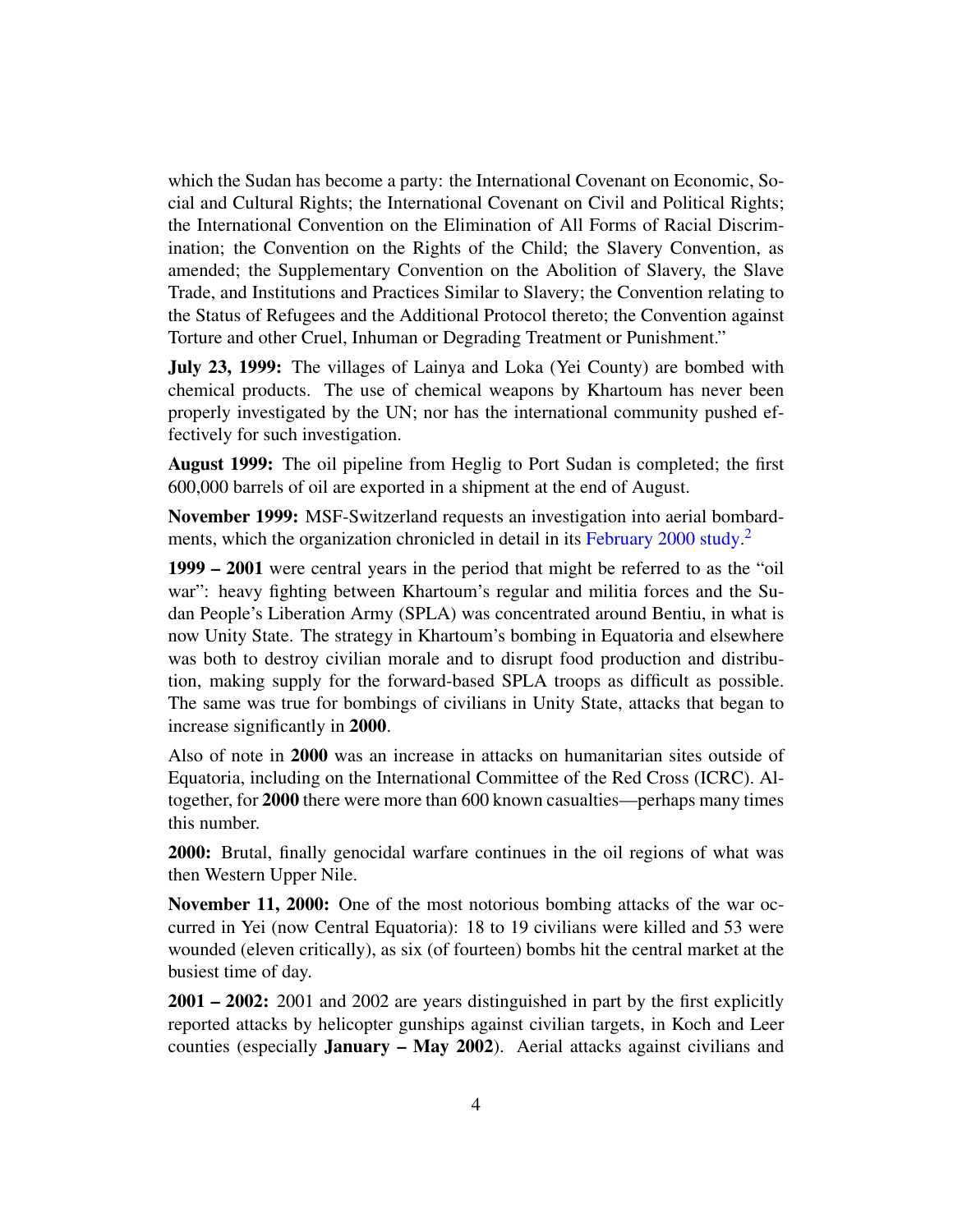humanitarians remain heavy throughout the summer and into the fall, causing more than 500 known casualties for the year.

**January 22, 2002:** A breakthrough ceasefire agreement for the Nuba Mountains is signed by Khartoum and the SPLA-Nuba in Bürgenstock, Switzerland; however, in violation of key terms of this agreement, Khartoum immediately moves two brigades of SAF to the fighting that continues in the oil regions of South Sudan.

July 2002: The Machakos Protocol, guaranteeing a Southern self-determination referendum, is signed by the National Islamic Front/National Congress Party (NIF/NCP) regime and the Sudan People's Liberation Movement (SPLM).

September 21, 2002: The first confirmed attack by Khartoum's newly acquired MiG-29s, one of the most advanced fighter aircraft in the Russian arsenal, on a Dinka cattle camp outside Mundri, near Lui: more than twenty people are killed, many injured, and there is a tremendous loss of cattle.

October 2002: The NIF/NCP regime and the SPLA/M sign a "Cessation of Offensive Hostilities Agreement." Not until further international pressure in February 2003 is the cease-fire meaningfully observed by Khartoum.

December 2002: The people of the Nuba mandate the SPLM to negotiate their "self-determination."

2003: Major counterinsurgency warfare begins in Darfur; it quickly becomes genocidal in nature. More than 600 known casualties.

April 2003: Khartoum's counter-insurgency campaign in Darfur becomes genocidal following the successful Sudan Liberation Army (SLA) attack on el-Fasher air base; both regular military forces and Arab militia forces (the *Janjaweed*) attack non-Arab/African villages on a massive scale, displacing in the course of several years more than [three million](http://reliefweb.int/node/418828) (internally as well as refugees in eastern Chad) and killing as many as [500,000 civilians.](http://www.sudanreeves.org/2011/12/30/2010/08/07/quantifying-genocide-darfur-mortality-update-august-6-2010/)

November 29, 2003: Bombing of el-Geneina, capital of West Darfur, which killed 40 people and wounded an estimated 60 civilians.

May 2004: A protocol promising "popular consultations" for South Kordofan and Blue Nile states is signed by Khartoum and the SPLM.

May 2004: The [Abyei Protocol](http://reliefweb.int/node/147977) is signed, guaranteeing the "residents" of Abyei a self-determination referendum; the Protocol stipulates the formation of an Abyei Boundaries Commission (ABC) to delineate Abyei's borders.

January 9, 2005: The Khartoum regime and the SPLM sign the "Comprehensive" Peace Agreement" (CPA) in Kenya, including the protocols for Abyei, as well as South Kordofan and Blue Nile.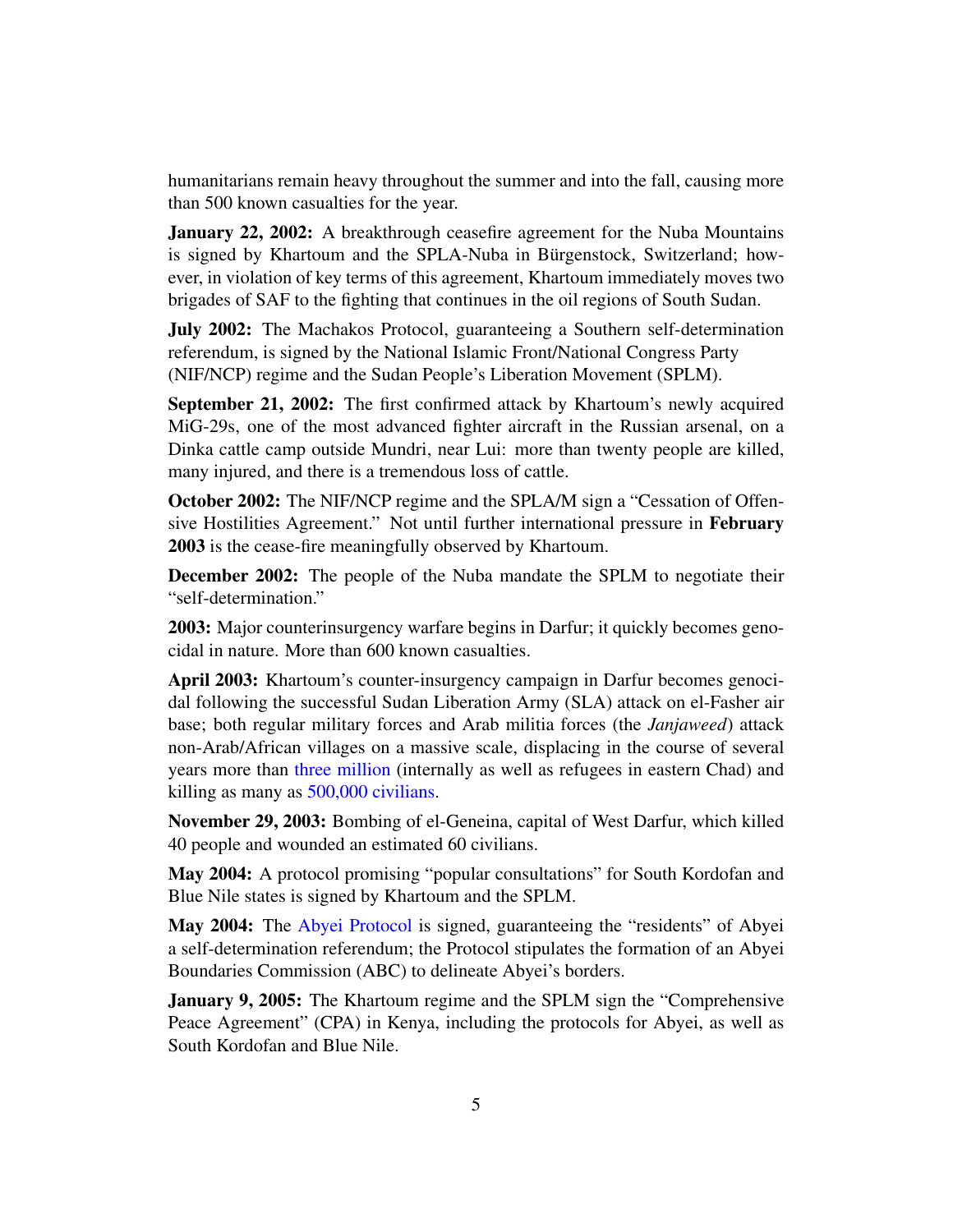July 14, 2005: The ABC, comprising distinguished students of Sudan—chosen by both sides—submits its report to President Omar al-Bashir; it is never seriously considered by the NIF/NCP leadership.

July 30, 2005: Death of John Garang in a helicopter crash. Given Garang's international stature and vision, his death ensured that the CPA would never come to fruition.

May 2006: The "Darfur Peace Agreement" is signed in Abuja, Nigeria by the Khartoum regime and one rebel faction; the agreement is a disastrous failure, and leads to the fragmenting of the rebel movement; Khartoum fails to adhere meaningfully to any terms of the agreement.

2007: A grim genocide by attrition had settled over Darfur by 2007, with a profoundly debilitating effect on more than 2 million displaced persons. Insecurity increased rapidly, beginning an extended process of retrenchment by humanitarian organizations and an attenuation of overall capacity.

Approximately 75 aerial attacks on civilians are reliably reported, again the majority in North Darfur, where rebel military resistance is concentrated after the breakdown of the DPA the previous year.

2007 is also the year in which attacks on humanitarians begin a sharp increase, with a corresponding decline in the number of humanitarians working in Darfur. The international community fails to provide an effective security force for Darfur, instead relying on an unprecedented and hopelessly compromised [UN/African "hy](http://www.sudanreeves.org/2011/12/30/2007/09/24/darfur-remains-adrift-a-skeptical-assessment-of-resolution-1769/)[brid" mission.](http://www.sudanreeves.org/2011/12/30/2007/09/24/darfur-remains-adrift-a-skeptical-assessment-of-resolution-1769/) Since the day on which the force (UNAMID) took up its mandate (January 1, 2008), more than 1 million Darfuris have been newly displaced and insecurity has steadily eroded for humanitarian organizations.

June 17, 2007: The *[Los Angeles Times](http://articles.latimes.com/2007/jun/11/world/fg-ussudan11)* reports that despite condemning the mass atrocities in Darfur as "genocide," Bush administration officials seem more concerned with gathering counter-terrorism intelligence from Khartoum, especially regarding conditions in Iraq. These priorities will be preserved by the Obama admin-istration, which ["de-couples Darfur"](http://www.sudanreeves.org/2011/09/18/“the-obama-administration-‘de-couples’-darfur-from-key-negotiating-issue”/) (November 2009) from the bilateral issue of Sudan's continued presence on the State Department list of sponsors of terrorism.

**January 1, 2008:** The official deployment of the UN/African Union "hybrid" force (UNAMID), with its UN Chapter 7 authority and explicit mandate to protect civilians and humanitarians. Khartoum obstructs UNAMID's movement from the very beginning, a practice that continues to the present, despite a Status of Forces Agreement—signed by the regime in early 2008—that guarantees the UNauthorized force complete freedom of movement.

May 2008: Beginning on May 13, Abyei town is destroyed by Khartoum's regular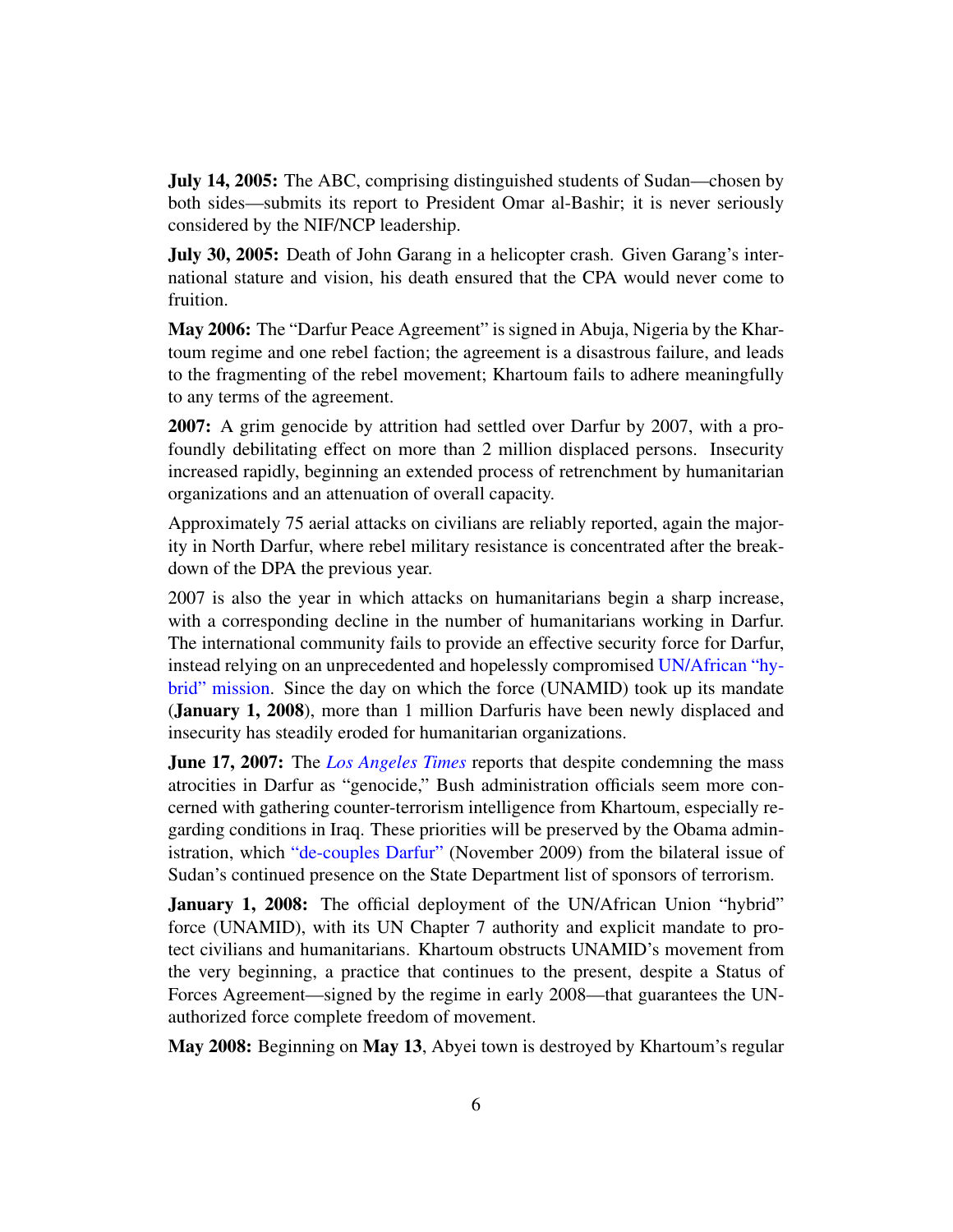military and militia allies, with large numbers of casualties, and displacement of as many as 50,000 Dinka Ngok to Agok in South Sudan; A contingent of the UN Peacekeeping force (UNMIS)—equipped with armored personnel carriers—refuses to act, despite a Chapter 7 mandate to protect civilians.<sup>[3](#page-62-2)</sup>

<span id="page-6-0"></span>July 2008: The AU Peace and Security Council calls for the formation of a "highlevel panel" to examine the crisis in Darfur and formulate recommendations on accountability and reconciliation in the region. This panel is led by former South African President Thabo Mbeki; it accomplishes nothing.

July 7, 2008: The Khartoum regime and the SPLM agree before the Permanent Court of Arbitration (The Hague) to "final and binding" arbitration in delineating Abyei's boundaries. "Final and binding" is emphasized on page 1 of the document.

November 2008: Khartoum begins heavily arming Arab militias in South Kordofan; the UNMIS commander in Kadugli (capital of South Kordofan), Karen Tchalian, is widely regarded as ineffective and strongly biased toward Khartoum.

2009: The year in which UNAMID attempts to declare premature victory and an end to major fighting. In words that would quickly became controversial, outgoing UNAMID military commander Martin Agwai declares in August 2009 that "as of today, I would not say there is a war going on in Darfur," but rather "very low intensity" engagements.

<span id="page-6-1"></span>Sudan also purchases an unknown number of WS-2 multi-launch rockets systems from China. The WS-2, which had not previously been sold in Africa, is the most powerful long-range attack system on the continent at present.<sup>[4](#page-62-3)</sup>

**January 2009:** A wave of heavy bombing and aerial attacks occurs in the Muhajeriya and Shearia localities. Vast numbers of people from villages in these areas are displaced, many for the second or third time.

March 4, 2009: Khartoum expels from Darfur thirteen of the world's most distinguished humanitarian organizations, who together provide approximately 50 percent of total capacity in Darfur. It is an unspeakably cruel action, justified on the preposterous pretext of "espionage." Although many tie the expulsions to the International Criminal Court indictment of President al-Bashir for atrocity crimes, the fact is that Khartoum had long been looking for an occasion on which to expel these organizations.

July 22, 2009: The Permanent Court of Arbitration (PCA) in The Hague issues its "final and binding" award on Abyei; the finding is favorable to Khartoum in several respects, significantly reducing the territory of Abyei, thus moving two highly productive oil sites—Heglig and Bamboo—outside the region. The SPLM accepts the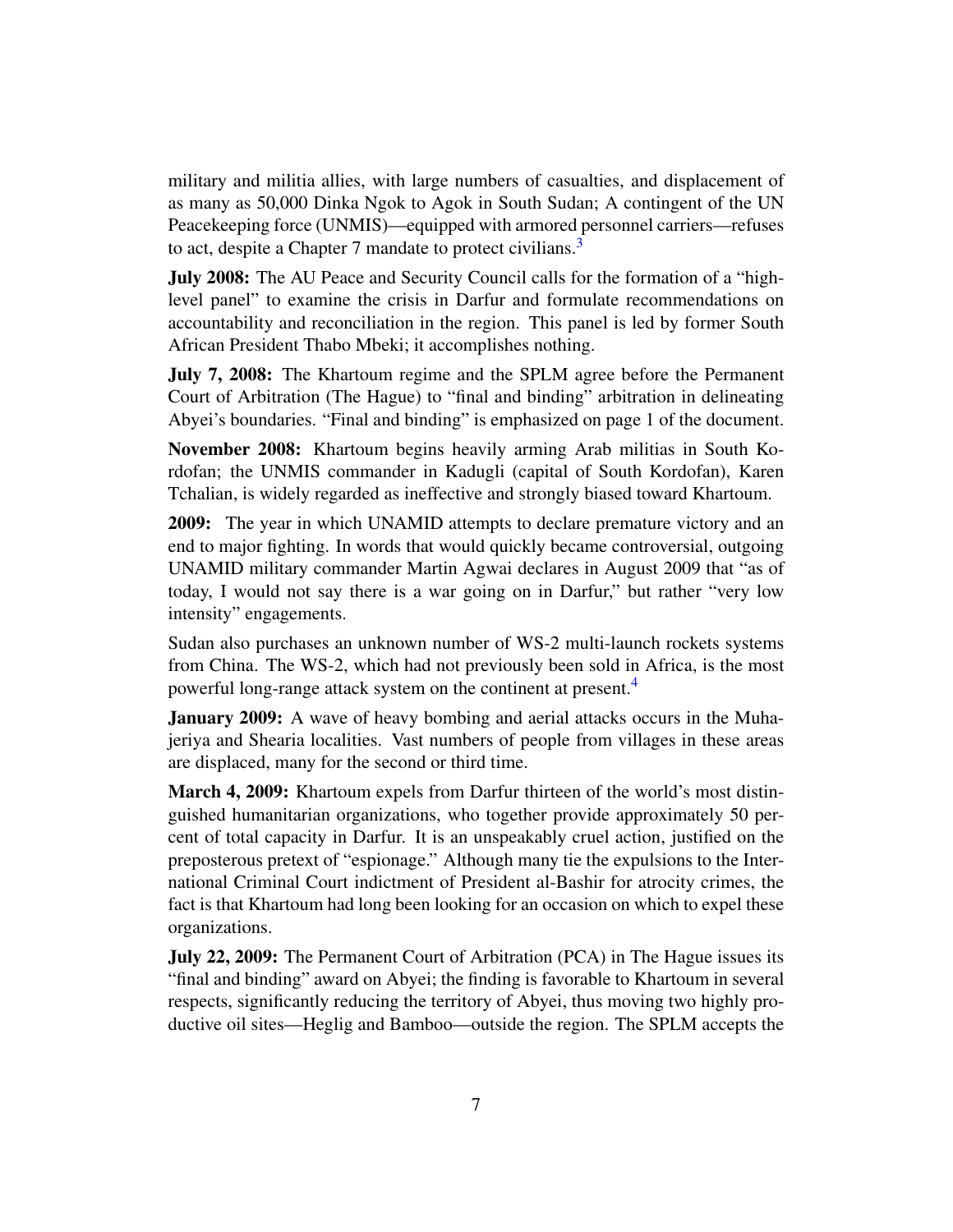ruling; yet it will be only a matter of months before Khartoum claims that the PCA ruling did not settle the Abyei issue.

2010: Throughout 2010 there is increasing military activity in South Kordofan, including the heavy arming of militia forces. The Small Arms Survey in particular details much of this military build-up, beginning in 2008. Julie Flint notes "significant unexplained movements of tanks and troops in recent months," and the ominous appointment of "Major General Ahmad Khamis as commander of the 14th Sudan Armed Forces (SAF) infantry division in Kadugli. Head of Military Intelligence in the region during the civil war, Khamis has been consistently named as being responsible for detentions, torture, and executions."

There were approximately 90 aerial assaults reported in 2010. The aerial attacks in 2010 were concentrated in Jebel Marra, especially the eastern part of the region, as well as in the geographically adjoining areas of West and South Darfur (e.g. Deribat).

August 2010: The Obama administration signals that Darfur will be "de-emphasized" in U.S. Sudan policy, at the insistence of special envoy Scott Gration. At the same time, Khartoum begins to promulgate its "New Strategy for Darfur," a blatant attempt to create the pretext for eliminating an international humanitarian presence in Darfur. "Development," the regime argues, will replace humanitarian services, despite a vast population still in desperate need of food, clean water, shelter, and primary medical care. Thabo Mbeki, chair of the African Union High-Level Panel on Implementation, and U.S. envoy Gration ["strongly support"](http://www.dissentmagazine.org/online.php?id=394) the "New Strategy."

August 8, 2010: Following a navigational error by a Russian pilot, South Sudan impounds a Khartoum-bound cargo helicopter carrying military men loyal to renegade rebel leader George Athor. The helicopter carries abundant evidence of the regime's material support for Athor and his forces.<sup>[5](#page-62-4)</sup>

<span id="page-7-0"></span>September 2010: The NIF/NCP makes clear that it regards Abyei as an issue still up for negotiation, and works to forestall any movement toward the region's selfdetermination referendum scheduled for January 9, 2011. The Obama administration and its special envoy Scott Gration appear determined to do whatever it takes to secure Khartoum's peaceful acceptance of the broader Southern self-determination referendum. In a terrible diplomatic blunder, this effort extends to pushing the South to accept further compromises on Abyei—despite the Abyei Protocol and the ruling of the Permanent Court of Arbitration.

September 16, 2010: Senior members of the NIF/NCP Party in Khartoum officially ratify the "New Strategy for Darfur."

October 2010: By October, Scott Gration, Senator John Kerry, and Secretary of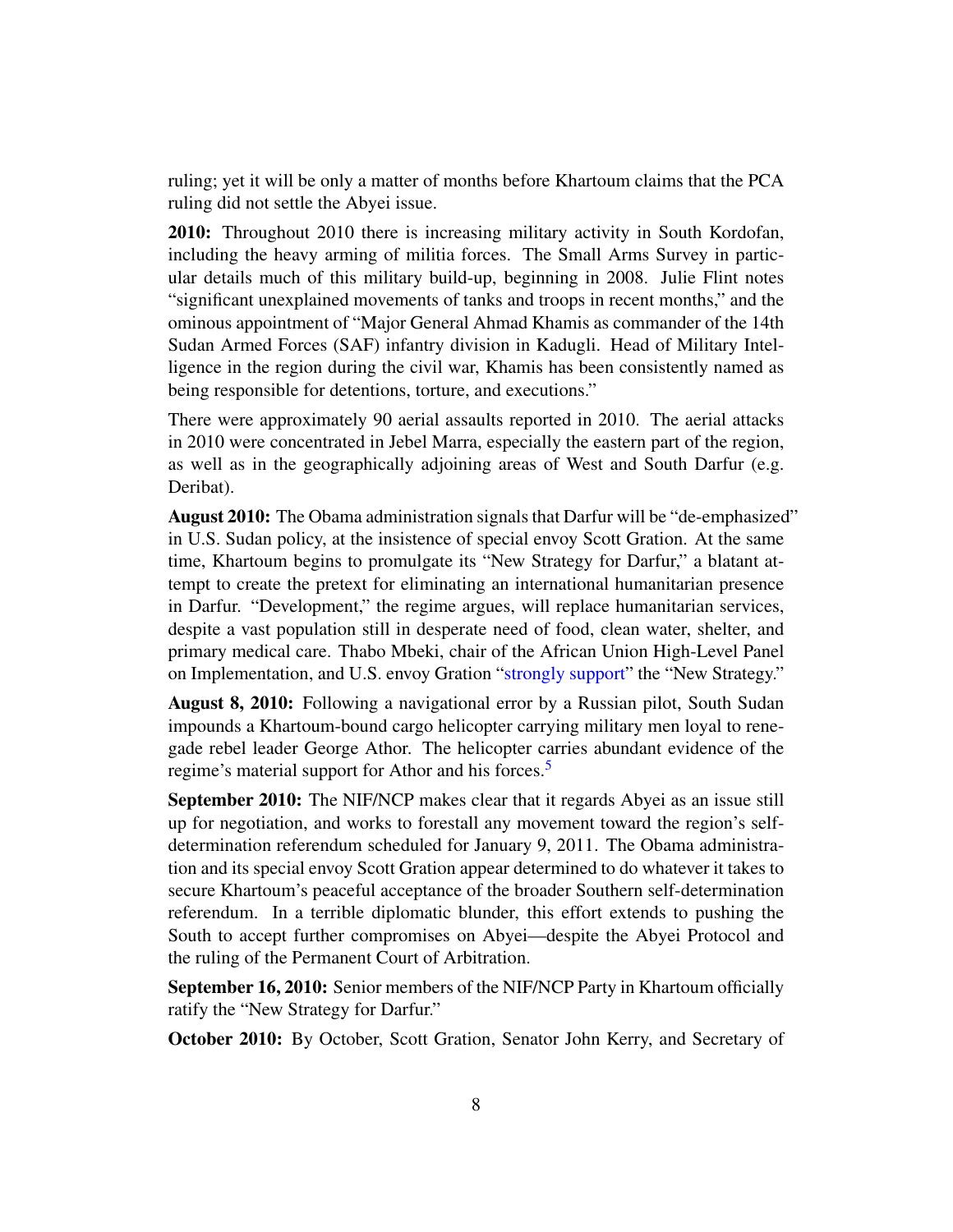State Hillary Clinton are all publicly pushing for compromise. Gration's October plan, a surprise to the SPLM, includes endorsing Khartoum's proposal for yet further division of Abyei between North and South. With this, as Douglas Johnson notes, "the U.S. had abandoned any pretence of addressing the root causes of the dispute and in effect are validating the land grab of the northern settlements and dispossession of the Ngok during the war." The ambitions of the landmark Machakos Protocol—to end war in Sudan "in a just and sustainable manner by addressing the root causes of the conflict"—are betrayed in deepest consequence.

October 25, 2010: Senator John Kerry, Chairman of the U.S. Senate Foreign Relations Committee—and representative of the Obama administration—declares of Abyei that "a few hundred square miles cannot be allowed to stand in the way of progress when the fate of millions of people is at stake." Abyei, as defined by the PCA, is approximately 4,000 square miles, and of enormous historical significance, a fact that seems to escape Kerry entirely. Kerry's destructive diplomatic blunder will serve as background to claims about Abyei made by the Khartoum regime over the next year and more.

October – November 2010: Obama administration officials, including Scott Gration and Secretary of State Hillary Clinton, bring conspicuous pressure to bear on Juba to compromise further on Abyei, despite the compromises already represented in both the Abyei Protocol and Juba's acceptance of the July 2009 ruling on Abyei's boundaries by the Permanent Court of Arbitration. Misseriya militia begin to mass around Diffra (Abyei), according to *Africa Confidential* (November 19, 2010). This continues a pattern of increasing militia military force that the Small Arms Survey (Geneva) has been tracing in South Kordofan since 2008.

November 2010: Khartoum begins regular bombings of South Sudan, right up to and following the self-determination referendum of January 9, 2011.

November 8, 2010: The U.S. State Department officially announces that [Darfur](http://geneva.usmission.gov/2010/11/09/senior-administration-officials-on-developments-in-sudan/) [will be "de-coupled" as an issue](http://geneva.usmission.gov/2010/11/09/senior-administration-officials-on-developments-in-sudan/) in bilateral negotiations with Khartoum over the regime's continuing presence on the State Department list of terrorism-sponsoring nations. Khartoum sees the decision as an abandonment of Darfur in the interest of securing the Southern self-determination referendum, scheduled for January 9, 2011. This assessment is reflected in the statements of a number of senior regime officials.

<span id="page-8-0"></span>November – December 2010: Khartoum is emboldened by increasing U.S. desperation and Secretary Clinton's November 16 statement, declaring: "Most urgently, the parties [Khartoum and the southern leadership] must make the tough compro-mises necessary to settle the status of Abyei."<sup>[6](#page-62-5)</sup> It is during this time that there are significant military developments in and around Abyei. In the run-up to the South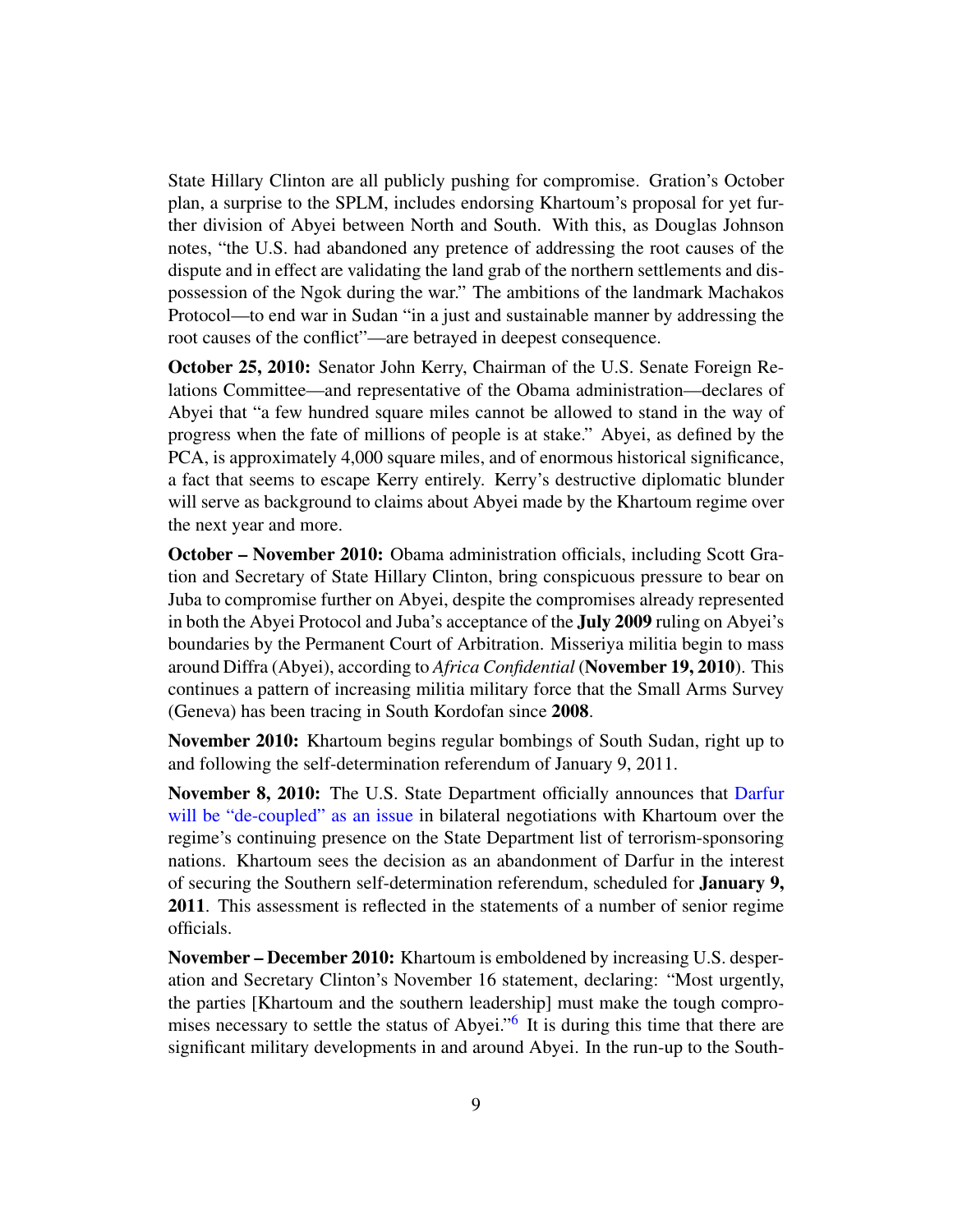ern self-determination referendum, Khartoum bombs military and civilian targets in the South on a number of occasions in November 2010, December 2010, and January 2011. Diplomacy, now under the weak and misguided leadership of Thabo Mbeki, makes no progress. The U.S. is joined by the rest of the international community in indulging an expedient "moral equivalency" in speaking of Khartoum and Juba.[7](#page-62-6)

<span id="page-9-0"></span>December 2010: The defection of Minni Minawi from his figurehead position within the Khartoum regime sets in motion extremely violent military conflict between those rebel forces still loyal to Minawi and the SAF, along with its aerial military allies. Minawi was the only signatory to the Darfur Peace Agreement of May 2006; he is himself Zaghawa, as are most of his forces (Zaghawa are a non-Arab or African tribal group).

December 14, 2010: With less than a months to the scheduled self-determination referendum, the Southern leadership claims that Abyei is being held hostage.

<span id="page-9-1"></span>December 16, 2010: The head of UN peacekeeping warns that resumed war in Sudan could displace 2.[8](#page-62-7) million civilians.<sup>8</sup>

December 16, 2010: UN High Commissioner for Human Rights warns that Khartoum is "blocking aid workers from entering the country ahead of next month's referendum on independence for the south." Almost 1,000 aid workers are affected. Given the denial of humanitarian access that will begin in a matter of months, it is difficult not to see in this decision by Khartoum the first outlines of the future campaigns in South Kordofan and Blue Nile.<sup>[9](#page-62-8)</sup>

<span id="page-9-2"></span>December 18, 2010: Shul Angok, press secretary for the Abyei administration, warns that the SAF "was continuing to increase its military presence in South Ko-rdofan," in areas from which the assault on Abyei will later be launched.<sup>[10](#page-62-9)</sup>

<span id="page-9-4"></span><span id="page-9-3"></span>December 29, 2010: Senior NIF/NCP official Nafi'e Ali Nafi'e accuses the UN missions in Sudan of "being the main actor in sustaining internal conflicts," and asserts that they play "the greatest role in fomenting conflicts in the country."<sup>[11](#page-62-10)</sup>

#### 2011

2005 – 2011: The various terms of the CPA designed to "make unity attractive" for all Sudanese quickly fall apart, as many of the most powerful officials in Khartoum's security cabal have no intention of fulfilling the terms of the CPA. Southerners quickly find that whatever portfolio they might nominally hold, a "shadow ministry"—staffed by senior regime officials—wields real control over the ministry portfolio. Key meetings are either secret or deliberately conducted in an Arabic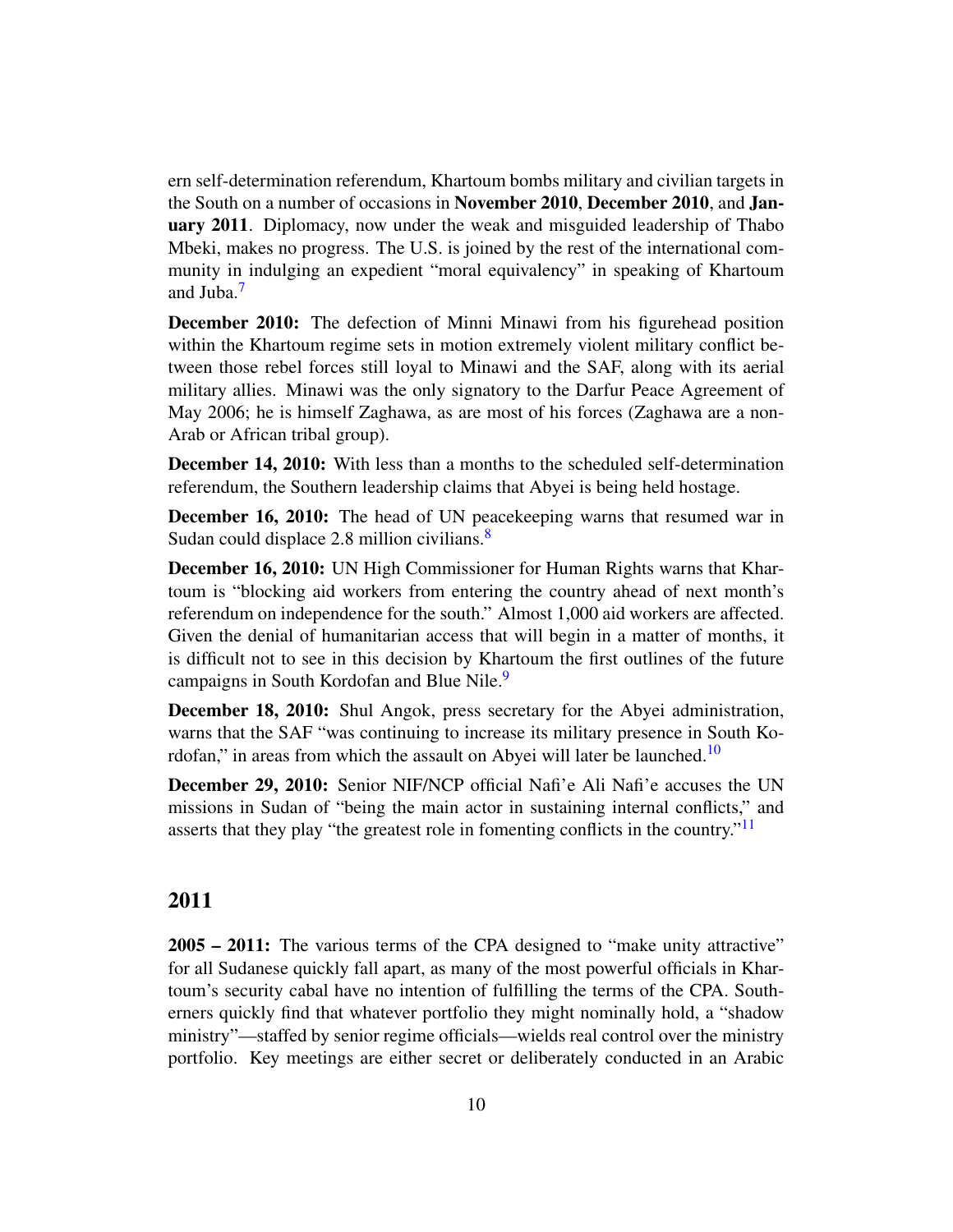that goes at a pace and with a colloquial content that often makes it difficult even for those with fluent "Juba Arabic" to keep up with important points of discussion. This is the regime's vision of "power-sharing."

The CPA was also to have afforded "popular consultations" for the people of South Kordofan and Blue Nile: they were to address key outstanding political issues in these long marginalized regions. Precisely what these "consultations" were to provide, and by what mechanisms, was never adequately specified. But Khartoum's intentions are easily discerned when in early May 2011 the regime engineers the election of Ahmed Haroun as governor of South Kordofan. Haroun is under indictment by the International Criminal Court for scores of war crimes and crimes against humanity. He was put in his present position by Khartoum to continue those crimes against the Nuba.

January 2011: Abyei is not permitted to hold the self-determination referendum agreed to in the CPA. By means of a series of delays, political obstruction, and unreasonable demands about the "residency" of migratory Misseriya Arabs in Abyei, Khartoum subverts any possibility for the referendum. Four months later, in a move of overwhelming and long conspicuous military force, the regime simply seizes Abyei, declaring that the region "has always been part of the north."

The northern Sudanese economy begins to tailspin, a process that [continues to the](http://www.guardian.co.uk/global-development/poverty-matters/2011/aug/01/sudan-economic-distress-khartoum) [present.](http://www.guardian.co.uk/global-development/poverty-matters/2011/aug/01/sudan-economic-distress-khartoum) The IMF projects negative real GDP growth for the northern economy:  $(-)$  0.2% in 2011 and  $(-)$  0.4% in 2012. The economy is burdened by the loss of oil revenue, lack of foreign currency reserves, inflation hovering at 20 percent, an immense (and unserviceable) external debt of \$38 billion, and growing unhappiness among workers, as sugar and petrol subsidies are removed.

Military developments also accelerate. McClatchey News reports that hundreds of Misseriya militia launched an attack on Abyei town that "killed dozens of combatants" from the African south. Khartoum increases its arming and proxy use of Southern renegade militia forces. The clear purpose is to weaken South Sudan, and to tie down SPLA troops and resources. Civilian destruction is the primary ambition of the renegade militias, particularly those of George Athor and Peter Gadet (the latter leads the "South Sudan Liberation Movement" [SSLA] for much of 2011). The Small Arms Survey, inspecting weapons captured from these two militia groups, finds strong evidence that they have been provided by Khartoum. They are predominantly of very recent Chinese manufacture, although some Iranian weapons have also been found.<sup>[12](#page-62-11)</sup>

<span id="page-10-0"></span>First week of January 2011: Threats of a violent takeover of Abyei are announced in rallies in Muglad.

**January 7 – 9, 2011:** Repeated and well-coordinated attacks on the Abyei village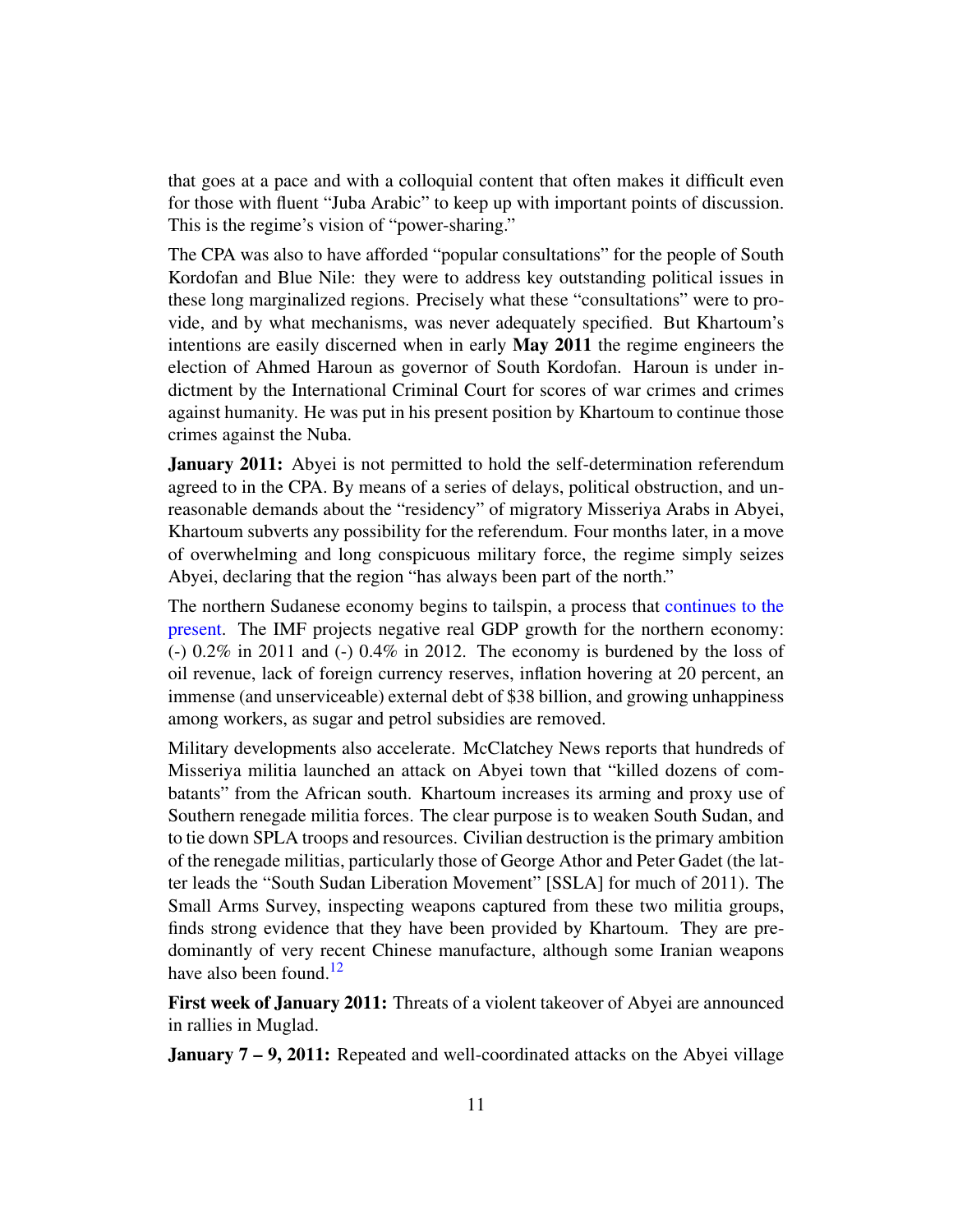<span id="page-11-0"></span>of Maker (15 kilometers northwest of Abyei town) kill dozens and wound many more <sup>[13](#page-62-12)</sup>

**January 8, 2011:** The first of the rebel groups of the former Eastern Front merges with the Justice and Equality Movement of Darfur. Eastern Sudan becomes increasingly explosive throughout the year.

January 9, 2011: The Southern self-determination referendum is held, peacefully and joyfully, as some 99 per cent of Southerners vote for independence.

January 13, 2011: The regime-controlled Parliament in Khartoum passes a law canceling the Sudanese nationality of Southerners in the north. This response to the vote for Southern independence is enormously consequential for the 700,000 Southerners the UN claims remain in the north. $^{14}$  $^{14}$  $^{14}$ 

<span id="page-11-1"></span>**January 13, 2011:** In the wake of the **January 7-9** attacks on Maker, the first Kadugli Agreement is signed by leaders of the Misseriya and Dinka Ngok communities; it focuses on grazing rights and compensation for the killing of Ngok civilians in 2010. The agreement will fail completely.

January 14, 2011: In Khartoum U.S. special envoy Scott Gration—now discredited by all parties to the conflicts except Khartoum, as well as by humanitarian personnel and Sudan advocates—promises the NIF/NCP leadership that the U.S. will remove Sudan from the list of terrorism-sponsoring nations by the end of the Interim Period (July 9, 2011) if "everything goes smoothly." At this point, violence has already accelerated in Abyei, and the region has not held the self-determination referendum promised by the CPA. Evidently because the SPLM has not "compromised" further on Abyei, the issue has been "de-coupled" in U.S. policy as defined by Gration.

<span id="page-11-2"></span>**January 17, 2011:** The second Kadugli Agreement is signed, and focuses on migratory routes, Southerners returning to Abyei, and security arrangements. It, too, will fail completely.<sup>[15](#page-63-1)</sup>

<span id="page-11-3"></span>January 27, 2011: The Satellite Sentinel Project (SSP) issues its first report, based on satellite imagery of the Abyei/South Kordofan region.<sup>[16](#page-63-2)</sup> This report finds that the SAF "has deployed company-sized units of troops equipped with light armor and artillery in areas of South Kordofan around the oil-producing Abyei region and other strategic areas along Sudan's volatile North-South border." Special attention is devoted to "SAF deployments, artillery, and fortifications at an outpost near Kharassana [just north of Abyei]." The second SSP report, in **March 2011**, reports on the first in a series of growing clashes targeting Dinka Ngok settlements: "This emergency report analyzes DigitalGlobe satellite imagery indicative of the intentional destruction of Tajalei village in Sudan's contested Abyei region."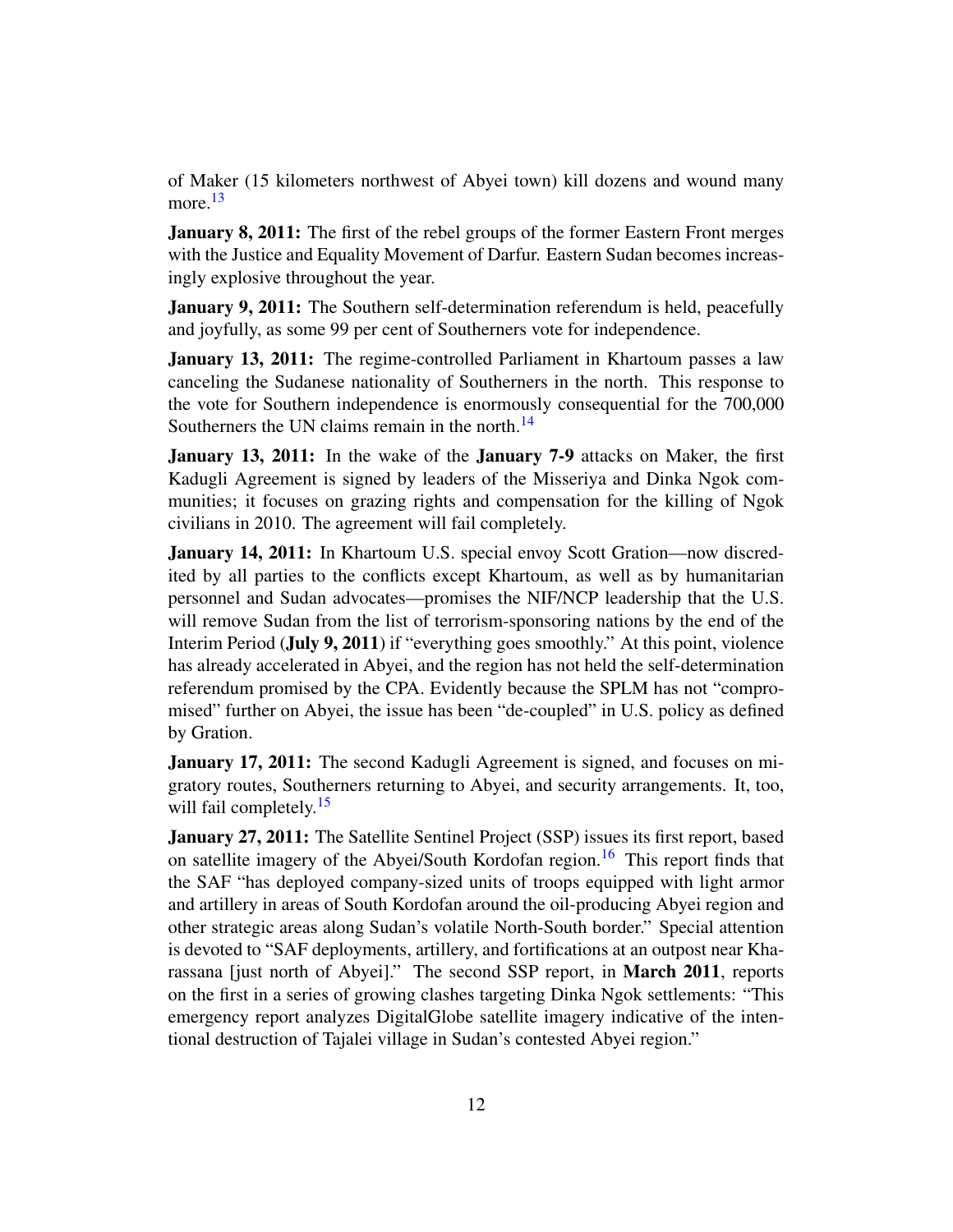**January 30, 2011:** The UN reports eight attacks by Arab militia forces on Southerners returning to the South in the three weeks since the self-determination referendum. The attacks occur north of Abyei, and many others will occur subsequently— most going unreported.<sup>[17](#page-63-3)</sup>

<span id="page-12-0"></span>February 2011: Tensions continue to escalate as Ngok leaders block traditional migratory routes; except for this year's bountiful pasturage, the situation would have become immediately explosive. Military build-up of SAF regular and Misseriya militia forces continues; Popular Defense Forces (PDF) units are also reported. Khartoum accelerates economic warfare against the South following the vote for independence, blocking many North/South trading routes. These tactics will escalate throughout the year, culminating in the November 2011 announcement that the regime will sequester a portion of oil produced in the South until exorbitant transit fees are paid. By June 13 IRIN is reporting serious food shortages as a result of this closure of trading routes.

February 15, 2011: The NIF/NCP regime declares that there will be no extension of the UN peacekeeping force (UNMIS) in north Sudan, including South Kordofan, where military activities and deployments are rapidly escalating.

February 27, 2011: Late February and March see the worst violence in Abyei since the May 2008 destruction of Abyei town; 154 are killed. On February 27 heavily armed Misseriya militias attack police in the village of Todac, 15 kilometers north of Abyei town. Attacks continue **over the next week**, as police positions are overrun at Todac and Maker. The Small Arms Survey reports that the Misseriya militias were armed with heavy machine guns, 60mm mortars, RPGs, and small arms. There is strong evidence of SAF support for the attack, including eyewitness accounts of fighters in SAF uniforms, SAF helicopters ferrying the wounded out of the battle site, and SAF vehicles disguised with mud. The attacks have a strong similarity to militia attacks during the civil war.<sup>[18](#page-63-4)</sup>

<span id="page-12-1"></span>March 2011: SAF military deployments [captured in satellite photography](http://www.satsentinel.org/imagery/frontline-abyei) make unambiguously clear that Khartoum intends to seize Abyei militarily. There is no meaningful response from the international community, which is well aware of what is impending. Violence has become uncontrollable.<sup>[19](#page-63-5)</sup>

<span id="page-12-2"></span>March 4, 2011: "Satellite Sentinel Project (SSP) has confirmed through the analysis of DigitalGlobe satellite imagery that buildings consistent with civilian infrastructure appear to have been intentionally burned Maker Abior and Todach villages. Some 100 people in the Abyei region have reportedly died in the clashes to date.<sup>"[20](#page-63-6)</sup>

<span id="page-12-3"></span>March 5, 2011: Immediately following a high-level meeting between officials from Khartoum and Juba, the village of Tajelei is attacked and 300 tukuls are burned to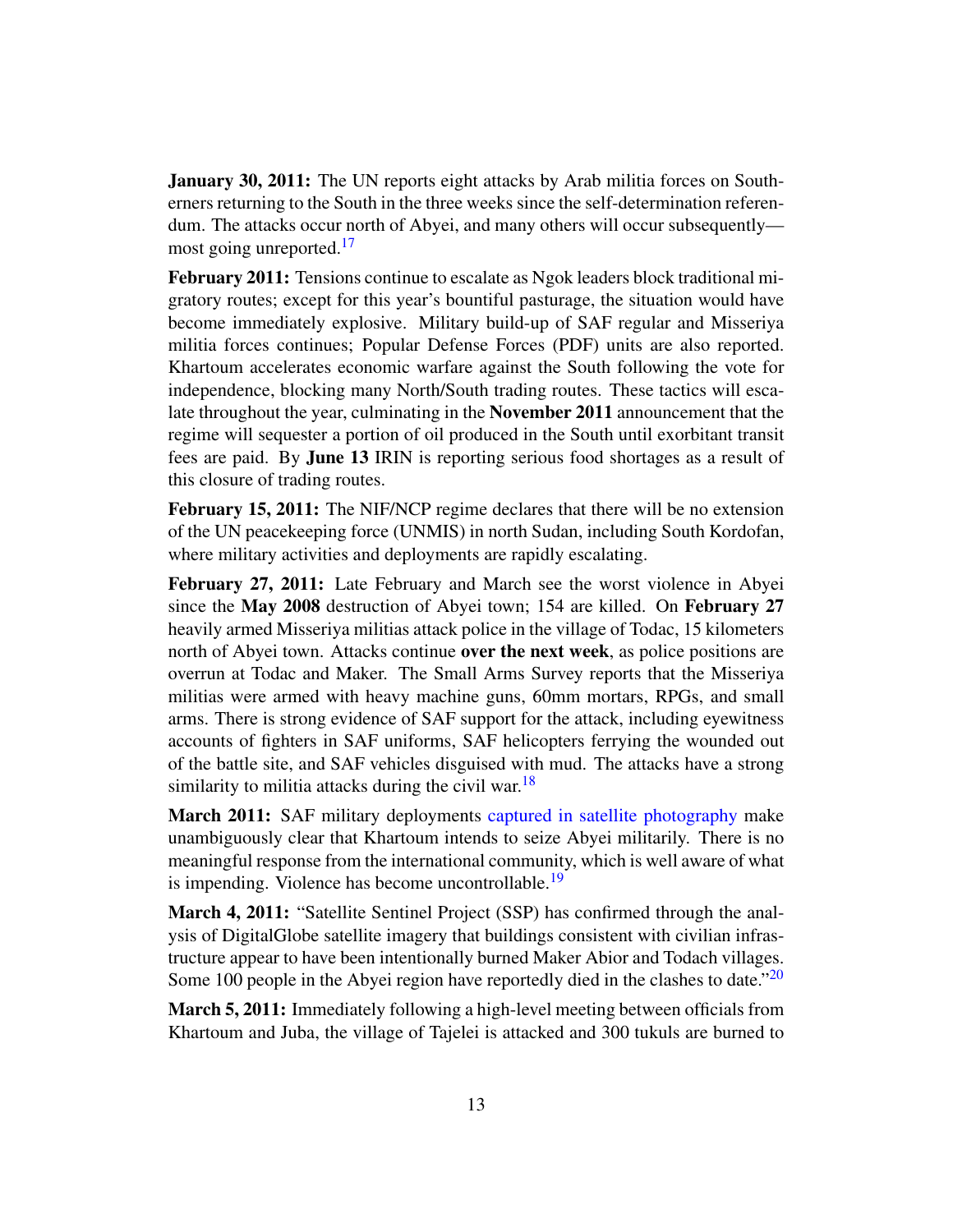<span id="page-13-0"></span>the ground. The JIU stationed some 500 meters away does not respond to the attack, and many thousands of Dinka Ngok flee southward.<sup>[21](#page-63-7)</sup>

March 10, 2011: "Following the recent razing of three villages, there has been increased military activity in and around the contested Abyei region of Sudan during the past week. Actors aligned with both the Sudan Armed Forces (SAF) and the Sudan People's Liberation Army (SPLA) appear to have improved their defensive positions and mobilized additional offensive capacity, including, in one case, vehicles consistent with the transport of heavy armor."<sup>[22](#page-63-8)</sup>

<span id="page-13-1"></span>**March 11, 2011:** In an interview with a prominent Arabic news outlet for English speakers, U.S. special envoy Princeton Lyman declares: "*Frankly, we do not want to see the ouster of the [Sudanese] regime, nor regime change. We want to see the regime carrying out reform via constitutional democratic measures*." This view continues to guide Obama administration policy toward Sudan.

<span id="page-13-2"></span>March 22, 2011: In another report on ominous military movements by the SAF in and around Abyei, the Satellite Sentinel Project [provides satellite photographic](http://www.satsentinel.org/report/abyei-incursion-evidence-northern-aligned-forces-deployed-abyei-region) [evidence](http://www.satsentinel.org/report/abyei-incursion-evidence-northern-aligned-forces-deployed-abyei-region) of "the presence of fortified encampments inside Abyei near Bongo, Goli and Diffra."<sup>[23](#page-63-9)</sup> The report is yet further evidence of Khartoum's determination to seize Abyei militarily in the near future.

March 29, 2011: Various observers, including the Carter Center, warn that May elections in South Kordofan are threatened by low registration and confusing procedures. Various other electoral deficiencies are noted.

<span id="page-13-3"></span>March 29, 2011: A senior UN humanitarian official warns that mines in various parts of the South have been laid by renegade rebel groups "in a pattern capable of taking out convoys of vehicles." The mines are supplied by Khartoum.<sup>[24](#page-63-10)</sup> The threats posed by mines, to humanitarians and civilians, are a constant refrain in reports throughout 2011.

March 31, 2011: Al-Bashir declares that unless the migratory Misseriya, who spend only a few months in Abyei, are recognized as residents, there will be no self-determination referendum.

<span id="page-13-4"></span>April 2011: Throughout April 2011 Khartoum's language over Abyei becomes more insistent and more threatening.<sup>[25](#page-63-11)</sup> By the end of April Khartoum's ambassador to the UN, Dafallah Al Haj Ali Osman, "warn[s] of the outbreak of war in the Abyei area—disputed between the north and south—in the case of taking any unilateral move by the South [on Abyei]." The "compromising" that had been so important to special envoy Gration and Secretary of State Clinton is explicitly rejected by Khartoum, which has effectively taken military control of Abyei by this time. Nafi'e Ali Nafi'e, the most powerful advisor to President al-Bashir, provides a clear picture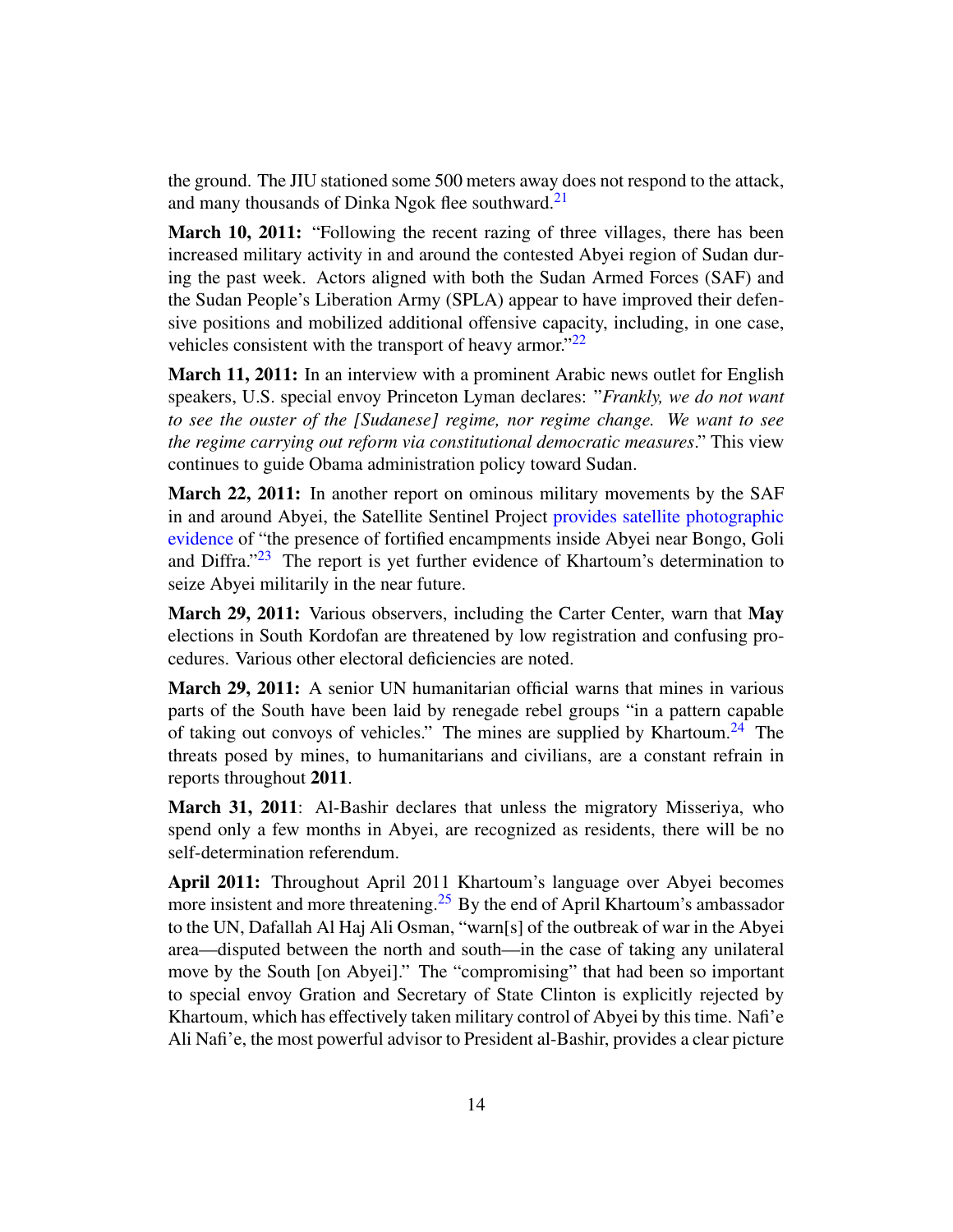<span id="page-14-0"></span>of the regime's intransigence when he declares, "there will be no compromise over Abyei." $26$ 

<span id="page-14-1"></span>April 7, 2011: The former governor of Sudan's central bank warns that the econ-omy is in its "weakest state" and needs to be addressed on an urgent basis.<sup>[27](#page-63-13)</sup>

April 9, 2011: The new U.S. special envoy for Sudan, Princeton Lyman, warns that conflict over Abyei could lead to "wholesale war." Despite the evidence of severely asymmetric military deployment and strength, Lyman lays blame equally on Juba and Khartoum. This continues a pattern of "moral equivalence" that has hamstrung international Sudan policy for over a decade.

April 13, 2011: Arab militia forces loyal to Ahmed Haroun attack el-Feid (al-Rashad Locality), home of Abdel Aziz el-Hilu, who is running for governor of South Kordofan.

<span id="page-14-2"></span>April 14, 2011: Khartoum and Juba agree in Kadugli to "withdraw all unauthorized forces" from Abyei. A Joint Technical Committee is formed, with a convening date of April 18 in Abyei. $28$ 

April 18, 2011: The meeting of the Joint Technical Committee confirms "an agreement to withdraw all unauthorized forces from Abyei." Khartoum continues to break this agreement.

April 22, 2011: Military actions by the renegade forces of Peter Gadet in Mayom County (Unity State) kill an estimated 85 civilians and force thousands to flee.

May 2011: Throughout the month military invasion looms ever closer. Southern forces have been powerless to stop the relentless attacks in Abyei by Misseriya and PDF militia forces. The international community refuses to demand, in consequential terms, a rollback of Khartoum's military advances; widespread augmentation of forces, fortifications, logistics, and firepower are unchallenged.

May 5, 2011: An account of the momentous shift in the balance of political power in Khartoum, which occurs on May 5, has been provided by Julie Flint [\(August 2\)](http://www.dailystar.com.lb/Opinion/Commentary/2011/Aug-02/The-Nuba-Mountains-war-isnt-going-away.ashx#axzz1UM7rRXZF) and confirmed by other sources, including McClatchy News. In a November 2011 brief for the US Institute of Peace, ["Return to War in Sudan's Nuba Mountains,](http://www.usip.org/publications/return-war-in-sudan-s-nuba-mountains)" Flint writes:

"On May 5, five days after 11 soldiers died in an SPLA ambush in Abyei, the heads of the army and military intelligence presented President Omar al-Bashir with a demand: 'Authorize us to take any necessary action without prior consultation.' Although the ultimatum was explicitly addressed to the international community, felt to be prevaricating over Abyei, it was also implicitly an ultimatum to the civilian leadership, including the president. Two weeks later, SAF moved into Abyei with a speed and effectiveness that indicate a pre-planned operation. Four days after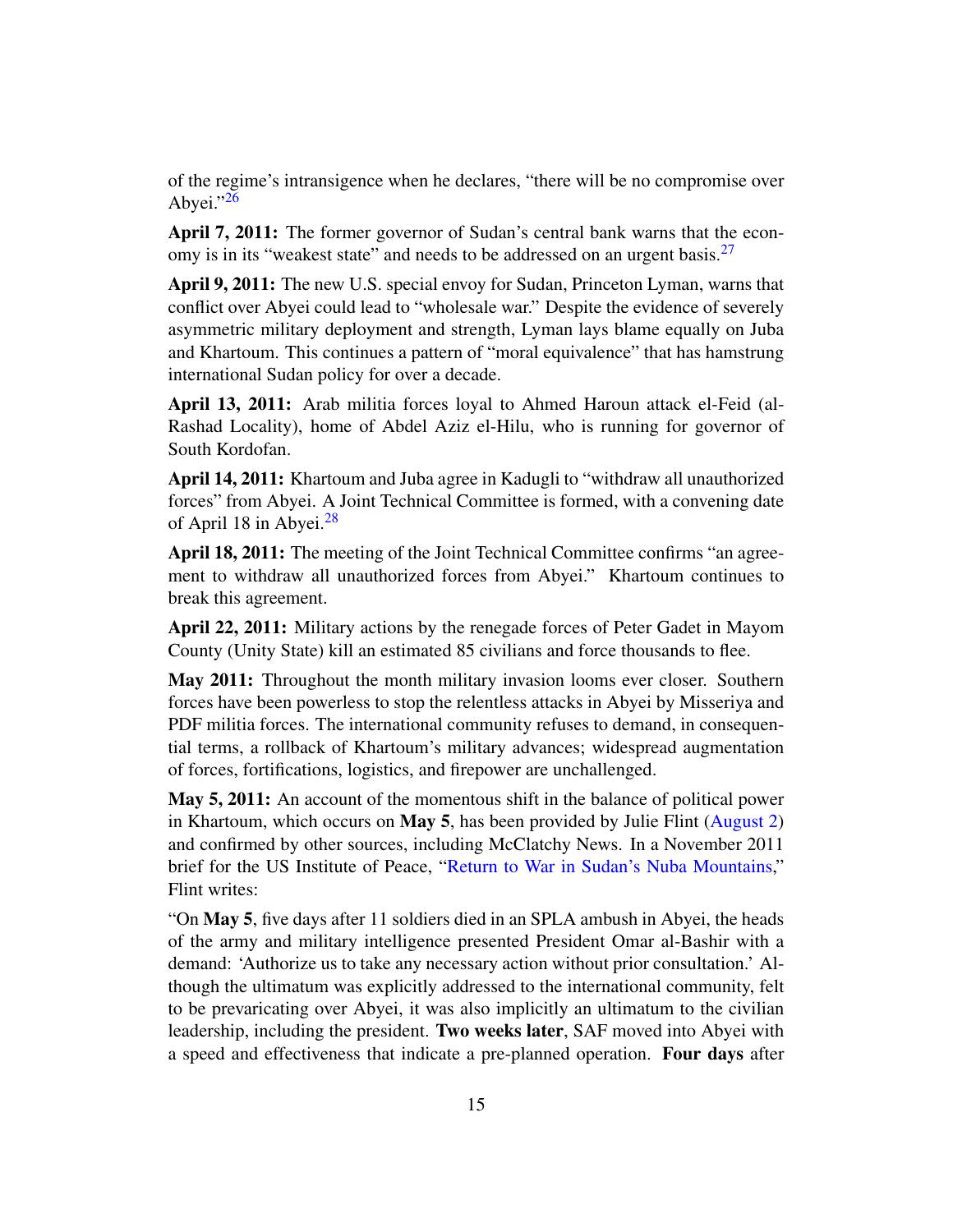that, the chief of general staff, Lt. Gen. Ismat Abdel Rahman al Zain, wrote to his counterpart in Juba informing him that all SPLA forces north of the north-south boundary would be relocated or disarmed by **June 1**" (a time-frame that violates the terms of the CPA, which allows three months after the interim period for disarmament).

"When presidential assistant Nafie Ali Nafie, the most senior civilian hardliner in the regime, signed a framework agreement with the SPLM-N in Addis Ababa on June 28, he was overruled by the SAF Command. The implications of SAF's *de facto* takeover, its power, confidence and autonomy, have yet to be fully acknowledged. But with the end of the rains, the generals are confident that SAF will be able to redress the military balance. Until then, they say privately, there will be no negotiation." (Flint's source: "personal communication with a member of the African Union mediation team").<sup>[29](#page-63-15)</sup>

<span id="page-15-0"></span>May 7, 2011: Elections in South Kordofan conclude, and Ahmed Haroun is elected in a process that is clearly not credible. Notably, Haroun has been indicted by the International Criminal Court on 51 counts of crimes against humanity and war crimes in Darfur.

<span id="page-15-1"></span>May 18, 2011: The Carter Center (Atlanta), in a misguided and careless assessment, pronounces the elections to be "generally peaceful and credible." This judg-ment will later be disowned by a senior member of the Carter Center team.<sup>[30](#page-63-16)</sup>

May 19, 2011: In a chaotic moment, a dispute between an SAF officer and SPLA soldier becomes heated, a shot is fired in the air, and the SAF force—a contingent of some 200 soldiers, nominally under UNMIS escort—immediately responds with immensely destructive firepower, including anti-tank weapons (RPG-7s). The initial account of the incident by the Special Representative of the Secretary-General to Sudan, Haile Menkerios, relies entirely on an account offered by two SAF officers. It is on the basis of this deeply distorted narrative that the UN hastily condemns the SPLA for "criminal acts." Convinced that it has a plausible *casus belli*, Khartoum launches the invasion of Abyei the next day.[31](#page-63-17)

<span id="page-15-3"></span><span id="page-15-2"></span>May 20-21, 2011: Khartoum easily moves from its positions of forward deployment to seize Abyei militarily. A year later, the SAF remains in full military control, despite the presence of an Ethiopian peacekeeping brigade with UN auspices.<sup>[32](#page-63-18)</sup>

<span id="page-15-4"></span>May 24, 2011: Al-Bashir declares, "Abyei is northern Sudanese land. We will not withdraw from it."<sup>[33](#page-64-0)</sup> Reports begin to emerge of widespread "organized looting" and destruction of Abyei town by Misseriya militia members, assisted by SAF soldiers. SSP ground photographs show "northern soldiers standing by as militia members load trucks full of looted food and other goods." This is confirmed in an SSP report of May 26, 2011, which uses satellite photography as well as ground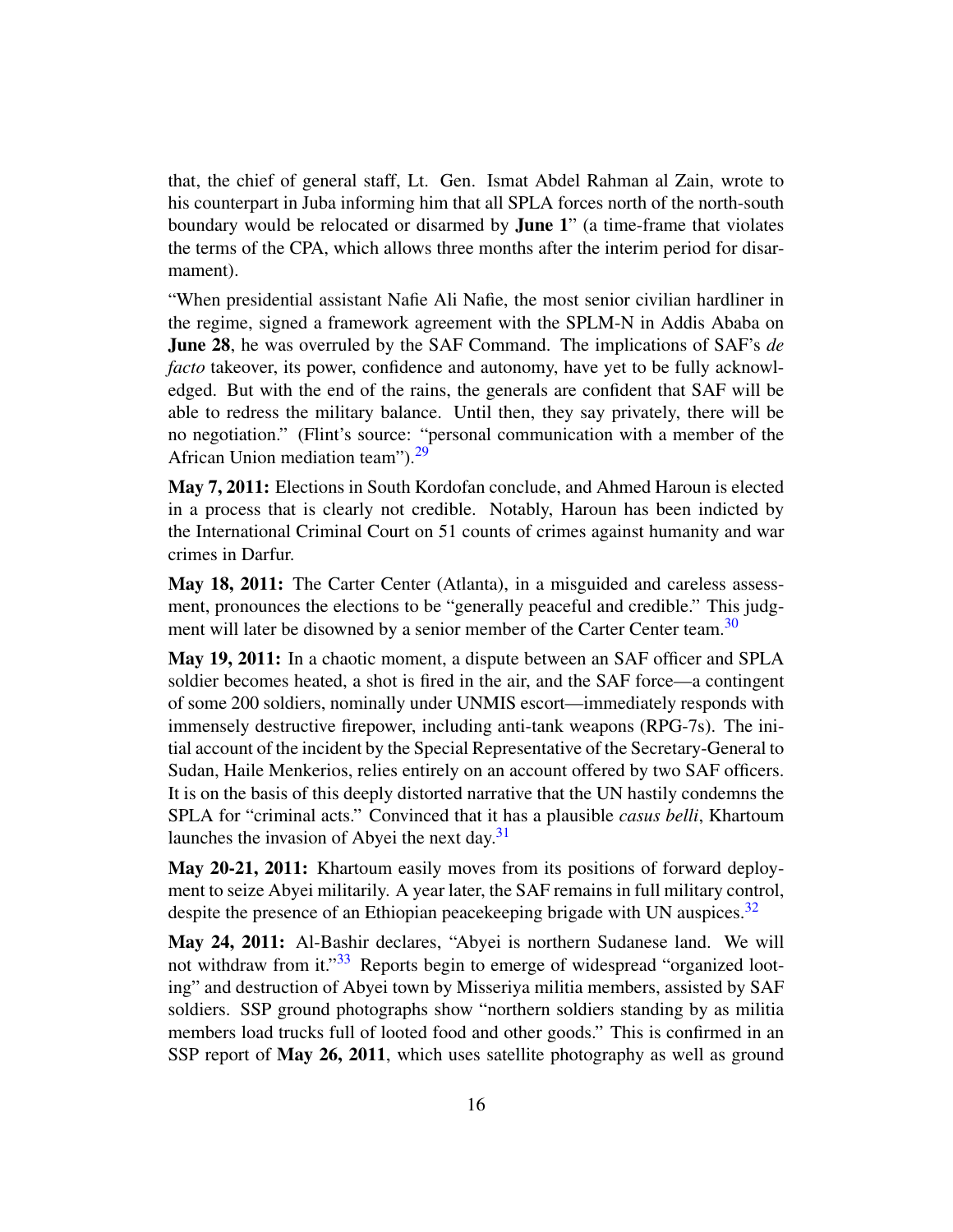photography from Abyei town. Both humanitarian food stores and medical supplies are among the targets of the looters.

<span id="page-16-0"></span>May 25, 2011: Khartoum declares that it militarily seized Abyei "in implementation of the CPA." $34$ 

May 25, 2011: UN field reports of "ethnic cleansing" by the SAF and its militia allies are widely reported. There is an uncanny echo of a directive from *Janjaweed* chief Musa Hilal concerning the fate of Darfur and its non-Arab/African population: "Change the demography of Darfur," he urged his followers, "and empty it of African tribes."[35](#page-64-2) Such "changed demography" has produced hundreds of thousands of civilian deaths and displaced millions

<span id="page-16-1"></span>UN Secretary General Ban Ki-moon will later declare that the reports of ethnic cleansing "premature."

May 26, 2011: SAF forces destroy the Banton Bridge across the River Kiir, effectively cutting road linkage between Abyei and Agok, South Sudan.

May 26, 2011: The U.S. declares that the military seizure of Abyei was "premeditated," while Khartoum scoffs at U.S. threats to continue sanctions and refrain from helping the regime obtain desperately needed external debt relief.

The SSP reveals satellite photographic evidence showing, "the Sudan Armed Forces (SAF) [are] equipped with heavy armor and artillery at the El Obeid Barracks, approximately 270 miles from Abyei town, possibly preparing for deployment to southern areas. Based on analysis of available transportation logistics and the formation of the units, SSP has concluded that the forces there are capable of imminent forward movement."<sup>[36](#page-64-3)</sup>

<span id="page-16-2"></span>Reports of highly distressed fleeing civilians, primarily women and children, become increasingly frequent and urgent. A great many have fled as far as Turelei, 130 kilometers from Abyei; by May 26 one humanitarian report has 15,000 displaced people living in the open near the town (local officials use a much higher figure). Another 4,000 people are reported in the nearby village of Mayen Abun.

May 26 and 28, 2011: Using satellite photography, corroborated by reports from the ground, the Satellite Sentinel Project reports [\(May 26](http://www.satsentinel.org/report/looting-abyei-ground-and-satellite-corroboration) and [May 28\)](http://www.satsentinel.org/report/burned-ground-evidence-potential-war-crimes-and-intentional-destruction-abyei-town-government-sudan) that the SAF is aiding in the "organized looting" of Abyei town. "The evidence of alleged looting by apparent uniformed SAF forces and armed, northern-aligned militias represents a grave breach of the Geneva Conventions and can constitute a war crime."

May 27, 2011: The UN Integrated Regional Information Networks (IRIN) offers a devastating picture of the human and humanitarian consequences of Khartoum's brutal invasion of Abyei: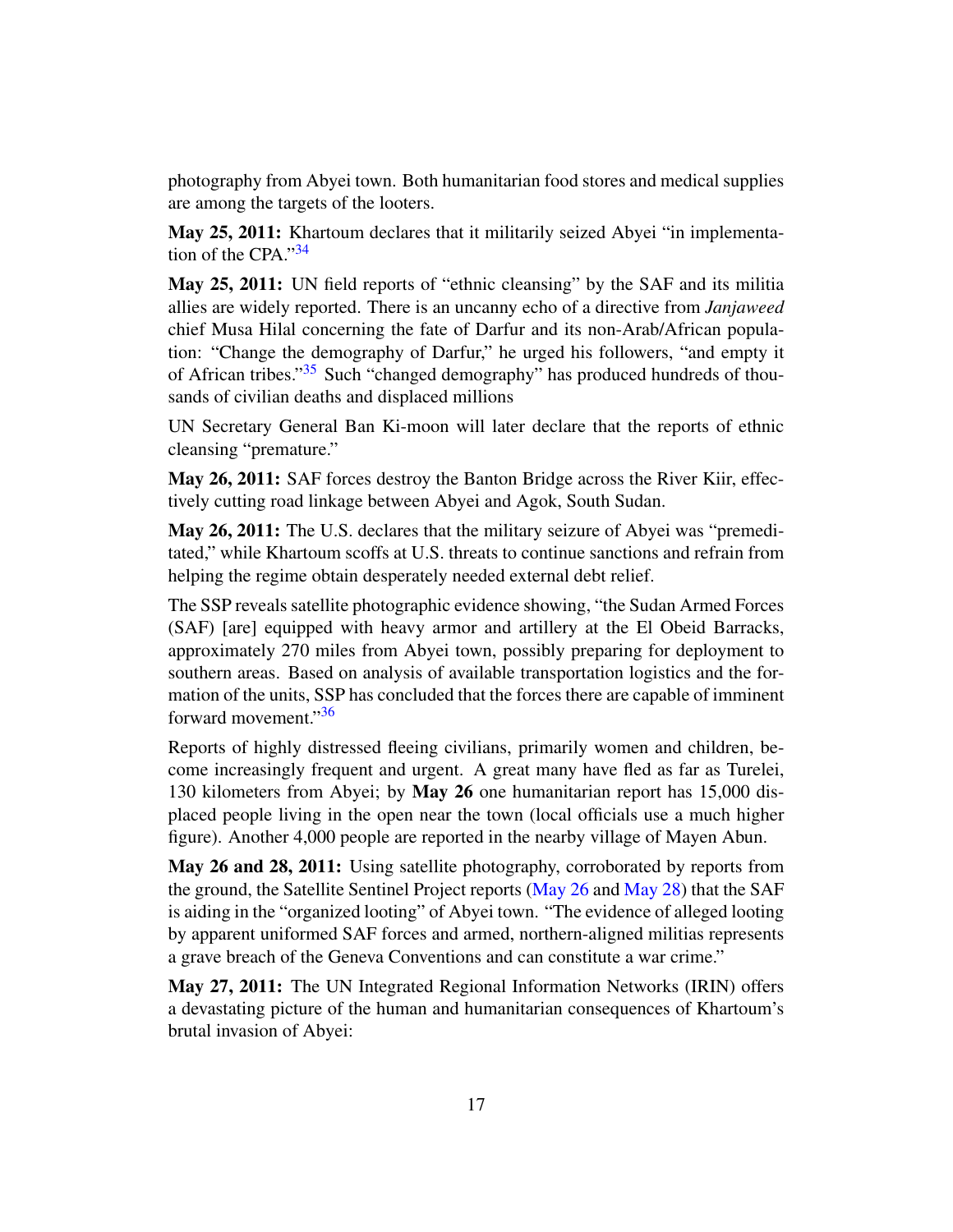"'We have seen thousands of people—mainly women and children—carrying bags on their heads, or sitting on mats on the side of the road, exhausted by hours of walking. The populations of both Abyei and Agok [40km to the south] have been displaced and are spread out in several different areas: near Turalei, near Mayen-Abun and on the road to Agok,' said MSF head of mission Raphael Gorgeu."

"'There are severe signs of dehydration among many children who are on the move. We are very concerned about the harsh conditions the displaced population has to endure on the roads. Their health condition can deteriorate rapidly if assistance is not delivered promptly,' he added."

The figure for displaced persons rises steadily, and is approximately 80,000 by June 3.

May 27, 2011: Concerns about the effects of seasonal rains, which are already heavy, mount steadily; IRIN reports that "seasonal rains are among several factors to have exacerbated the crisis sparked by the sudden flight of tens of thousands of civilians from the disputed Sudanese region of Abyei," and that "most of the roads in Southern Sudan are not passable during the rains and so that will make the movement of food difficult." Concerns about the impact of heavy rains disrupting the planting season on longer-term food stability are also expressed.

May 28, 2011: The Satellite Sentinel Project reports on the "Intentional Destruction of Abyei Town," confirming the "intentional destruction of approximately one-third of all civilian structures in Abyei town by the Government of Sudan and northernaligned militia forces."

May 29, 2011: Save the Children/UK estimates that "up to 35,000 children in Sudan's contested border region of Abyei are among the displaced."

The lack of fuel is a recurring theme in accounts from UN agencies and nongovernmental humanitarian organizations. Khartoum has since the beginning of May closed off two of the three routes to the region by which fuel is transported to the South and Abyei (South Sudan has no refining capacity of its own, even as the vast majority of crude oil refined by Khartoum originates in the South).

May 30, 2011: High-level talks between senior officials from Khartoum and Juba fail to make any progress on Abyei as the NIF/NCP regime refuses to consider military withdrawal from the contested region.

**June 2011:** Throughout June atrocities are reported by eyewitnesses in and around Kadugli, capital of South Kordofan. Many Nuba from the region escape to the South to tell their stories. Journalists reach Kauda, deep in the Nuba Mountains, beginning in late June, and report [horrific accounts](http://www.mcclatchydc.com/2011/07/06/v-print/117120/stories-of-death-terror-from-sudans.html) of aerial bombardment. This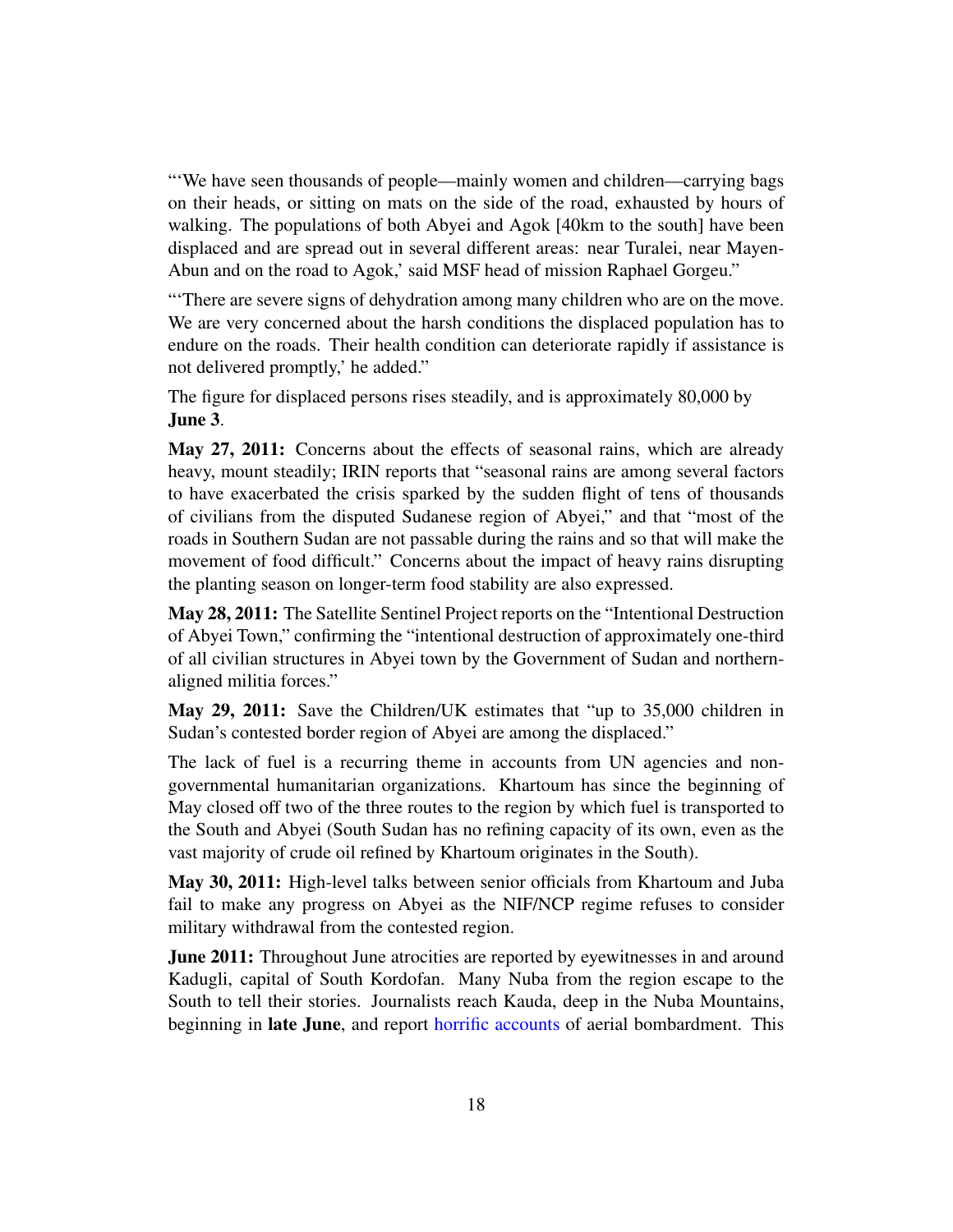bombardment violates a wide range of international human rights and humanitarian law.

The Satellite Sentinel Project regularly reports on developments in South Kordofan, including the discovery of numerous mass gravesites—potentially holding thousands of bodies  $37$ 

<span id="page-18-0"></span>**June 1, 2011:** More than 110,000 Dinka Ngok, the indigenous population of Abyei, have been forced to flee their homeland for South Sudan. A year later, many of these people still live in extremely dire conditions; very few contemplate returning without a fundamental change in the security situation.

**June 5, 2011:** Khartoum's regular military and militia forces begin a major offensive in South Kordofan. Ethnically based seizures and extra-judicial executions are widespread, targeting the Nuba people, and aerial attacks against the people of the Nuba Mountains become daily occurrences, continuing to the present.

Aerial attacks at the height of the planting season ensure that there will be no significant harvest in the Nuba areas, even as Khartoum denies humanitarian access, including to UN agencies such as the World Food Program.

**June 20, 2011:** Some 7,000 Nuba who had sought protection at the UNMIS compound are forcibly removed, including by security forces disguised as Red Crescent humanitarian workers. The fate of these people remains unknown to the present day.

<span id="page-18-1"></span>June 20, 2011: An agreement on military withdrawal from Abyei is signed by Khartoum and Juba in Addis Ababa. $38$  As of May 2012 there has still been no withdrawal by Khartoum's forces or its militia allies. Conspicuously violating both the letter and spirit of the agreement, Khartoum later insists it will not withdraw until a UN-authorized peacekeeping force (an armored brigade of Ethiopian troops) has fully deployed. As deployment proceeds, Khartoum again adds conditions to withdrawal.

<span id="page-18-2"></span>**June 27, 2011:** The UN deputy chief for human rights reports that she has witnessed "utter devastation" during a visit to Abyei. "The utter devastation I saw in Abyei was a chilling warning of what might become of the border area."<sup>[39](#page-64-6)</sup>

<span id="page-18-3"></span>June 28, 2011: Princeton Lyman, U.S. special envoy for Sudan, declares in an interview, "I don't think the North [Khartoum's SAF] is capable of dislodging large numbers of people on an ethnic basis from the Nuba Mountains. Second, I'm not sure that's the objective of the government." $40$  As of May 2012 many hundreds of thousands of people have been displaced in South Kordofan, including the Nuba Mountains, and Blue Nile. Many from the Nuba are streaming into South Sudan. Khartoum continues to deny access to international humanitarian organizations, compelling yet further displacement as people become increasingly desperate for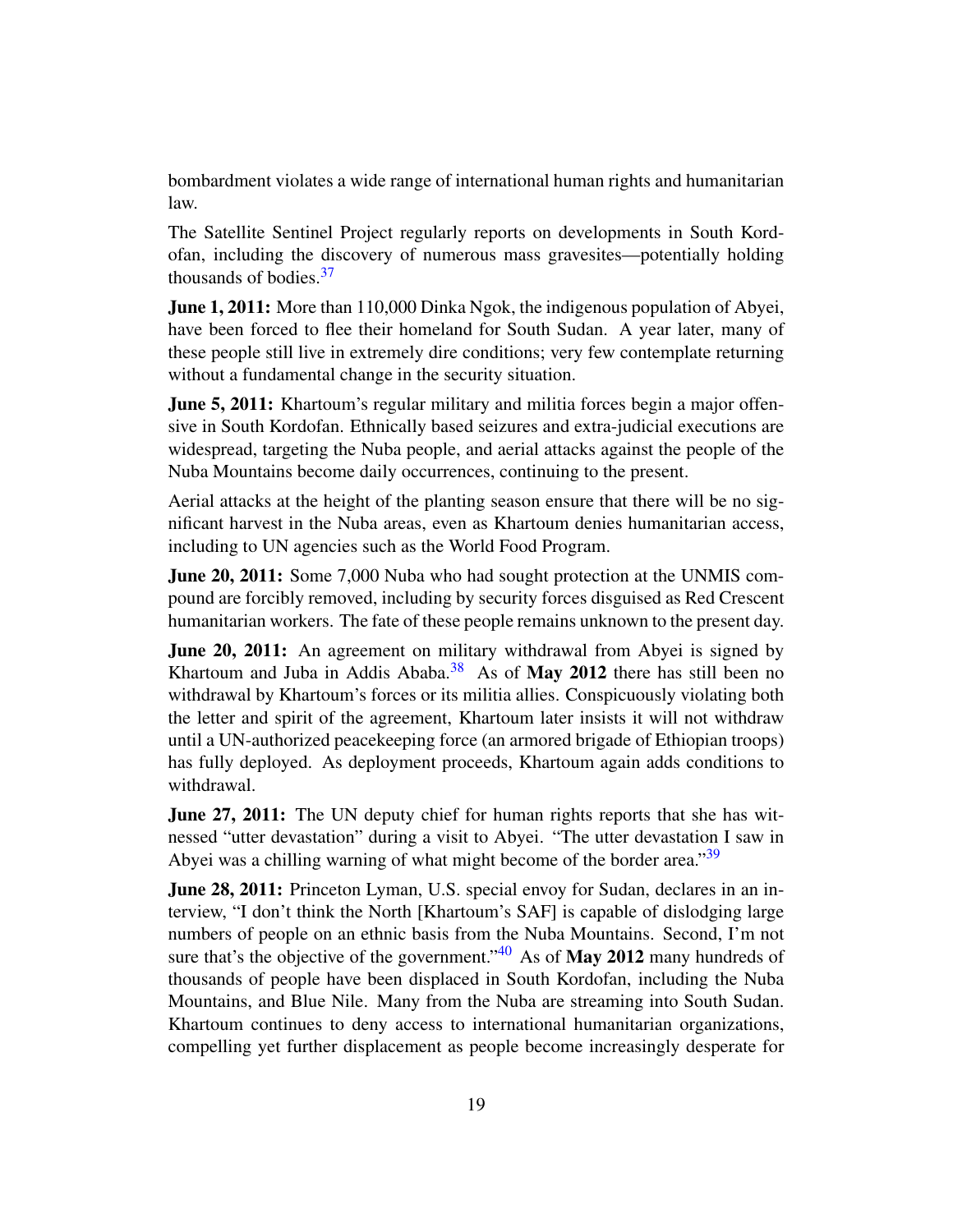<span id="page-19-0"></span>food. On December 13 the UN's Office for the Coordination of Humanitarian Affairs (OCHA) declares that "we consider there are *over one million people* who are quite badly affected by the fighting in Blue Nile and South Kordofan."<sup>[41](#page-64-8)</sup>

June 28, 2011: Nafi'e Ali Nafi'e, a senior regime official, signs in Addis a "Framework Agreement" with the SPLA/M-North, covering both South Kordofan and Blue Nile. The agreement recognizes the SPLM-North politically and diplomatically and commits both sides to work toward a cease-fire.

**July 2011:** Throughout July reports of bombings continue to stream out of the Nuba Mountains through various means of communication, including the reporting and photography of journalists. On many days there are multiple bombings, and fields are completely abandoned in wide areas of the Nuba. The aircraft implicated in the bombings are identified in a [June 29 report from the SSP.](http://www.satsentinel.org/report/bombardment-aerial-and-artillery-attacks-nuba-mountains)

**July 1, 2011:** Al-Bashir, clearly at the [behest of the newly empowered senior SAF](http://www.dissentmagazine.org/atw.php?keyword=Sudan) [generals,](http://www.dissentmagazine.org/atw.php?keyword=Sudan) renounces the "Framework Agreement" and declares that he has ordered the military campaign to continue until all rebels have been "cleansed" from South Kordofan. Yasir Arman of the SPLM/A-North warns (July 2) "There are voices in Khartoum against this framework agreement, those voices are playing with fire," warning that the only alternative "is a war that runs from Blue Nile to Darfur."<sup>[42](#page-64-9)</sup>

<span id="page-19-1"></span>July 1, 2011: For the first time, the [Satellite Sentinel Project identifies](http://www.satsentinel.org/report/strike-range-apparent-deployment-saf-mobile-rocket-launchers-near-south-kordofan) multiple rocket launchers (MRL) with a range of 20 kilometers and extremely destructive capabilities. The SSP report notes that "these rocket launchers can rain devastation on entire communities in a matter of minutes."

July 1, 2011: Humanitarian organizations are finally permitted by Khartoum to return to Kadugli, only to find their facilities severely damaged or destroyed.

July 4, 2011: Khartoum again declares that it expects UNMIS to leave South Kordofan immediately after **July 9**. Belatedly, the U.S. declares (**July 7**) that it is "extremely concerned" by this demand. No UN resolution of consequence is introduced, despite that concern.

July 4, 2011: The *Toronto Star* reports from Khartoum on the consequences of the decision to strip all Southerners of their citizenship in the north—even those who have lived all their lives in the North and speak no languages of the South. The regime's information minister had been blunt about the implications for Southerners in an interview of Fall 2010: "They will not enjoy citizenship rights, jobs or benefits. We will not even give them a needle in the hospital." This hostility is increasingly turning towards Christian Sudanese, whose churches are being confiscated, worshipers harassed, and a general hostility has become increasingly palpable, particularly following al-Bashir's declaration that northern Sudan will have an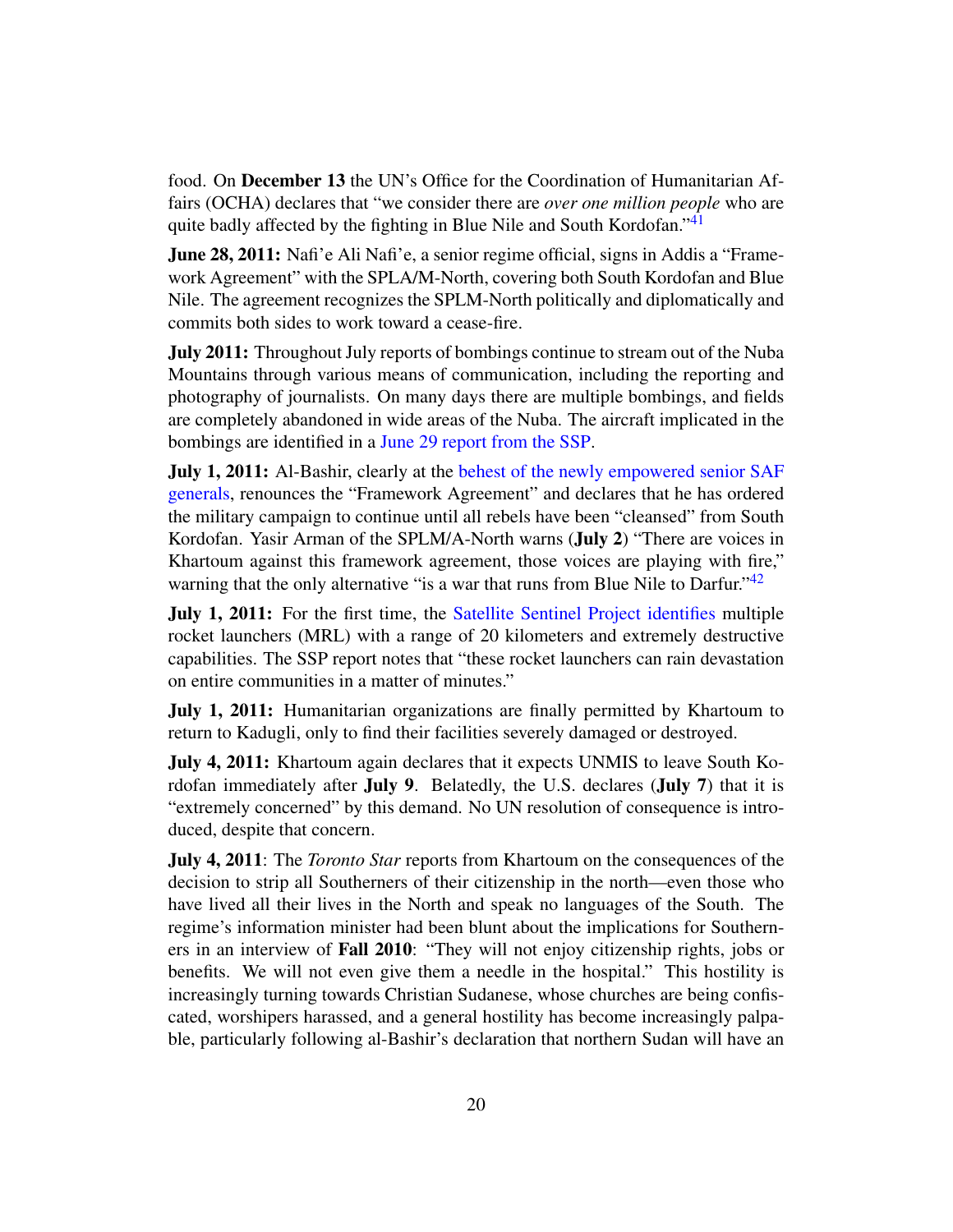Islamic constitution and be governed by shari'a law—and that this is permissible because "98 percent" of the northern population is Muslim.

**July 6, 2011:** The previously confidential UN report on human rights abuses in Kadugli and its environs is made public. However, the unedited version [remains](http://www.sudantribune.com/UNMIS-report-on-the-human-rights,39570) [available,](http://www.sudantribune.com/UNMIS-report-on-the-human-rights,39570) with findings that include three reports of mass graves in Kadugli and Al Gardut Locality in Tillo.

<span id="page-20-0"></span>July 7, 2011: Al-Bashir quits talks in Addis to end the conflict in South Kordofan, declaring "there will be no more negotiations outside Sudan." <sup>[43](#page-64-10)</sup>

July 7, 2011: Khartoum shuts down six newspapers in a continuing crackdown on what are already exceedingly limited media freedoms. Reporters Without Borders ranks Sudan 172nd out of 178 nations in press freedom.

July 8, 2011: In an extraordinary account of UN failure in Kadugli, capital of South Kordofan, *The Independent* (UK) reports that eyewitnesses "described how they saw peacekeepers [part of UNMIS] standing by while unarmed civilians were shot dead outside the gates of a UN base before being dragged away 'like slaughtered sheep."' A spokesman for UNMIS in Khartoum denies these eyewitness accounts.

The role of the Egyptians, who predominate in the UNMIS contingent in Kadugli, is severely criticized by many observers with contacts on the ground in South Kordofan. John Ashworth tells *The Independent* that "this isn't the first time we're hearing about Egyptian peacekeepers" failing to fulfill their duties.

July 8, 2011: The UN Development Program reports on some of the daily conditions in northern Sudan: 46.5 % of the population lives on less than \$1/day;

31.8 % of children under five are malnourished. Indicators are particularly bad in eastern Sudan, which—as represented by the Eastern Front—signed a peace agreement with Khartoum in 2006. To date there are no significant benefits that have accrued to the people of the east.

July 9, 2011: South Sudan celebrates its independence as the world's newest nation. President Salva Kiir uses the occasion to declare: "I want to assure the people of Abyei, Darfur, Blue Nile, and South Kordofan that we have not forgotten you. When you cry, we cry. When you bleed, we bleed. I pledge to you today that we will find a just peace for all." The international community as a whole has failed badly in understanding the historical meaning of Abyei for the South.

July 9, 2011: UN Resolution 1996 creates the UN Mission in South Sudan (UN-MISS), with a mandate, *inter alia*, to "deter violence including through proactive deployment and patrols in areas at high risk of conflict, within its capabilities and its areas of deployment, protecting civilians under imminent threat of physical violence, in particular when the Government of the Republic of South Sudan is not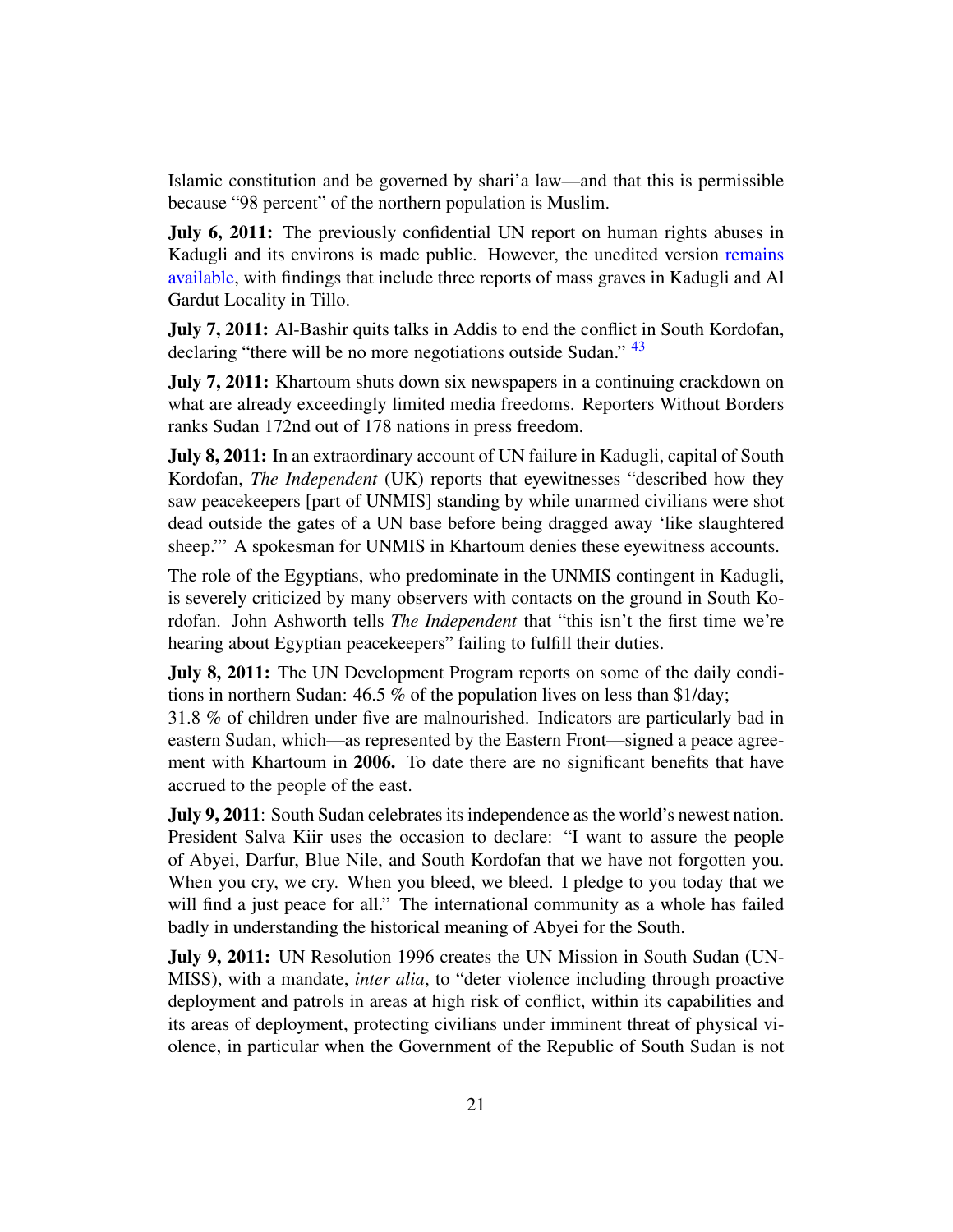providing such security." Despite massive violent civilian destruction, the force has yet to prove its willingness to accept responsibility for this mandate.

July 10, 2011: The African Union High Level Implementation Panel (originally convened to oversee "implementation" of an envisioned "roadmap" to peace in Darfur) submits its report on South Sudan and the requirements for peace. Chaired by former South African President Thabo Mbeki, the Panel submits a six-page document, publishing it as a list of the agreements so far and what remains to be settled. Reuters describes the document as "remarkably short of dates and deadlines."

<span id="page-21-0"></span>July 10, 2011: Khartoum's minister of information Ibrahim Ghandour declares that "the accusation Sudan Armed Forces deploying in Blue Nile is baseless," further declaring that such redeployments as are occurring are a "natural activity."<sup>[44](#page-64-11)</sup> Seven weeks later Khartoum launches a well-planned military assault on Blue Nile.

July 10, 2011: Malik Agar warns that any attempt to disarm the SPLA-N within his state will result in a return to war. Little heed is paid to this prescient warning.

July 11, 2011: Khartoum's seasoned political secretary, Gutbi al-Mahdi, threatens humanitarian organizations operating in Darfur and South Kordofan with penalties or expulsion.

<span id="page-21-2"></span><span id="page-21-1"></span>July 11, 2011: Al-Bashir warns that Abyei could become a source of conflict and even of renewed war with South Sudan "if agreements are not respected."<sup>[45](#page-64-12)</sup> In short, Khartoum is demanding that Juba accept Khartoum's military annexation of Abyei as a *fait accompli*. A senior UN official, commenting on Southern concern about Abyei, about Khartoum's support for renegade militias, and about potential aspiration to seize the oil regions of Upper Nile or Unity State, declares (July 7), "*The SPLA is paid to be paranoid*."[46](#page-64-13) This assessment seems remarkably uncomprehending, given the many bombing attacks on Southern territory, the seizure of Abyei, and the brutal campaign in South Kordofan. It surely does nothing to anticipate the September 1 military assault on Blue Nile, nor the growing encroachment on Southern territory through bombing and cross border operations such as the one at Jau (Unity State) reported in December 2011.

July 12, 2011: The UN Security Council passes a resolution declaring that countries and groups that attack schools and hospitals will "be named and shamed by the United Nations" and could be subject to sanctions. No mention is made of Khartoum's [relentless campaign of aerial bombardment](http://www.sudanbombing.org/) that has repeatedly and deliberately attacked hospitals and schools over the past two decades. On November 10, the refugee camp at Yida (Unity State in South Sudan) is bombed; one of four bombs does not detonate as it lands immediately outside a school where some 200 students had been in attendance. To date, Khartoum has paid no price for this extraordinarily dangerous attack, and indeed continues to deny the bombing, even as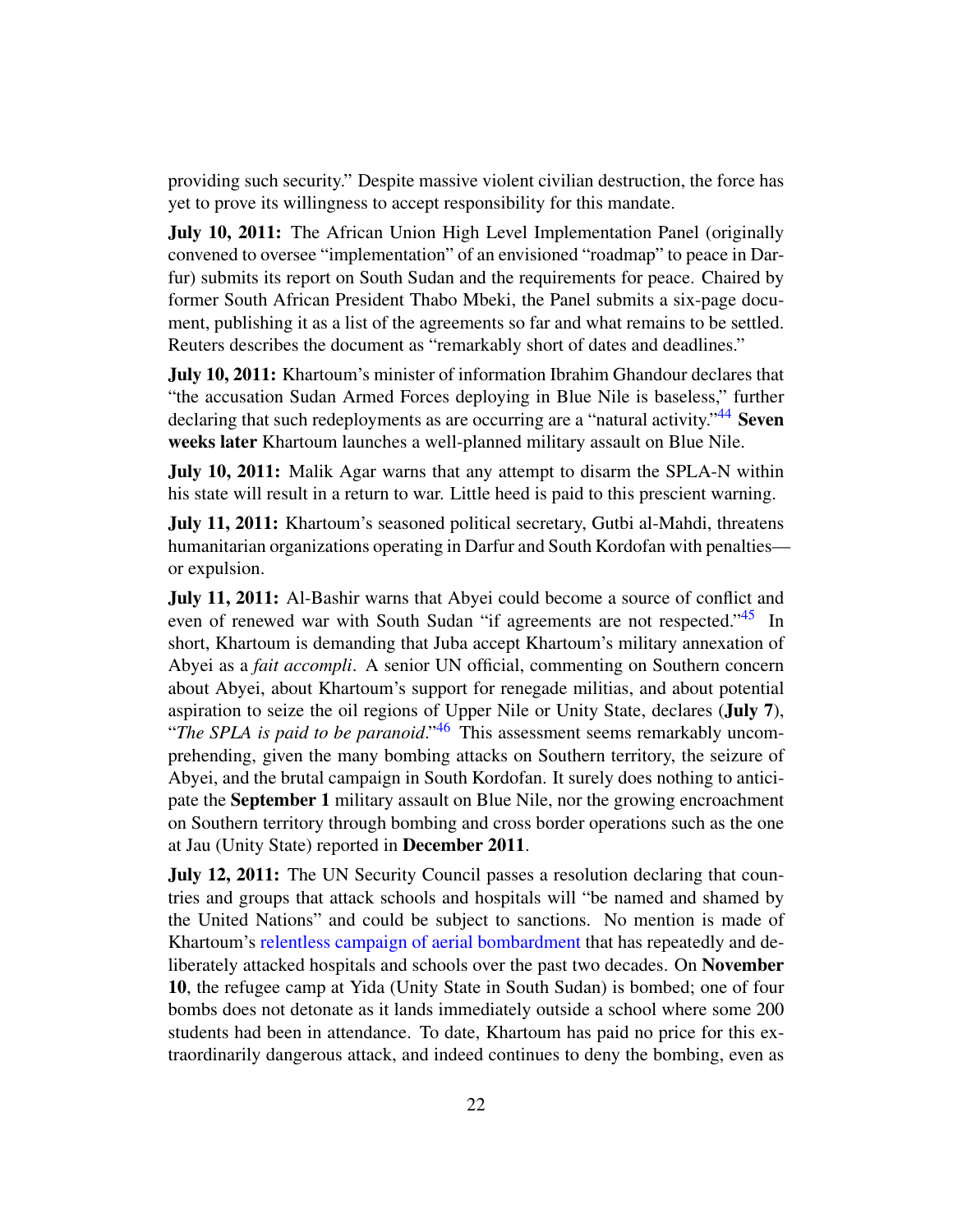the attack has been confirmed by the UN and reporters on the ground for Reuters and the BBC.

<span id="page-22-0"></span>July 12, 2011: The UN Office for the Coordination of Humanitarian Affairs (OCHA) reports "heavy aerial bombardment in South Kordofan state in recent days"—near Kadugli and the town of Delami.<sup>[47](#page-64-14)</sup> Reports from a range of Nuba sources continue to reach outside South Kordofan. John Ashworth provides the most complete summary of these reports, but they come from many other sources and are simply too numerous to collate accurately.

July 13, 2011: The Satellite Sentinel Project reports that it has satellite photography showing mass gravesites, supporting claims that the SAF and allied militias have "engaged in a campaign of systematic mass killing in Kadugli," which may represent "crimes against humanity." [Subsequent reports](http://www.satsentinel.org/reports-and-imagery/our-reports) (August 17 and August 23) confirm further the existence of mass gravesites potentially holding thousands of bodies. SSP's finding are fully consistent with eyewitness ground reports they have received and which have been reported by the UN team in Kadugli.

July 14, 2011: The Doha Peace Agreement (DPA) is signed in Qatar by the Khartoum regime and one small, factitious rebel group, the "Liberation and Justice Movement." The LJM is a meaningless organization, without military or political power. It has been cobbled together out of two groups of even smaller splinter groups by U.S. envoy Scott Gration and former Libyan strongman Muamar Gaddafi. The agreement is, as one informed observer put the matter, "Abuja replayed as farce." By May 2012, the farce is conspicuous to all Darfuris: the DPA is regarded with nothing but contempt throughout all Darfur states.

July 15, 2011: Valerie Amos, senior UN humanitarian official, declares: "We do not know whether there is any truth to the grave allegations of extra-judicial killings, mass graves and other grave violations in South Kordofan." Skepticism on the part of UN and U.S. officials about realities on the ground in South Kordofan has become thoroughly untenable.<sup>[48](#page-64-15)</sup>

<span id="page-22-1"></span>July 19, 2011: Amnesty International reports that a Sudanese employee of the UNauthorized peacekeeping force in Darfur (UNAMID), Idris Yousef Abdelrahman, has been detained since April and is now charged with capital crimes. The arrest violates the Status of Forces Agreement to which Khartoum committed itself—yet another broken agreement.

July 20, 2011: In a *Washington Post* interview ("US Government Cannot Confirm Mass Graves in Sudan"), special envoy Lyman declares his general skepticism about the findings of the Satellite Sentinel Project and its report of July 13 that there is compelling evidence of mass graves. Specifically, Lyman declares, "What they (SSP) identify as body bags, we see those same items in those same places before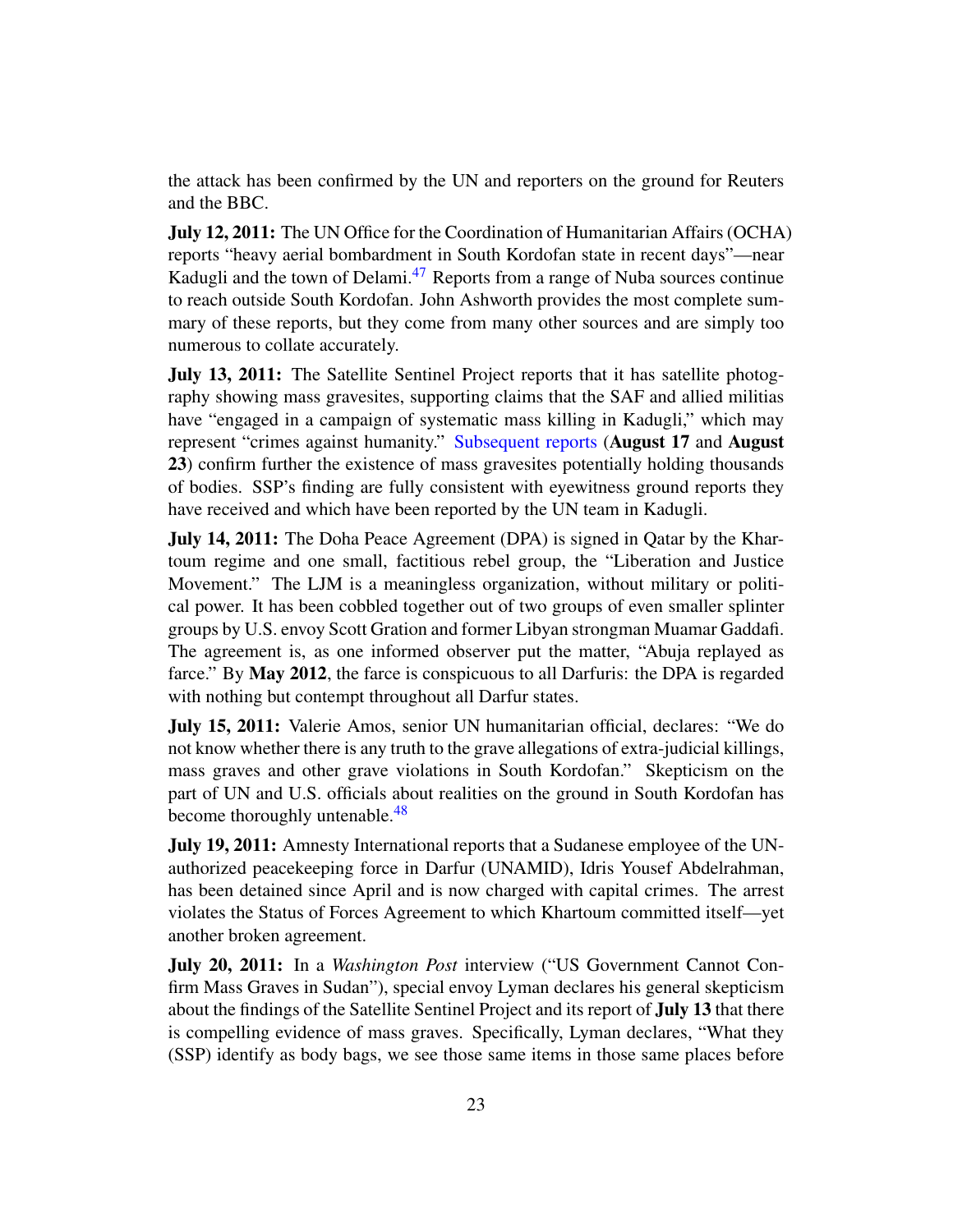the fighting started." In turn, SSP replies (August 23): "The US government has released no eye witness report or imagery in support of [Princeton Lyman's] assertion. SSP has determined, though, that these same items [white objects identified as body bags and tarps] were not present in those same places on **June 7, 17, or 20.**"

July 21, 2011: *The Christian Science Monitor* reports from Juba that 200 - 300 Nuba are now present in the Southern capital. Many were in Kadugli when fighting broke out on June 5. A number of them are interviewed and report seeing: helicopter gunships attacking civilians attempting to flee Kadugli when fighting began; summary executions; aerial bombardment of civilian targets; and roadblocks targeting Nuba civilians, regardless of their affiliated with the SPLA/M-North.

July 22, 2011: Khartoum announces that it will not withdraw its forces from Abyei until there is full deployment of the UN-authorized peacekeeping force from Ethiopia. This violates both the letter and spirit of the June 20 Addis agreement.

July 24, 2011: UN's OCHA warns of "grave consequences" if dwindling foodstocks in South Kordofan are not soon replaced. Children, the elderly, and pregnant women are particularly at risk. Ten months after this warning the UN's World Food Program still has no significant access to South Kordofan, and Khartoum continues to deny that there is a food shortage.

July 26, 2011: Governor Ahmed Haroun claims that he and Khartoum are "fully cooperating with the different humanitarian agencies operating in South Kordofan." He specifies WFP, UNICEF, and WHO. This claim is patently untrue.

July 27, 2011: Khartoum acknowledges that "authorities in South Kordofan collected dead bodies on trucks for burial during the course of fighting." Can there be any doubt that these dead bodies ended up in mass graves of the sort photographed by the Satellite Sentinel Project and reported by numerous eyewitnesses? Princeton Lyman declines to comment on Khartoum's statement.

August 4, 2011: UN reporter Colum Lynch writes in *Foreign Policy* that the UN's top human rights agency—in a confidential briefing of the UN Security Council— "down-played evidence of Sudanese attacks on civilians and UN personnel in South Kordofan." Based on a confidential copy of briefing notes for Navi Pillay, UN High Commissioner for Human Rights, Lynch continues: "the restrained briefing contrasted sharply with the UN's own grim reporting on the ground in South Kordofan." In a closed-door briefing of the Security Council on **July 28**, Pillay will say only that "while there is much disturbing information coming from the region, we are regrettably not in a position to verify it." But of course this simply is not true: indeed, Pillay seems to be saying that the report from the ground by UN investigators is not verifiable: how could it not be? Are these investigators presumed to be lying in their report? Lynch notes as well that Pillay omits "a series of first-hand accounts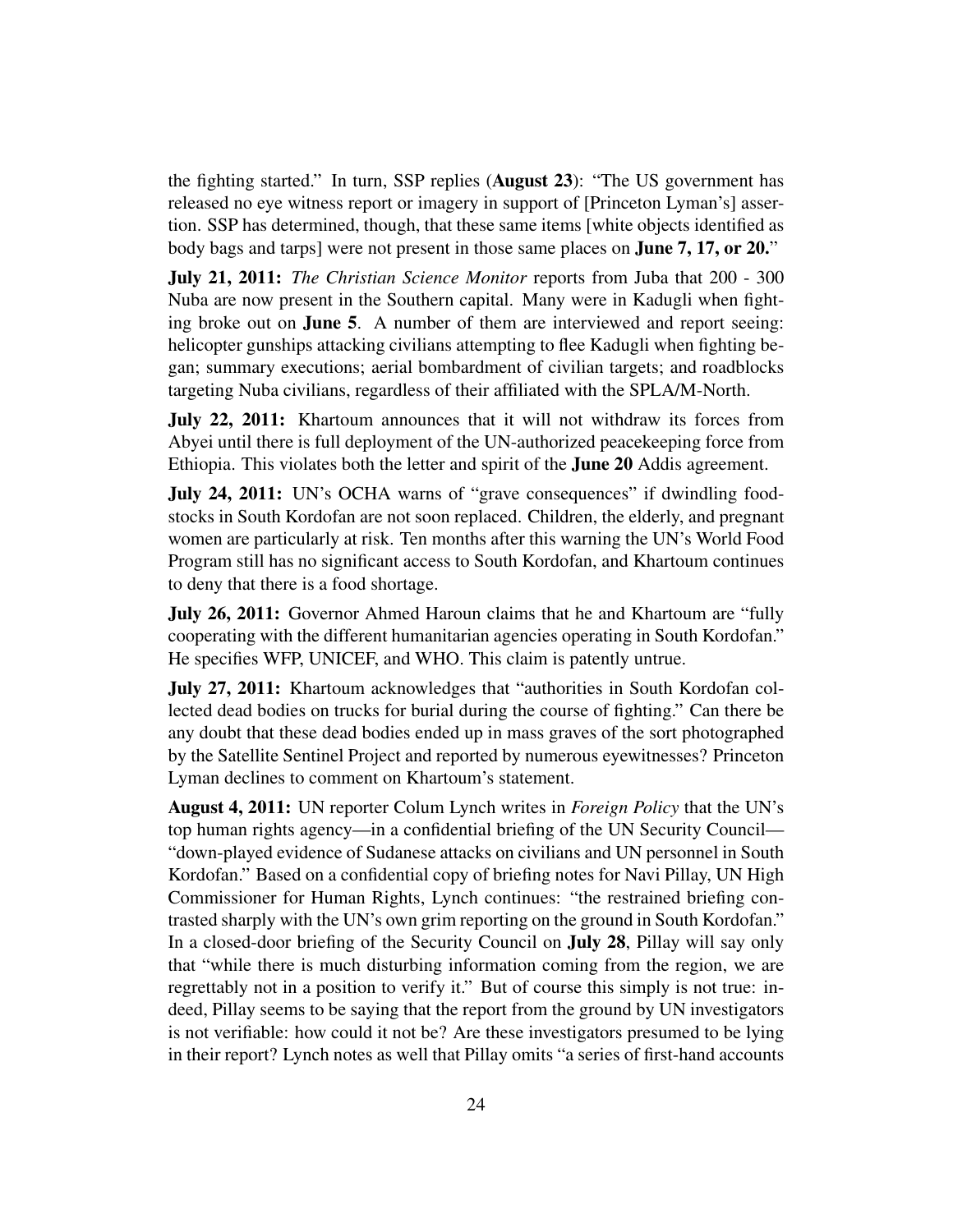of abuses of UN personnel by Sudanese forces that could constitute violations of international law."

August 4, 2011: Khartoum's SAF threatens to shoot down a UN helicopter trying to evacuate Ethiopian peacekeepers fatally wounded in a landmine explosion in Abyei. This is the embodiment of the regime that Pillay is seeking to mollify with her report to the UN Security Council. It is also a consequence of Khartoum's refusal to negotiate a Status of Forces Agreement with the Ethiopian mission.

August 4, 2011: In testimony before the subcommittee on Africa in U.S. House of Representatives, Andudu Adam Elnail, Episcopal Bishop of the Diocese of Kadugli, offers this extraordinary narrative:

"A member of my congregation told me that on June 8, less than one kilometer south of the Tilo School in Kadugli, he saw an earth mover digging two pits. That evening, he said, he saw trucks driving to the freshly excavated pits. In the trucks were soldiers from the SAF, along with northern militia members, men dressed like Sudan Red Crescent Society workers, wearing white aprons with red crescents, and other men dressed like prisoners from a local prison, He saw 100 or more dead bodies buried in the pits on the evening of June 8. Some of the bodies, he said, appeared to be wrapped in white body bags or white, plastic tarps. I believe him."

This testimony is fully corroborated by satellite photography from the Satellite Sentinel Project.

August 8, 2011: Following a meeting of Abdel Aziz el-Hilu of the SPLA/M-North and leaders of the Darfuri rebel groups, they announce a new alliance with a common objective: to change the regime in Khartoum by the use of force and popular uprising. The Beja Congress, the main force in the Eastern Front, will soon join the alliance, to be named the Sudan Revolutionary Front (SRF).

August 17, 2011: The Satellite Sentinel Project reports evidence of three more mass graves in and near Kadugli.

August 21, 2011: The International Crisis Group reports on efforts by Ethiopian Prime Minister Zenawi to defuse the increasingly unstable situation: "Ethiopian Prime Minister Zenawi met with Malik Agar and Al-Hilu in Addis Ababa on August 21, and on the same day, he took Malik to Khartoum to negotiate a way out of the danger. However, President Bashir responded by saying his government was unwilling to engage in further external negotiations and would not commit to the rejected framework. The door for direct SPLM-National Congress Party talks was closed."[49](#page-64-16)

<span id="page-24-0"></span>Ten days after this foregone opportunity, Khartoum will launch its massive military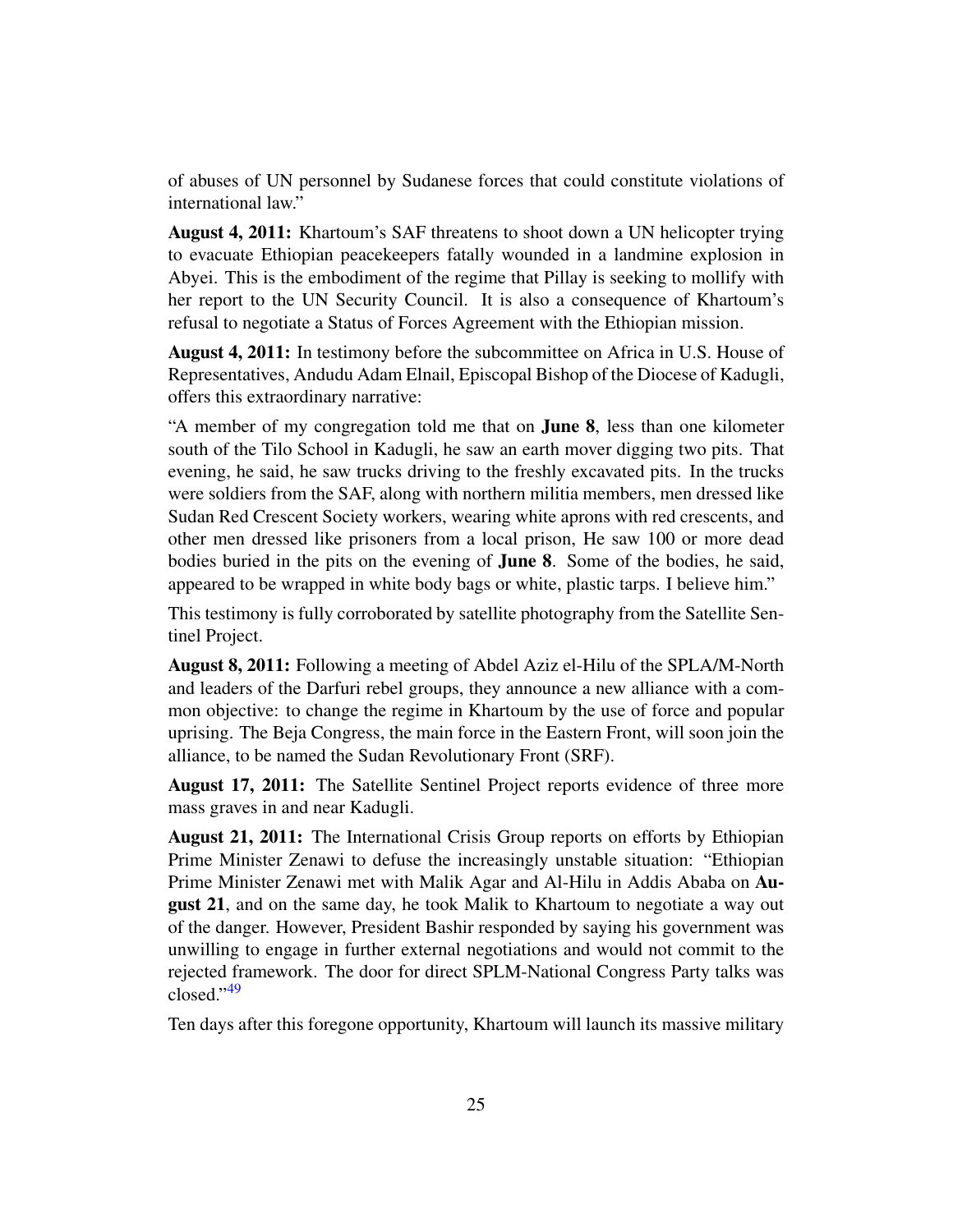assault on Blue Nile—clearly well planned, as were the assaults on Abyei and South Kordofan.

August 23, 2011: Al-Bashir declares a "cease-fire" in South Kordofan; yet bombing and fighting is reported within hours, and the non-existence of a "cease-fire" is confirmed the following week by Amnesty International and Human Rights Watch. $50$ 

<span id="page-25-0"></span>August 23, 2011: [Satellite photography analyzed by the Satellite Sentinel Project](http://www.satsentinel.org/report/special-report-evidence-burial-human-remains-kadugli-south-kordofan) reveals additional compelling evidence of a large "cluster of white bundles in Kadugli consistent with white plastic tarps or body bags." This evidence directly challenges claims made by U.S. special envoy Lyman that these were not tarps or body bags, and that the "white objects" had been in these locations in Kadugli prior to the photographs published by SSP. They had not, and SSP provides definitive satellite photographic evidence that they were not; this is further confirmed by new eyewit-ness reports.<sup>[51](#page-64-18)</sup>

<span id="page-25-1"></span>August 23, 2011: Al-Bashir declares a "cease-fire" in South Kordofan. Yet bombing and fighting is reported within hours, and the non-existence of a "cease-fire" is confirmed the following week by Amnesty International and Human Rights Watch.

August 26, 2011: The U.S. urges the SPLA/M-North to join in the cease-fire that Khartoum that has declared and then immediately violated. With such peculiarly timed urging, the Obama administration looks increasingly out of touch with realities on the ground in the border regions of Sudan.

August 30, 2011: One weeks after al-Bashir's announcement of a "ceasefire," Human Rights Watch and Amnesty International issue a joint statement on the bombing attacks in South Kordofan:

"The Sudan Armed Forces (SAF) are [despite the ceasefire] indiscriminately bombing civilian areas in the Nuba Mountains region of Southern Kordofan and preventing aid from reaching desperate displaced people, Amnesty International and Human Rights Watch said today."

"Researchers from both groups, during a week-long mission to the area in late August, investigated 13 air strikes in Kauda, Delami, and Kurchi areas. Those air strikes killed at least 26 civilians and injured more than 45 others since mid-June. The researchers also witnessed government planes circling over civilian areas and dropping bombs, forcing civilians to seek shelter in mountains and caves."

<span id="page-25-2"></span>August 30, 2011: OCHA head Valerie Amos comes to terms with realities on the ground: "[M]ore than 200,000 people affected by the fighting in South Kordofan faced 'potentially catastrophic levels of malnutrition and mortality' because of Khartoum denying access to aid agencies.<sup> $.52$  $.52$ </sup> Eight months later humanitarian ac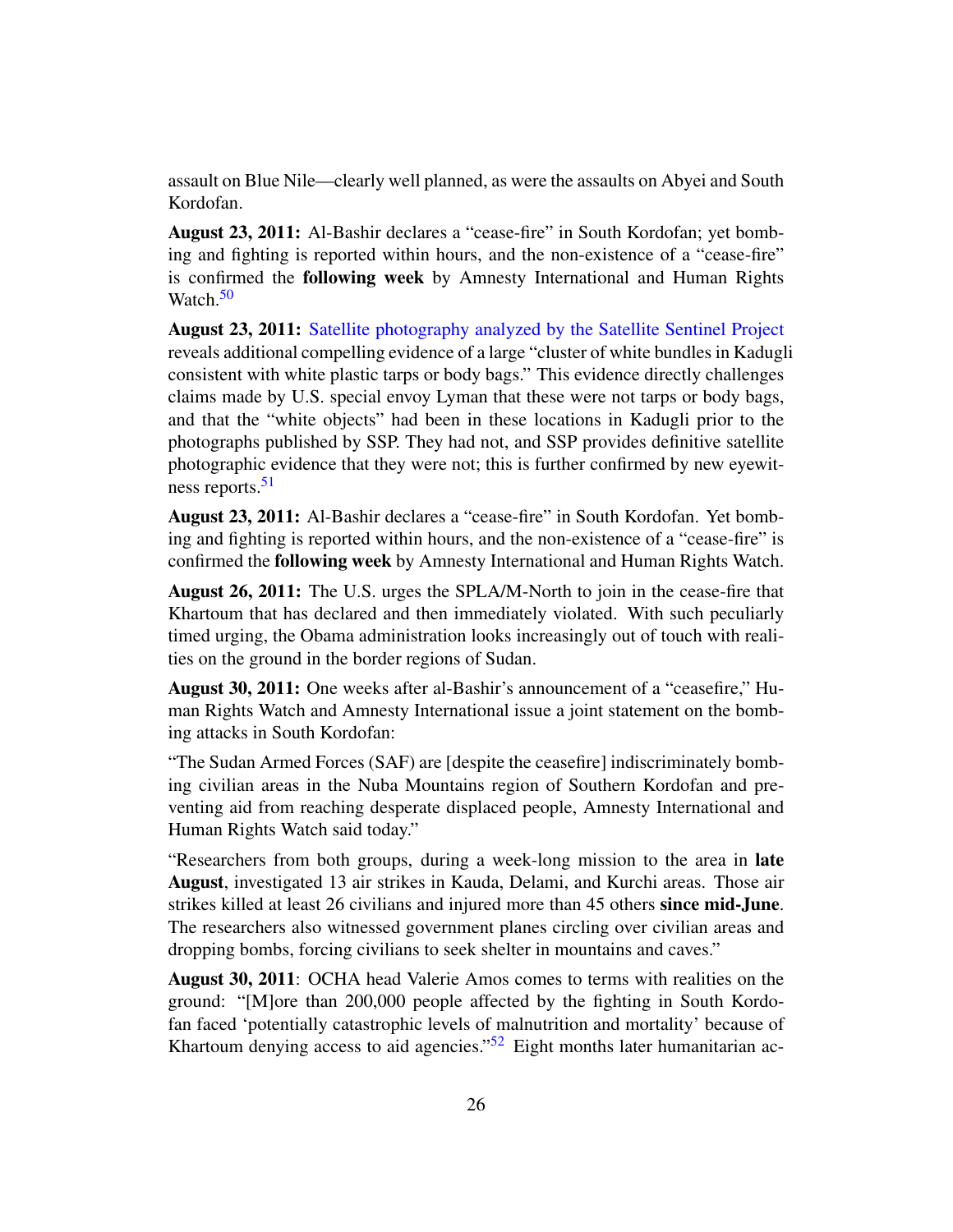cess is still not secured for UN agencies or international nongovernmental humanitarian organizations.

September 1, 2011: Fighting begins in Blue Nile, with Governor Malik Agar's house among the first targets. There is a massive movement of arms, tanks, and soldiers. Sudan analysts asking why Khartoum would choose to open yet another military front tend to agree that Khartoum is trying to forestall the "mobilizing of the new South of the North of Sudan," i.e., to prevent a replication of the enemy the regime faced in South Sudan, only this time within the borders of what is now north Sudan.

September 1-4, 2011: Even as aerial attacks rapidly escalate in Blue Nile, they continue relentlessly in the Nuba Mountains, according to numerous regional sources.

September 5, 2011: Khartoum announces that State authorities will handle relief efforts in Blue Nile, and refuses access to all international humanitarian organizations. Khartoum also re-affirms that it will not negotiate with Malik Agar, and accuses South Sudan of "stirring up tensions in the region and violating security arrangements." *Sudan Vision*

September 6, 2011: Very heavy fighting is reported in Blue Nile.

September 6, 2011: Hundreds of people demonstrate in Khartoum, protesting worsening economic conditions. This is the largest to date of a number of demonstrations in the capital.

September 6, 2011: The [African Center for Justice and Peace Studies reports](http://www.acjps.org/Publications/Press%20releases/2011/06-09-11PerceivedSPLMNorthernSectorSupportersArrestedthroughoutNorthernSudan.html) on mass arrests of perceived SPLM-North supporters. The report provides names and copious details on the arrests.

September 7, 2011: The Khartoum regime again rejects negotiations with the SPLA/M-North in Blue Nile, promising instead to crush the rebellion.

<span id="page-26-0"></span>September 7, 2011: Two senior UN human rights officials call for the immedi-ate end to Khartoum's air attacks on civilians in South Kordofan.<sup>[53](#page-64-20)</sup> There is no response from Khartoum.

<span id="page-26-1"></span>September 7, 2011: In another example of the "moral equivalence" that guides U.S. Sudan policy, the Obama administration "urged Sudan and armed opposition groups to end fighting in the Blue Nile border state."<sup>[54](#page-64-21)</sup> This suggests that the two parties are equally responsible; yet Khartoum's SAF is clearly the aggressor as the only party targeting civilians and the only party that refuses to participate in negotiations to end the fighting. This "even-handedness" is finally disingenuousness and inevitably works to Khartoum's advantage, encouraging the regime in its belief that it will not be held appropriately responsible and accountable. The consequences of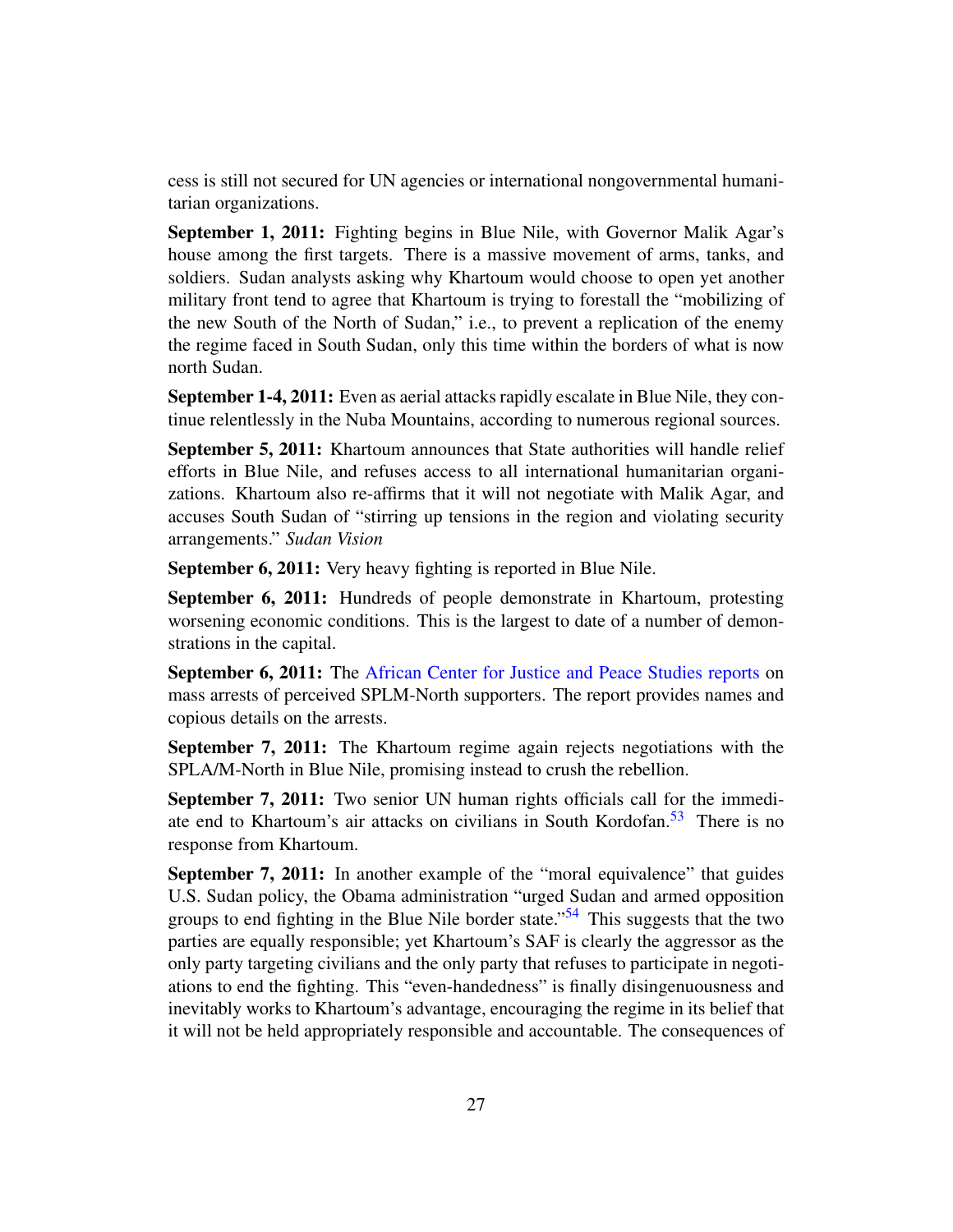this approach culminate most dangerously in the response to Khartoum-instigated fighting in the Tishwin/Heglig (Panthou) border region in May 2012.

September 8, 2011: Khartoum again agrees to withdraw its forces from Abyei by the end of September, and Ban Ki-moon celebrates the agreement. The agreement of course means nothing, and the SAF presence remains undiminished. Khartoum notes only that there are no consequences for yet another abrogated agreement.

September 8, 2011: The SPLM/A-North and SPLM/A of South Sudan officially split, making clear that there is a new "south Sudan" problem for Khartoum.

<span id="page-27-0"></span>**September 11, 2011:** More than 50 civilians killed in fighting in the Nuba.<sup>[55](#page-64-22)</sup>

<span id="page-27-1"></span>September 12, 2011: In an interview with Radio Dabanga, special envoy Lyman acknowledges that Khartoum continues to bomb civilian villages in Darfur, South Kordofan, and Blue Nile. But the U.S., he says, is powerless to do anything but "facilitate negotiations."[56](#page-65-0) Bombing of civilian targets has only accelerated in the months since Lyman's interview.

September 13, 2011: Khartoum again targets the "hidden agendas" of humanitarian organizations, accusing Western groups of "[trading] on humanitarian catastrophes" and using them as "a pretext for international intervention in favor of achieving vested neo-colonialist agenda."[57](#page-65-1)

<span id="page-27-2"></span>In explaining his thinking about aid organizations, Ahmed Haroun declares, "Foreign aid organizations are involved in negative activities that fuel the war, that is why we stopped them from entering South Kordofan State." Haroun goes on to note "the improvement of humanitarian situation [in South Kordofan]," adding that "there is no need for aid and relief from such organizations . "

September 13, 2011: Heavy bombing attacks are reported in several locations in the Nuba Mountains.

<span id="page-27-3"></span>September 15, 2011: The Khartoum regime orders newspapers not report on rebel groups in the country.<sup>[58](#page-65-2)</sup>

<span id="page-27-4"></span>September 16, 2011: Sudan's justice minister tells the UN Human Rights Council that the Khartoum regime is the victim not the perpetrator of human rights abuses violations.<sup>[59](#page-65-3)</sup>

September 22, 2011: Heavy fighting is reported in various locations in South Kordofan.

<span id="page-27-5"></span>September 23, 2011: The UN's World Food Program again requests humanitarian access to South Kordofan and Blue Nile. $^{60}$  $^{60}$  $^{60}$  Khartoum again ignores the request, and access remains denied as of May 2012.

September 25, 2011: The SPLM-North claims that aerial bombardment carried out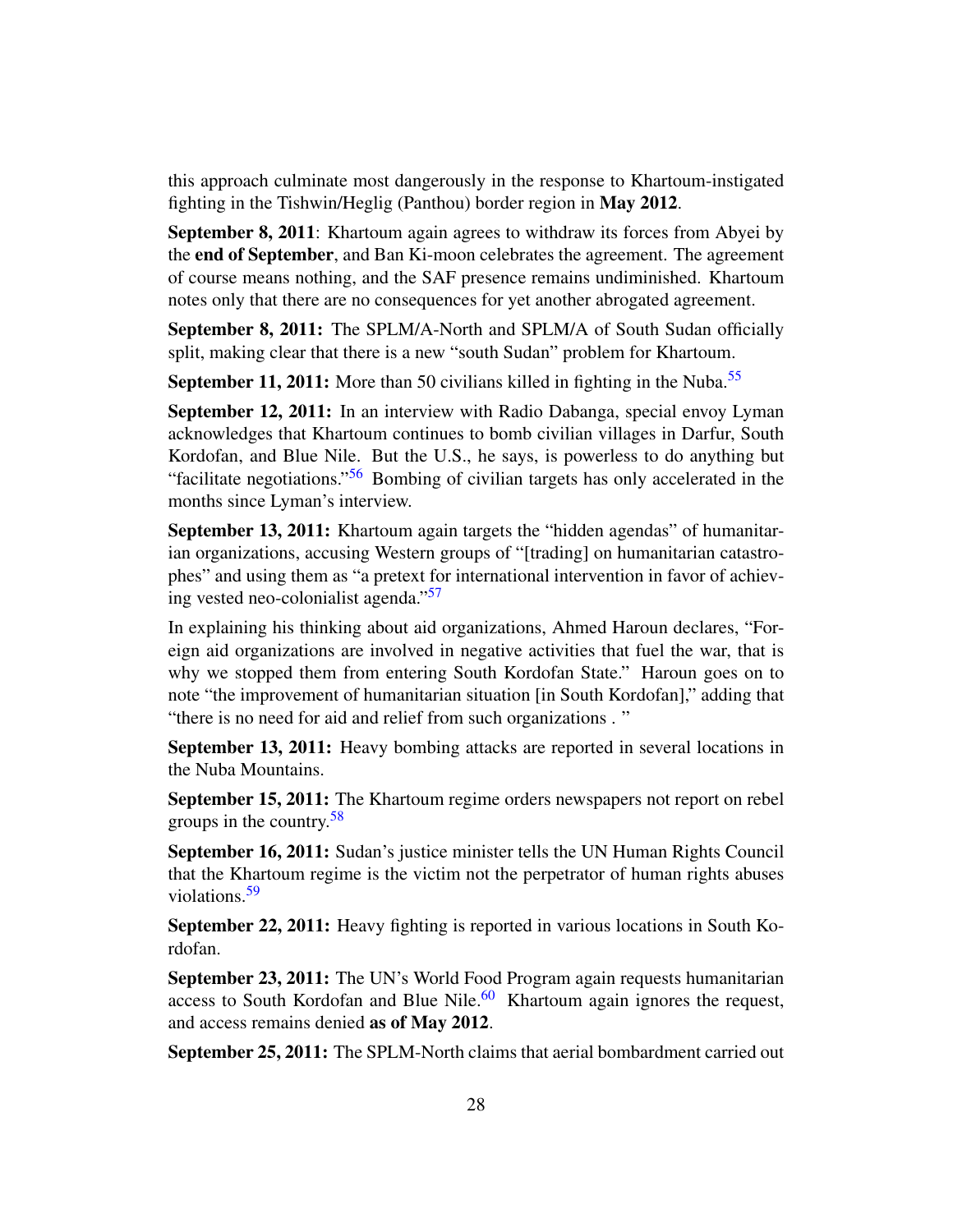by the SAF in Blue Nile has displaced half of the population in the state. "According to the humanitarian relief secretary of the SPLM-N, Hashim Orta, the air forces of the 'ruling National Congress Party' were conducting more than six airstrikes on daily basis in the Blue Nile. Orta said that half of the state's population had fled due to aerial bombardments."<sup>[61](#page-65-5)</sup> The population of Blue Nile is estimated to be 1.2 million people.

<span id="page-28-0"></span>September 27, 2011: The UN High Commission for Refugees reports (from Assosa, Ethiopia) that "a fresh wave of air strikes since [September 21] has sent increasing numbers of refugees fleeing into Ethiopia, with some 1,500 pouring through the Kurmuk border crossing on [September 23] alone.

September 27, 2011: UN agencies warn that "that newly independent South Sudan will face chronic food shortages next year due to internal and border insecurity, erratic rains and a huge influx of returnees from the North. The UN Food and Agricultural Organization said a Rapid Crop Assessment carried out in August showed South Sudan was likely to produce 420,000—500,000 MT of food this year—half the required amount."[62](#page-65-6)

<span id="page-28-1"></span>Replacing this amount of required food is made exceptionally difficult by logistical challenges and security risks, especially those posed by Khartoum-backed renegade militia forces. The militia forces have been repeatedly and authoritatively reported as laying vehicle-destroying mines.

September 29, 2011: Khartoum's foreign minister Ali Karti declares that humanitarian access to South Kordofan and Blue Nile will be granted only when the SPLA-North stops fighting—in other words, surrenders unconditionally to the aggressor in all three border conflicts: Abyei, South Kordofan, and Blue Nile. This is to demand the inconceivable, but provides the best excuse Khartoum can muster for the continued denial of humanitarian aid to many hundreds of thousands of innocent civilian victims of the conflicts. $63$ 

<span id="page-28-2"></span>September 29, 2011: The same day that Ali Karti lays down conditions for humanitarian access, President al-Bashir vows not to negotiate with the SPLA/M-North. In a speech in eastern Sudan, al-Bashir declares, "The rebellion will be put down and the country's outlaws defeated *Sudan will not repeat the experience of being obliged to negotiate and sign protocols under UN supervision*."[64](#page-65-8)

<span id="page-28-3"></span>September 30, 2011: In a rare moment of honesty, Ali Karti declares that the northern Sudanese economy faces collapse and desperately needs international help, particularly with its crushing burden of external debt. With truly extraordinary presumption, Ali Karti declares that the "the world could not simply stand back and watch the economy collapse, describing the economy's woes as 'really serious.'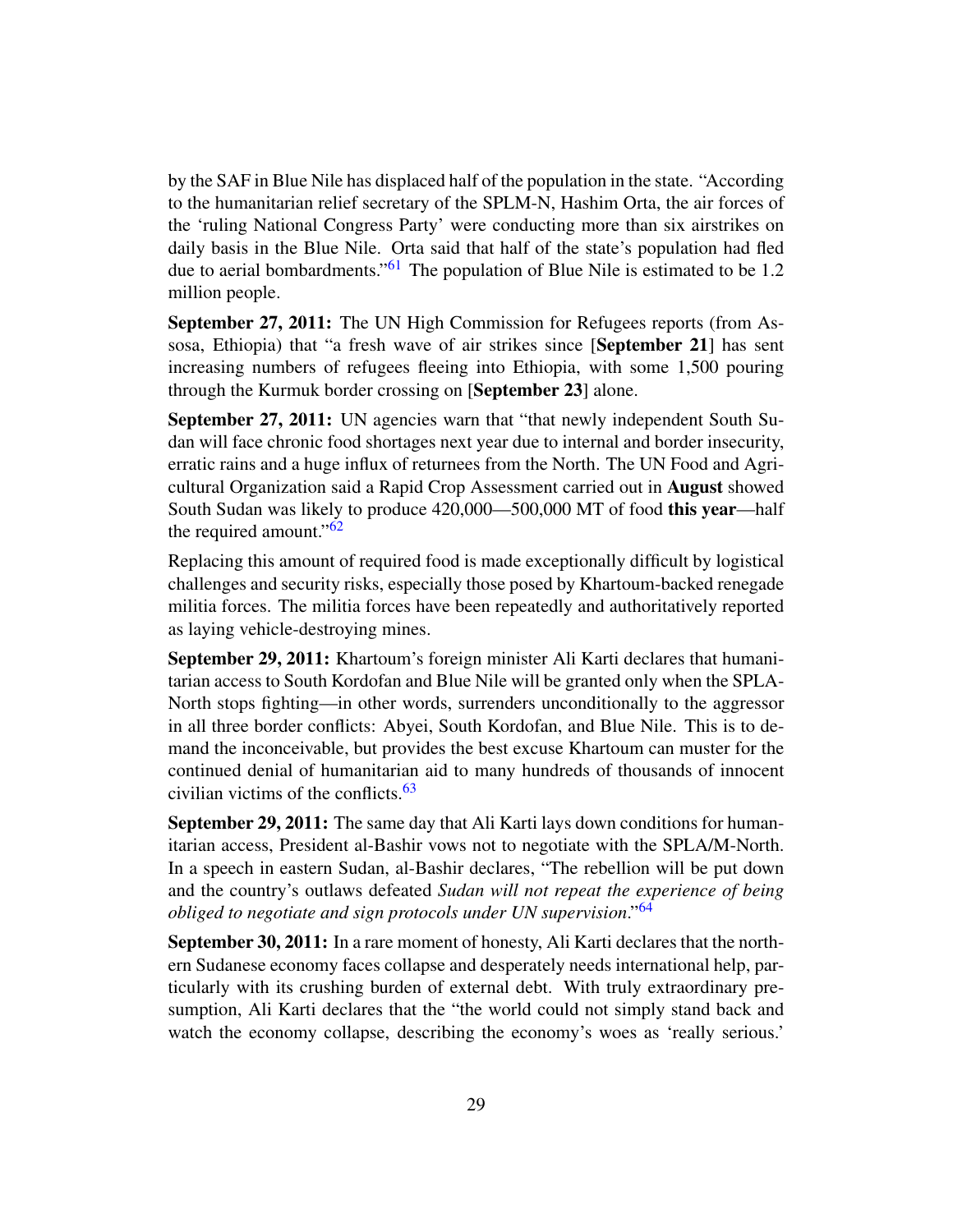<span id="page-29-0"></span>Karti's grim economic warning marks a departure from his peers in the government who sought to downplay the magnitude of Sudan's troubled finances."<sup>[65](#page-65-9)</sup>

October 2011: In a November 2011 "Issue Brief" the Small Arms Survey reaches a number of important conclusions about renegade rebel groups in South Sudan as of October 2011: "There is strong circumstantial evidence that the forces of Peter Gadet and George Athor have received logistical and materiel support, including small arms and ammunition, from Khartoum and other external sources."

<span id="page-29-1"></span>October 1, 2011: Al-Bashir rejects foreign mediation in talks related to conflict in South Kordofan and Blue Nile.<sup>[66](#page-65-10)</sup>

October 3, 2011: AFP reports that Khartoum's "inaction will lead to famine in eastern Sudan in the coming days because of water shortages, poor crops and spiraling food prices."

October 5, 2011: Khartoum's SAF bombs the town of Jau in Unity State, killing three people and wounding 14, according to the Unity State deputy governor.

October 6, 2011: The new head of UN peacekeeping, Hervé Ladsous, calls on "Sudan and South Sudan to comply with redeployment agreements and to immediately withdraw their forces from the disputed and oil-rich Abyei region," and declares that he has not received reports of "any significant progress on the withdrawal of armed forces from the area." In fact, this is a deeply disingenuous statement: as Ladsous himself acknowledges, the SPLA is south of the River Kiir, in South Sudan; it is the SAF and its militia forces that remain in Abyei, in violation of multiple agreements negotiated in the past. This refusal to speak honestly about the positions of the two parties is yet again disingenuousness masquerading as even-handedness.

<span id="page-29-2"></span>October 7, 2011: The UN Food and Agriculture Organization (FAO) declares that "Blue Nile and South Kordofan are two of Sudan's main sorghum-producing areas. The latest fighting coupled with erratic rainfall means next month's harvest is *expected to generally fail*."[67](#page-65-11) The primary reason for this devastating failure is the violence that has so disrupted agricultural life in these regions: few farmers can harvest their lands. In the Nuba Mountains the problem is compounded by earlier relentless aerial bombardment turning the spring/early summer planting season. Despite the massive and conspicuous food shortage, Khartoum continues to deny all humanitarian access to Blue Nile and virtually all access to South Kordofan.

October 12, 2011: "The [Satellite Sentinel Project \(SSP\) has corroborated](http://www.satsentinel.org/report/close-proximity-alleged-abduction-detention-and-extra-judicial-killings-abu-tira) multiple eyewitness accounts and United Nations High Commissioner for Human Rights (UNHCHR) reports alleging that the Government of Sudan's Central Reserve Police [also known as "*Abu Tira*"] unit engaged in the unlawful abduction, detention, and extrajudicial killing of civilians in Kadugli, South Kordofan, Sudan."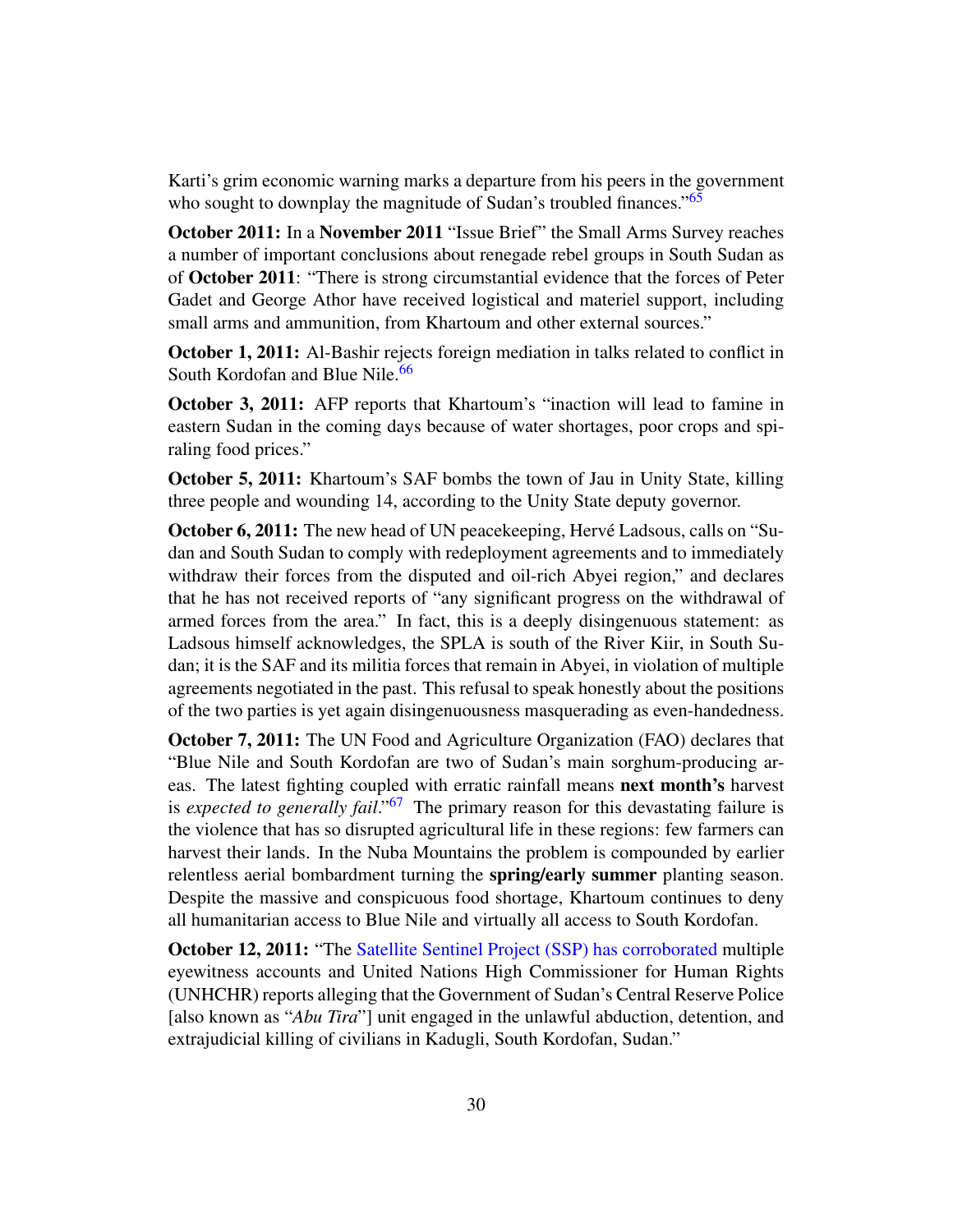October 13, 2011: Reuters reports from Khartoum that al-Bashir has promised: "Sudan will go ahead with plans to adopt an entirely Islamic constitution and strengthen Islamic law . His comments will add to uncertainty for more than a million southerners who still live in the north and are now treated legally as foreigners. Khartoum has given them until spring to leave or obtain the legal right to stay, a complicated process. 'Ninety eight percent of the people are Muslims and the new constitution will reflect this. The official religion will be Islam and Islamic law the main source (of the constitution)."'

October 13, 2011: Compass News Direct reports: "Local authorities have threatened to demolish three church buildings in Omdurman as part of a long-standing bid to rid Sudan of Christianity."

October 13, 2011: Al-Bashir declares that, "'there will be no negotiating with the SPLM-North because it was the one that started the war...There are no more negotiations or protocols, this is our position."' (*Sudan Tribune*)

Here it may be useful to recall the statement of U.S. special envoy Lyman in September: the "U.S. can only facilitate negotiations" between Khartoum and the SPLM-North. It is surely difficult to "facilitate" negotiations if one party bluntly and unambiguously refuses to negotiate.

October 14, 2011: Khartoum declares that its army will not pull out of Abyei until the September 8 agreement is fulfilled by the SPLA/M (South Sudan). There is no substantial evidence that the SPLM/A is in violation of the September 8 agreement, while Khartoum's military presence in Abyei is a flagrant violation of the agreement.

October 10 – 17, 2011: Various news organizations with a Kurmuk dateline report in depth on the brutal consequences of Khartoum's relentless aerial attacks on civilians in Blue Nile. $68$ 

<span id="page-30-0"></span>October 21, 2011: Voice of America reports: "Ryan Boyette, an aid worker who has been based in Southern Kordofan for nine years, is predicting a large scale food crisis. He blames Khartoum's blockade on humanitarian access into rebel areas by Khartoum. 'The amount of food is extremely low...They are picking grass and leaves from certain trees that they can eat. But now the rainy season is over, so it's going to become a very drastic problem very soon,' he said."

These warnings have been issued for over three months at this point, and humanitarian access is still denied by Khartoum.

October 24, 2011: Khartoum effectively condemns "more than 300 Eritreans asylum seekers to 'certain detention and abuse' by deporting them to one of the 'most brutal countries in the world,"' Human Right Watch declares. "Sudan is forcibly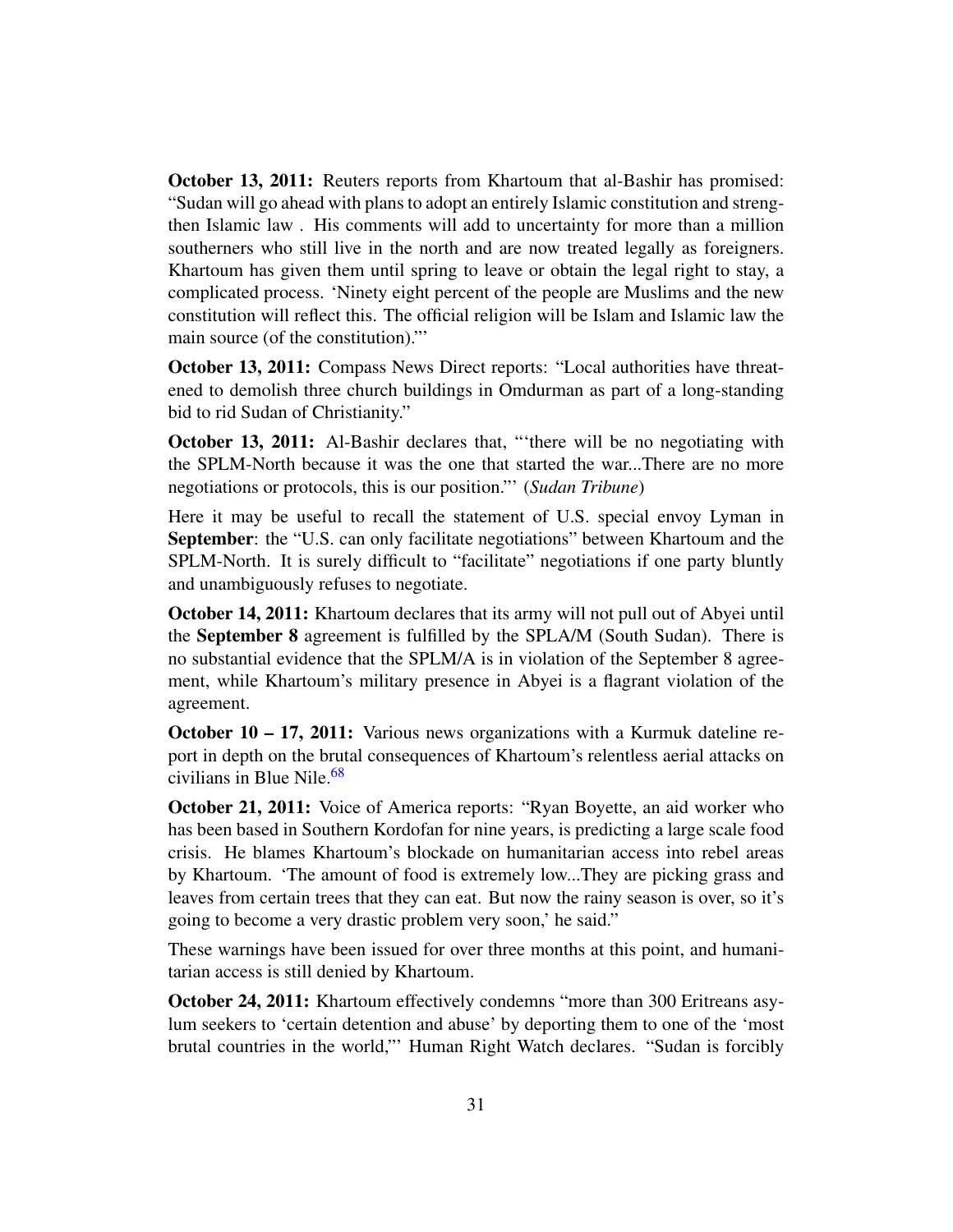<span id="page-31-0"></span>returning men, women, and children to certain detention and abuse in one of the world's most brutal places, said Gerry Simpson, senior refugee researcher at Hu-man Rights Watch."<sup>[69](#page-65-13)</sup>

Khartoum has every interest in securing favor from the brutal Eritrean regime, not least because a successful rebellion in eastern Sudan is unlikely as long as Eritrea remains an ally of Khartoum.

<span id="page-31-1"></span>October 26, 2011: Ibrahim Ghandour, secretary for political affairs of the NIF/NCP regime, said his party "has documentary evidence that proves that the oil-rich but disputed Abyei region is part of the north. $\frac{70}{70}$  $\frac{70}{70}$  $\frac{70}{70}$  This evidence is, of course, never produced, but such a claim is yet another signal that Khartoum has no intention of ever leaving Abyei.

October 30, 2011: Khartoum rejects an SPLM offer to negotiate a swap of Abyei for concessions by the SPLM on oil revenue-sharing. Khartoum responds through its spokesman Ibrahim Ghandour: "We will not compromise on Abyei and we will not allow the existence of two armies in our country," apparently fixing Abyei yet again as permanently in north Sudan.<sup>[71](#page-65-15)</sup>

<span id="page-31-2"></span>November 1, 2011: The U.S. renews economic sanctions against Khartoum. By contrast, major EU countries have refused to do so, and continue major commercial investments in Sudan, untroubled by the fact that these investments directly benefit the regime. Japan, Brazil, India and other consequential economic powers also refuse to consider sanctions.

November 1, 2011: The ENOUGH Project (U.S.) reports on the basis of on-theground interviews that SAF "soldiers chased down civilians in the town of Um Darfa (Blue Nile) and in the words of one refugee, 'slaughtered' them. Another refugee said pro-government militias captured and raped some women in the town. The refugees said they believed they were targeted because of their black skin." This is a description of genocide.

November 2, 2011: The Khartoum regime rejects a new U.S. proposal on South Kordofan. *Sudan Tribune* reports: "Washington proposed dividing South Kordofan which would result in creation of a new state of West Kordofan which ceased to exist following the 2005 Comprehensive Peace Agreement (CPA). Haroun would then be installed as governor of West Kordofan while [Abdel Aziz] al-Hilu would be made the governor of South Kordofan until elections there can be held again." Khartoum refuses to accept any negotiation that gives renewed political standing to al-Hilu.

November 3, 2011: The strategic town of Kurmuk, in southern Blue Nile, falls to the SAF. Yet again, there is massive civilian displacement.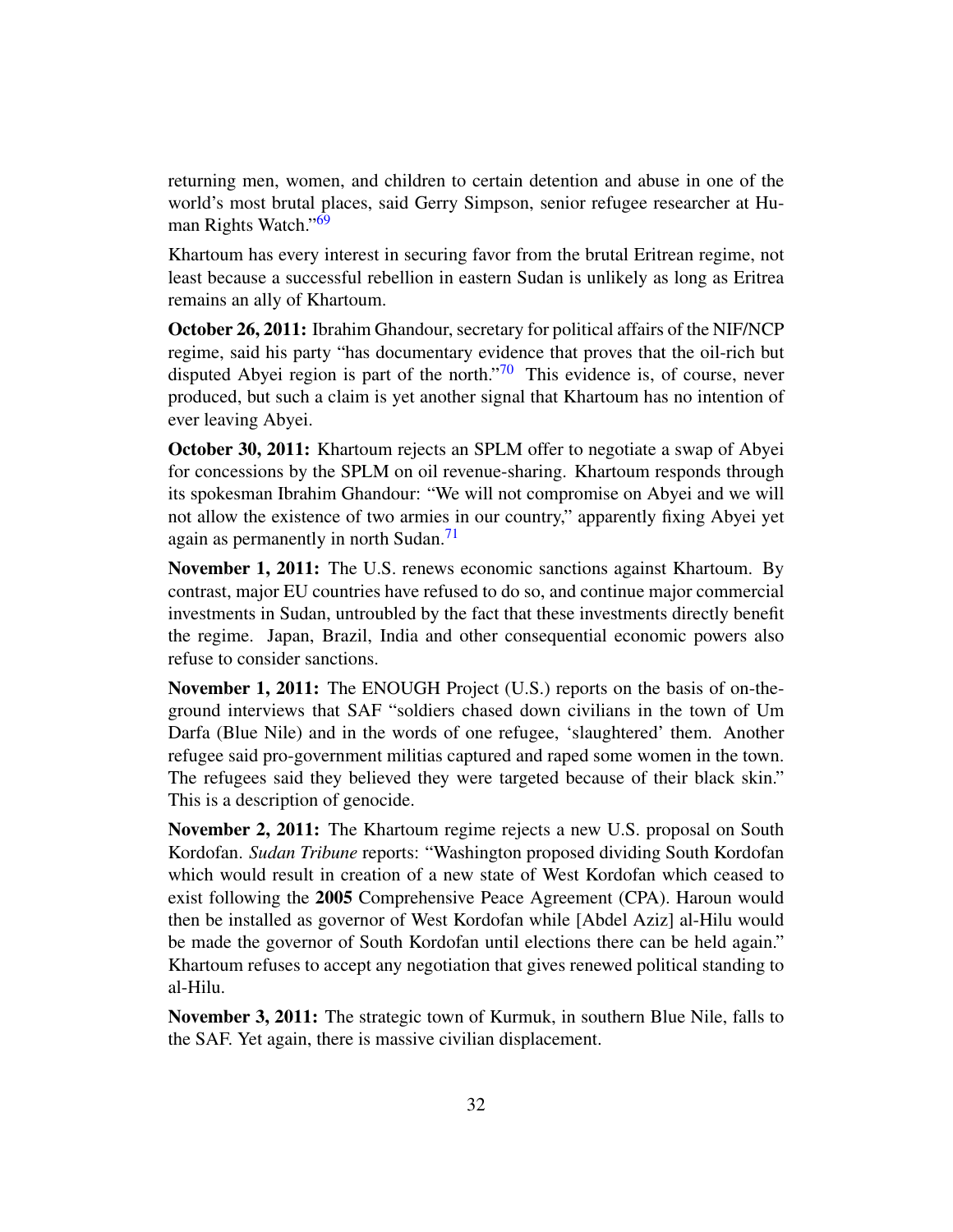November 4, 2011: A confidential humanitarian report indicates that Global Acute Malnutrition rates among children under five in the Dellami area of the Nuba Mountain are in the range of 15 percent; Severe Acute Malnutrition rates are in the range of 5 percent. There are also very high rates of diarrhea, vomiting, fever, and respiratory infections.

November 8, 2011: The villages of Yafta and Guffa (variously spelled) in northern Upper Nile State (South Sudan) are deliberately bombed, with numerous casualties; these are in the remote Mabaan region north of Boing. A number of medical personnel are withdrawn from the nearby Doro clinic.

November 10, 2011: Khartoum deliberately bombs the refugee camp at Yida, northern Unity State (South Sudan). Four bombs are dropped, one of which lands immediately next to a school where 200 students had been present.

Although the Yida bombing elicits some international outcry, Khartoum is content to have its UN ambassador simply deny the attack altogether, even as the UN itself confirms the attack. The bombing attacks are significant not only because they are deliberately directed against civilians, but because they occur on the territory of South Sudan, thus violating what is now an international border—and recognized as such by the UN.

November 11, 2011: The Obama White House declares that "those responsible [for the Yida, Guffa, Yafta bombings] must be held accountable." What could it possibly mean to suggest that "those responsible" are any but the military leaders of the SAF? They have the only military aircraft in the conflict. And how does the U.S. intend to hold them "accountable"? Such statements do nothing to deter Khartoum, and reveal the U.S. as powerless.

November 11, 2011: The [Satellite Sentinel Project reports](http://www.satsentinel.org/report/radius-operations-sudan-increases-air-attack-capacity) that the airbase near Kurmuk (captured on **November 3**) has been upgraded for military purposes and that helipads for military helicopters have also been constructed. This significantly increases the radius for air operations, particularly into South Sudan.

November 12, 2011: Amnesty International reports that more than 100 opposition activists in and around Khartoum have been arrested in recent weeks. Many of them have been subjected to torture by Khartoum's security services.

November 12, 2011: Formal announcement is made of the Sudan Revolutionary Front (SRF), comprising the SPLA/M-North, the Sudan Liberation Movement/Army-Abdel Wahid the SLM/A-Minni Minawi, the Justice and Equality Movement (JEM) all three from Darfur—and the Beja Congress in the east (this last joins on November 16). The explicitly announced goal of the SRF is regime change.

November 13, 2011: *Sudan Tribune* reports that renegade militia elements attacked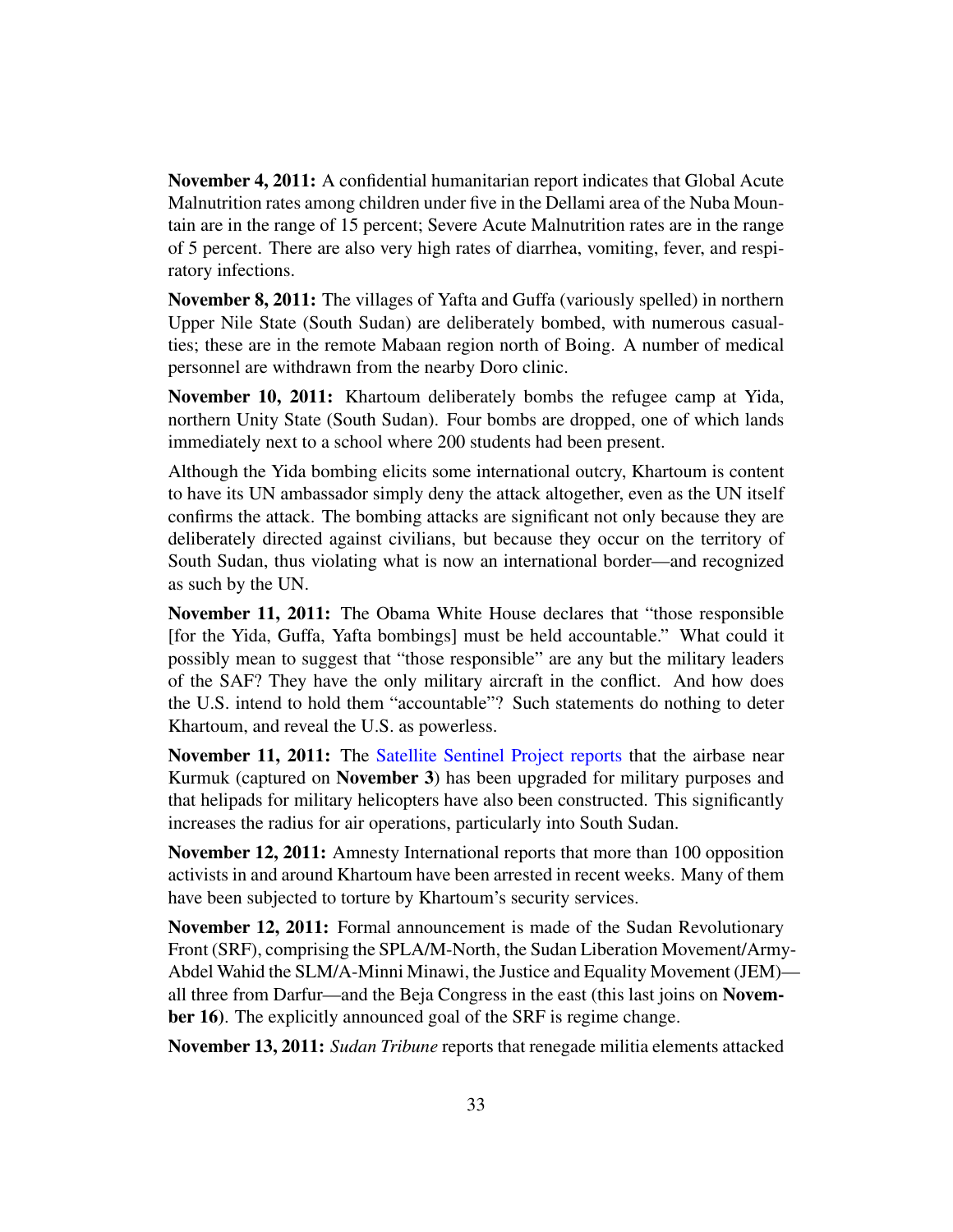<span id="page-33-0"></span>the SPLA at Kuek (Upper Nile) on **November 10**.<sup>[72](#page-65-16)</sup> In the wake of these attacks, the large and important humanitarian organization Oxfam announces that it is withdrawing. On November 11 the renegade militia group SSLA calls on civilians, humanitarians, and UN agencies to withdraw from Renk, Maluth, and Malakal within a week, threatening them with military action.

November 16, 2011: China pledges to boost military cooperation with the Khartoum regime.

November 16, 2011: The UN belatedly confirms the bombing of Yida, already reported by Reuters and BBC. Khartoum responds by declaring that Yida is in northern Sudan and that there are no camps in South Sudan for refugees from South Kordofan.

November 17, 2011: AFP reports from Yida on conditions one week after Khartoum's military aircraft bomb the refugee camp in this remote part of Unity State:

"A week after bombs fell near the Yida refugee camp in South Sudan, shortages of supplies are taking their toll on the more than 20,000 people sheltering there. There is growing hunger and illness after many aid agencies pulled out because of fears of more attacks blamed on neighbor Sudan. At Yida's only clinic, local staff are working, around the clock, to try to treat the growing number of refugees needing medical attention. The staff's international colleagues have not returned since the November 10 bombing."

November 18, 2011: The UN High Commission for Refugees reports that some 1,200 people are arriving daily in Upper Nile from Blue Nile.

November 18, 2011: The UN High Commission for Refugees also reports that landmines—lain by renegade militia groups, particularly the SSLA—are thwarting efforts to relocate refugees flooding into South Sudan to escape fighting in South Kordofan and Blue Nile. IRIN also reports (November 24) on mining activities. The dangers posed to civilians and humanitarian personnel and vehicles by mines are a constant in reports on conditions in South Sudan. These weapons are viciously indiscriminate.

November 21, 2011: The U.S warns South Sudan not to provide support to the SPLM/A-North, without offering a shred of evidence that such support is being provided in any significant quantities. This seems a peculiar U.S. priority, given the overwhelming evidence that Khartoum is supporting the SSLA, George Athor's militia, and other renegade militia groups operating in the South.

November 23, 2011: In a bid to resolve the bitter dispute over oil revenue-sharing, the IMF and African Union agree on a figure of \$5.4 billion as appropriate compen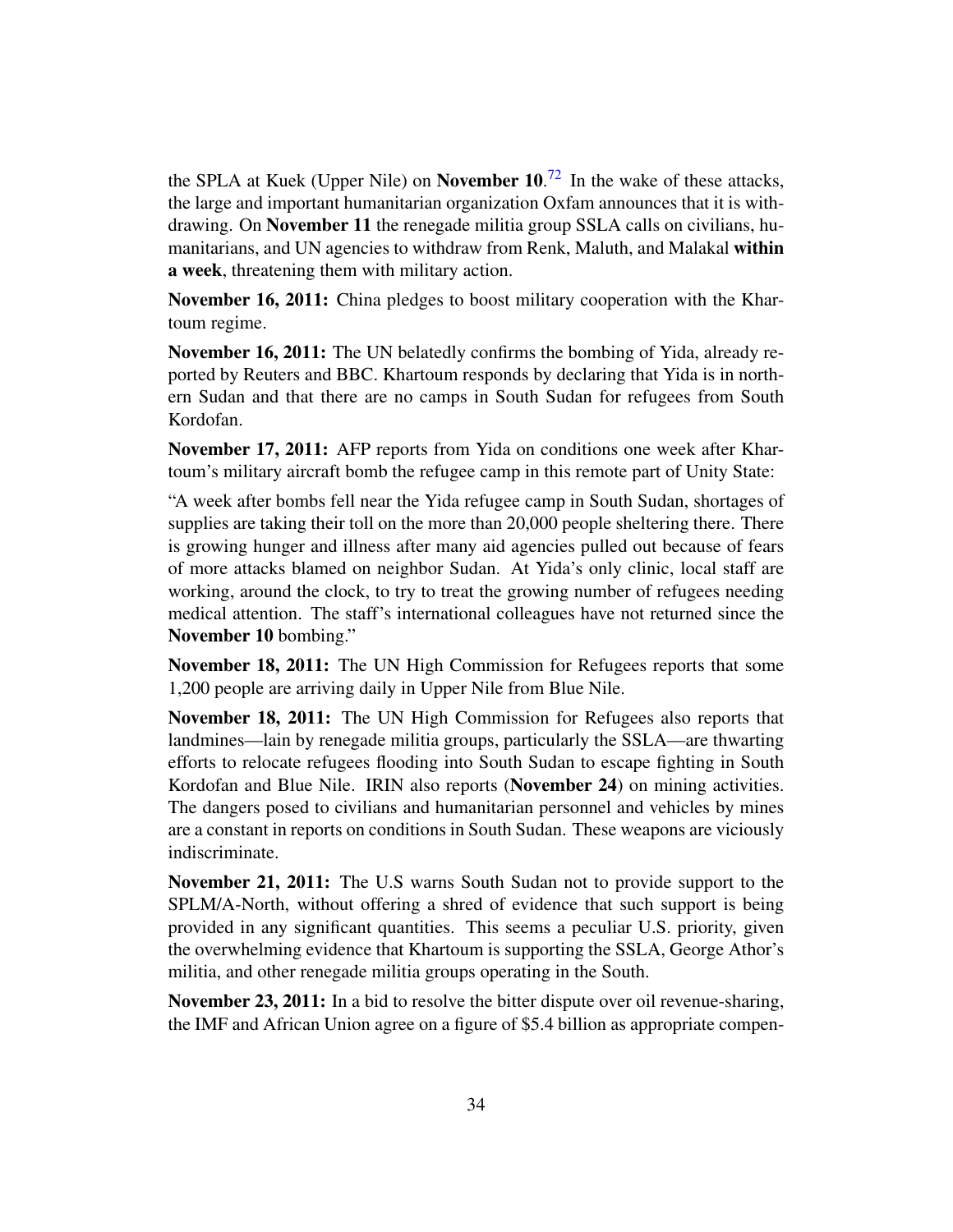<span id="page-34-0"></span>sation of Khartoum by the South. Khartoum proposes a preposterous \$15 billion—a figure that is not serious and meant only to produce deadlock in the negotiations.<sup>[73](#page-65-17)</sup>

November 25, 2011: John Ashworth, a highly informed and experienced Sudan analyst and advisor, conveys reports that Antonov military aircraft have repeatedly flown over Malakal, the most important town in Upper Nile State, South Sudan. This is an extremely provocative military action, and much more deserving of international attention than putative assistance from Juba to the northern rebel organizations.

<span id="page-34-1"></span>November 28, 2011: Fighting is reported at the Um Dolwich agricultural project in Renk County, Upper Nile. *Sudan Tribune*, citing southern foreign affairs minister Nhial Deng, declares that four SPLA soldiers were killed in the SAF attack.<sup>[74](#page-65-18)</sup>

December 2011: Amnesty International releases the [most comprehensive assess](http://www.amnesty.org/en/library/info/AFR54/041/2011/en)[ment of the assault on Abyei](http://www.amnesty.org/en/library/info/AFR54/041/2011/en) provided by any reporting organization. Among other findings, the group discovered "Abyei town and surrounding villages literally razed to the ground...[and compounds] of international humanitarian organizations...similarly looted and vandalized."

"More than six months after the May 2011 clashes, the displaced Abyei residents are still living in dire conditions in hastily set-up camps or crowding in with relatives in host communities who have little or nothing to share. They are dependent on international humanitarian organizations for shelter, food, water and health care."

As will become increasingly clear in the days and weeks ahead, Khartoum has no intention of allowing the Dinka Ngok to return to their homes and lands.

December 1, 2011: Citing a report from the SPA/M in Blue Nile, Radio Dabanga reports that 43,000 civilians fleeing from Blue Nile have been halted near the border by a severe lack of food, medicine and continuing aerial bombardment.

**December 2, 2011:** The ICC prosecutor's office requests an arrest warrant for Khartoum's defense minister, General Abdel Rahim Mohamed Hussein, on charges of atrocity crimes in Darfur.

December 3, 2011: Valerie Amos, the UN's top humanitarian official, is denied entry into Sudan by the Khartoum regime. A UN spokeswoman indicates the Amos was at the international airport in Istanbul, en route to Sudan, when she was informed that "there was no appropriate official available to meet her and the she should not come." $75$ 

<span id="page-34-2"></span>December 3 – 4, 2011: Fighting begins in Yau (also Yaw) in Unity State, some 20 kilometers from the now massive Yida refugee camp. The fighting brings forces of the SAF and SPLA into direct conflict and involves Khartoum's use of bombers and fighter jets, as well as long-range artillery. This is the most serious military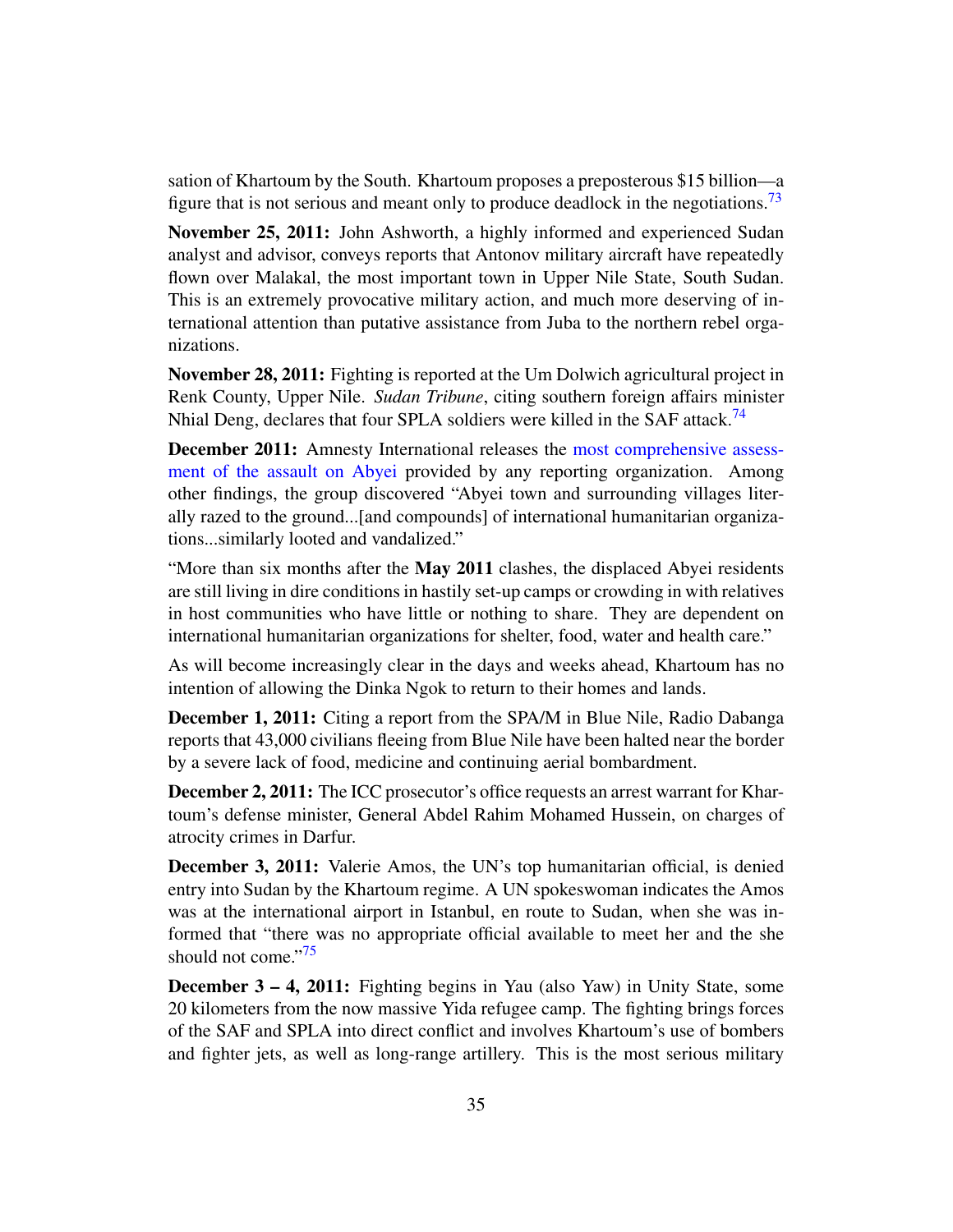confrontation of the year, and brings Khartoum and Juba closer than ever to resumed war (IPS in Yida). Jau sits on a contested border, but has traditionally been home to the Southern Dinka Panaruu.

December 6, 2011: The Humanitarian Aid Relief Trust (UK) reports Global Acute malnutrition rates of  $20 - 27$  % of children in Heiban (South Kordofan). The figure is approximately the same for child refugees arriving in Yida, HART reports. Highly dangerous Severe Acute Malnutrition rate is reported to be  $2 - 9$  percent. These figures portend very high infant and child morality.

**December 6, 2011:** "Hundreds of residents from the region of Abu Zubd in South Kordofan went out on protests near the county building to protest against the government's decision to confiscate the region's main water resources to sell it to the Chinese companies operating in the area. $176$  $176$ 

<span id="page-35-0"></span>December 7, 2011: Two long-range Iranian missiles are reported to have struck Kauda in the Nuba Mountains.

December 7, 2011: [Amnesty International publishes](http://www.twylah.com/AmnestyOnline/tweets/144435790477406209) an important two-part account of bombings in the territory of South Sudan, based on reporting by Amnesty researchers on the ground near Blue Nile:

"The closest we could get to Blue Nile State was New Guffa, a village in South Sudan, near the Sudanese border. Air strikes by the Sudan Armed Forces (SAF) around the village have displaced hundreds of residents. On the outskirts of New Guffa, we found the small hamlet of Yafta completely deserted."

December 7, 2011: Food inflation increasingly imperils live in the border regions of Sudan. Reuters reports: "Prices have soared in South Sudan's volatile northern border regions this year, fueled by East African drought, rebel fighting and what some analysts describe as a politically-motivated trade blockade, stinging average South Sudanese." Khartoum's role in this dangerous inflation is part of a year of increasingly intense economic warfare against the South.

December 7, 2011: The Government of South Sudan pushes for urgent demarcation of the border in the Jau area. There is no international response.

December 8, 2011: IRIN reports that an official working for the UN Development Program in Kassala (eastern Sudan) has said in an interview that "the east [of Sudan]" is "a volcano waiting to erupt"; the same UNDP source "predict<sup>[s]</sup> that conflict on the scale now taking place in South Kordofan and Blue Nile could erupt in Kassala State within a few months." The same IRIN report gives a sense of why there is such acute anger and unhappiness in the east:

"According to a recent report by Japan's International Cooperation Agency, '91 percent of households [in Kassala state] do not have enough food, only 39 percent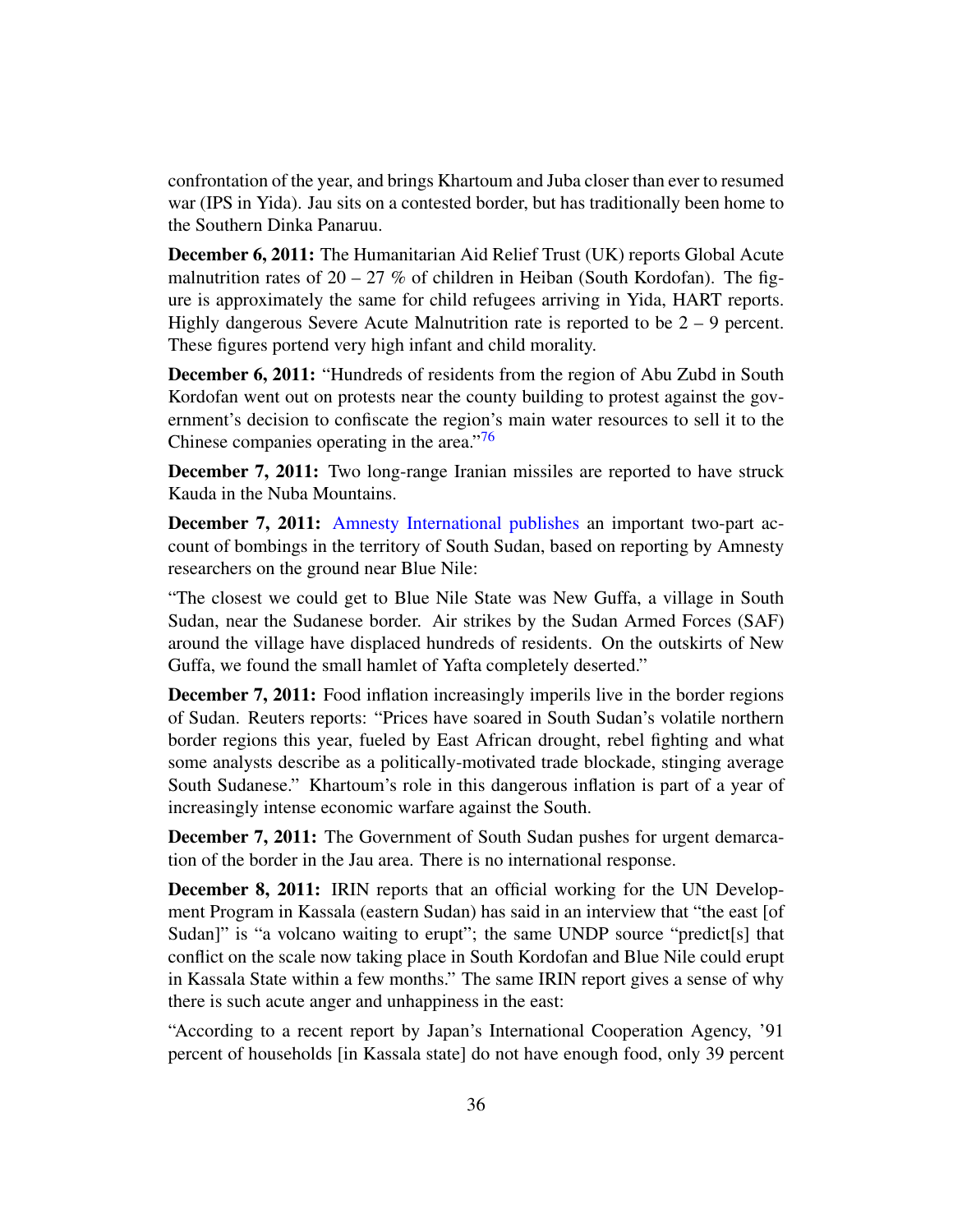have access to safe water and the maternal mortality rate has risen to 1,414 per 100,000 births compared with 500 pre-war."'

In response to such outspokenness, Khartoum declares ominously on December 18 (via the regime's propaganda organ, *Sudan Vision*) that, "the government has threatened to take decisive measure against some humanitarian agencies operating in eastern Sudan if proved not to be committed to their humanitarian mandates."

The French journalist who reported on the situation is subsequently expelled from Sudan by the regime.

December 8, 2011: Economic warfare against South Sudan escalates with a highly provocative move by Khartoum, reported by Bloomberg:

"Sudan's parliament approved an amendment to a law to give the Finance Ministry the right to take over a percentage of South Sudan's oil or any other company that refuses to pay transportation fees, SUNA reported. 'We will take our share from July until now,' [SUNA said] and citing Ahmed Ibrahim al-Taher, head of Sudan's National Assembly. The law will apply to South Sudan and any other country that wants to 'abuse Sudan's infrastructure."'

December 9, 2011: South Sudan minister of foreign affairs Nhial Deng, speaking of the SAF military offensive against Jau, declares that the invasion of the town has brought Khartoum and Juba to the "brink of war."

December 11, 2011: The UN's IRIN reports that 1,000 refugees a day are arriving in Upper Nile from Blue Nile.

December 13, 2011: Khartoum's air force bombs Jau payam and Sheeling in Kurajjit in Unity State (South Sudan).

Earlier reports from the Sudan Armed Survey in October and November 2011 provide powerful circumstantial evidence that Khartoum is providing weapons and ammunition to renegade rebel groups in South Sudan. Analyses of weapons captured from the SSLA of Peter Gadet (March 2011) and George Athor (February and March 2011) show them to be factory-new and of Chinese manufacture—and consistent with one another as well as with weapons captured from the SAF in South Kordofan (November 2011). This extends even to sequential serial numbers in some cases, and highly distinctive weapons in other cases.

December 13, 2011: The UN offers its grimmest overview to date of the humanitarian crises along the North/South border, stating that "a quarter of a million people have been severely affected by the conflict in Sudan's southern border states to which the government continues to deny the world body access."<sup>[77](#page-65-21)</sup>

<span id="page-36-0"></span>The UN estimates that more than 400,000 people have been displaced within Blue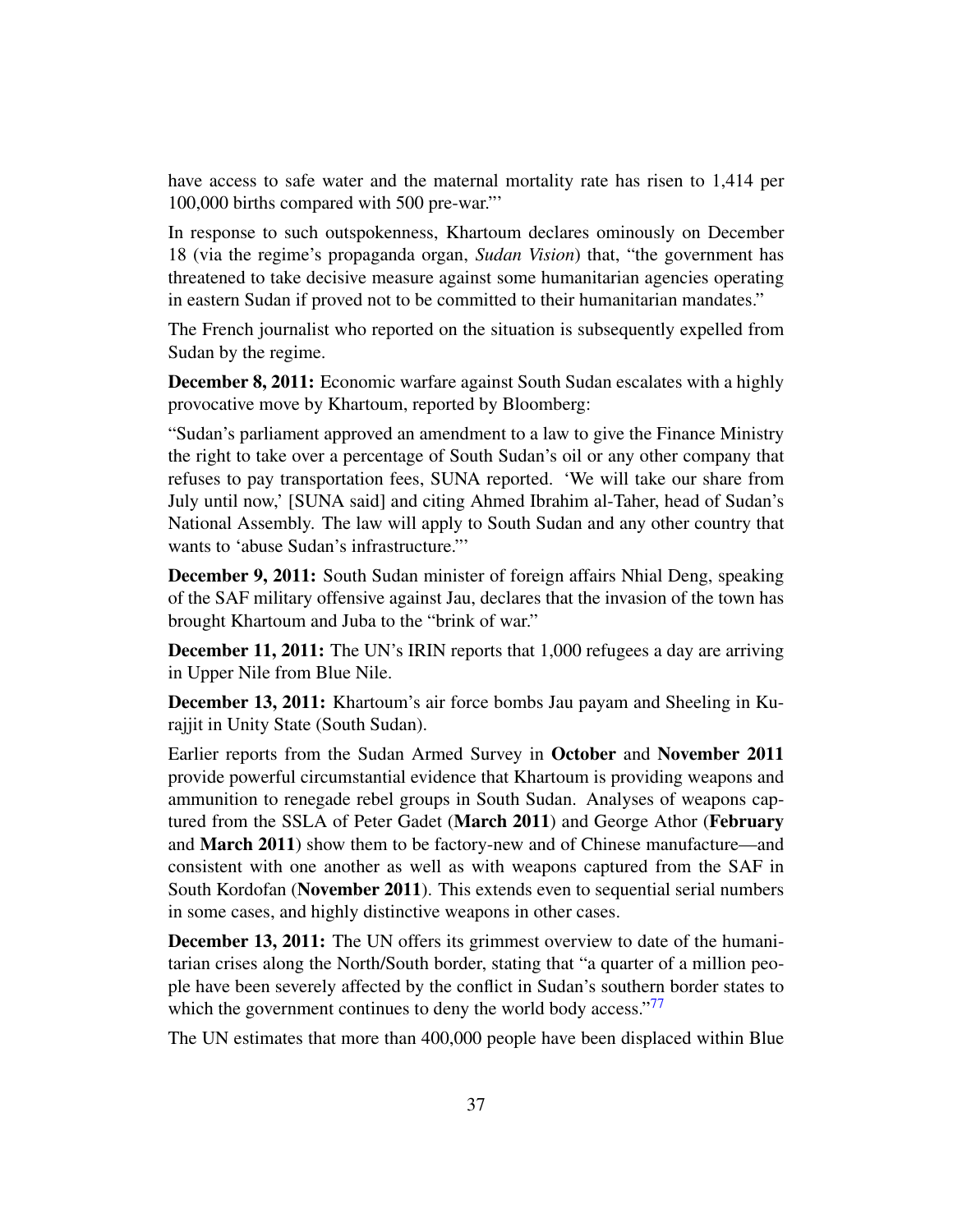<span id="page-37-0"></span>Nile and South Kordofan.<sup>[78](#page-65-22)</sup> This is almost certainly a conservative figure, given the rate at which refugees are daily pouring into Ethiopia and South Sudan, as well as on the move toward international boundaries. The figure does not include the more than 100,000 who remain displaced by Khartoum's military seizure of Abyei on May 5.

December 15, 2011: In a gesture that is meaningless without cooperation from Khartoum, which is nowhere evident, the UN Security Council expands the mandate of the Interim Peacekeeping Force in Abyei.

December 16, 2011: Mireille Girard, UNHCR's representative in South Sudan, speaking in Yida, Unity State—where refugees continue to pour in—declares: "We expect that arrivals will continue for months and months to come." Hundreds of children in Yida are reported to be severely malnourished. The UN World Food Program warns that "around 2.7 million people in South Sudan will require food aid from 2012 with crop failures and violence hitting Africa's newest country hard" and that "a gathering storm of hunger is approaching South Sudan" (Reuters). This is part of Khartoum's war strategy.

December 16 – 21, 2011: Multiple reports from news organizations and highly reliable regional sources, including John Ashworth, report widespread forced conscription of young Southern men. They are given a short training course, and then sent to the South. The BBC reports from Khartoum:

"Young South Sudanese men living in Sudan's capital, Khartoum, are being forcibly conscripted by militia groups, numerous sources have told the BBC. It is alleged they are forced to fight for rebels in South Sudan, which split from the north in July. South Sudan's information minister believes Khartoum is directing the rebel groups and the kidnappings."

December 17, 2011: Reports from multiple reliable sources indicate that large numbers SAF forces and equipment are massing north of Kiir Adem, which lies south of the River Kiir in South Sudan. The SPLA is responding in kind. The river is still too high for the SAF to cross easily but will be low enough by mid-January. This potential flash-point has gone almost completely unreported, despite the immense dangers represented.

December 18, 2011: In response to a UN statement about Khartoum's continuing occupation of Abyei, the regime declares that it rejects "any suggestions of being occupiers of Abyei. 'The army is present north of the 1956 borders which are the dividing borders between the north and south that were endorsed by the Comprehensive Peace Agreement,' Sudanese foreign minister spokesperson al-Obaid Marwih said. 'The presence of the army in Abyei region is natural thing and any other foreign forces should be described as occupation,' he said. He stressed that Abyei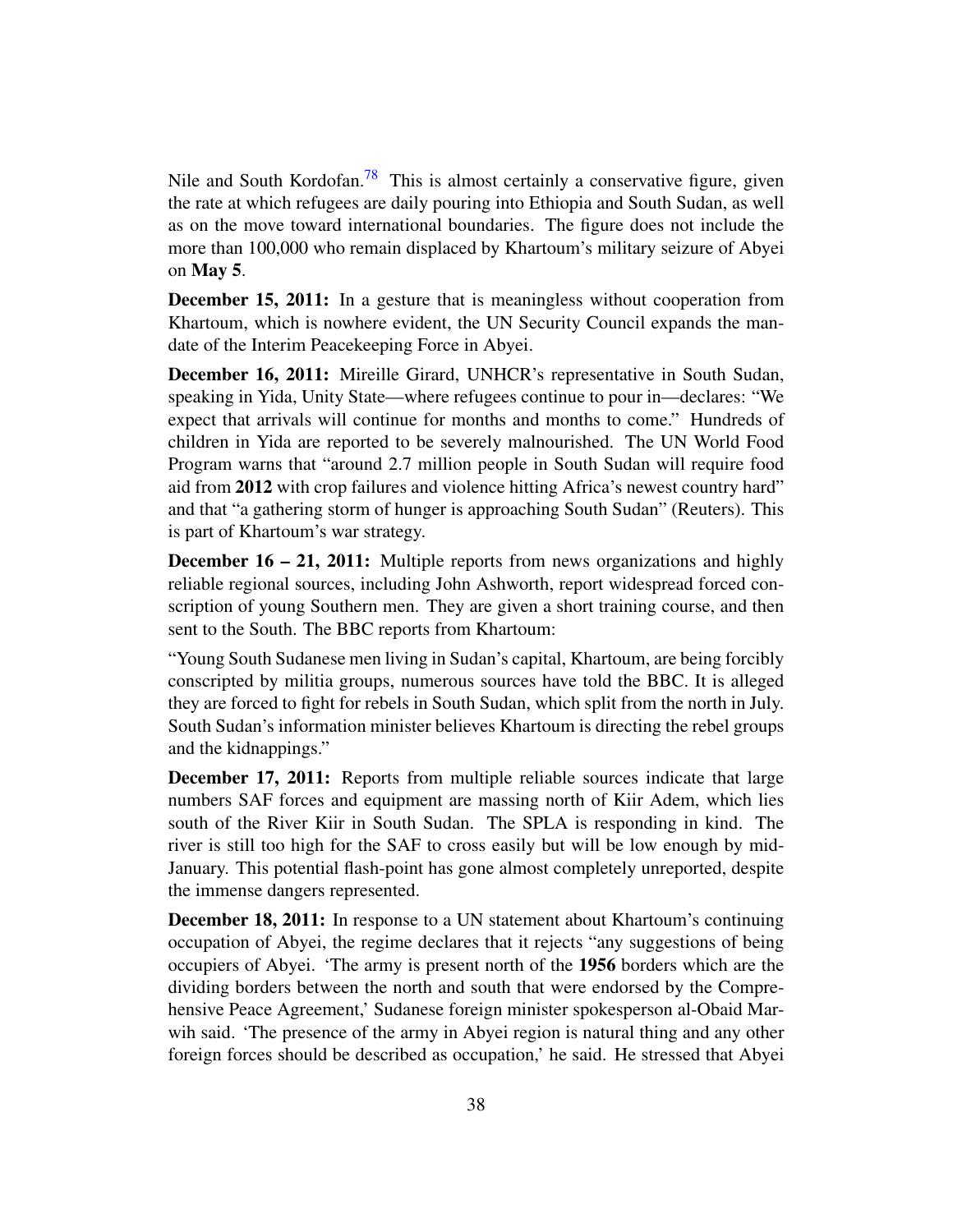<span id="page-38-0"></span>belongs to the north according to the realities of history and geography urging the UN chief to seek accuracy before making public statements."<sup>[79](#page-65-23)</sup>

December 22, 2011: Doctors Without Borders/Médecins Sans Frontières announces it is scaling up to confront a full-scale humanitarian emergency—with food shortage the primary concern—along the border regions of South Sudan.

<span id="page-38-1"></span>December 22, 2011:The UN Security Council passes a resolution demanding that Khartoum withdraw its forces from Abyei "immediately and without preconditions, and urgently finalize the establishment of the Abyei Area Administration and the Abyei Police Service, as agreed on 20 June."<sup>[80](#page-65-24)</sup> To date neither the UN nor the U.S. nor the Khartoum regime itself has offered any evidence that substantial numbers of SPLA forces are north of the River Kiir.

<span id="page-38-2"></span>December 22, 2011: Continuing intensive bombing is reported from South Kordo-fan, particularly the areas of Silara, Karko, Senda, Kudjooria and Shifr.<sup>[81](#page-65-25)</sup>

December 22, 2011: A diplomatic source speaking to Reuters is grimly pessimistic about negotiations over transit fees for oil from South Sudan to Port Sudan for export: "'There is no breakthrough at all in sight. Both are worlds apart."' Here it should be recalled that whereas the IMF and African Union recommended a settlement amount for lost oil revenues of \$5.4 billion (from South Sudan), Khartoum asked for \$15 billion. These are not negotiations that the regime is conducting, but extortion and blackmail.

December 28, 2011: The British government intends to forgive more than \$1 billion in debt owed by Sudan over the next few years, according to a report by the Financial Times. The UK Department for International Development defends its debt cancellation policy: "'By cancelling debts, we are freeing up money that can then be spent tackling poverty and providing essential services such as schools and hospitals to their people' it argued."

The money freed up by debt relief will only strengthen the grip of the regime as well as its ability to purchase advanced weapons systems and wage war on its own people.

December 28, 2011: SUNA reports that the senior official of the Palestinian organization Hamas, Ismail Haniya, is in Sudan on an official visit. SUNA also reports that Haniya plans to take part in a forum on the future of Jerusalem: "Haniya was greeted [on December 27] at an airport in Khartoum by Ibrahim Ahmed Umar, an advisor to President Omar al-Bashir." Hamas remains listed as a terrorist organization by the U.S.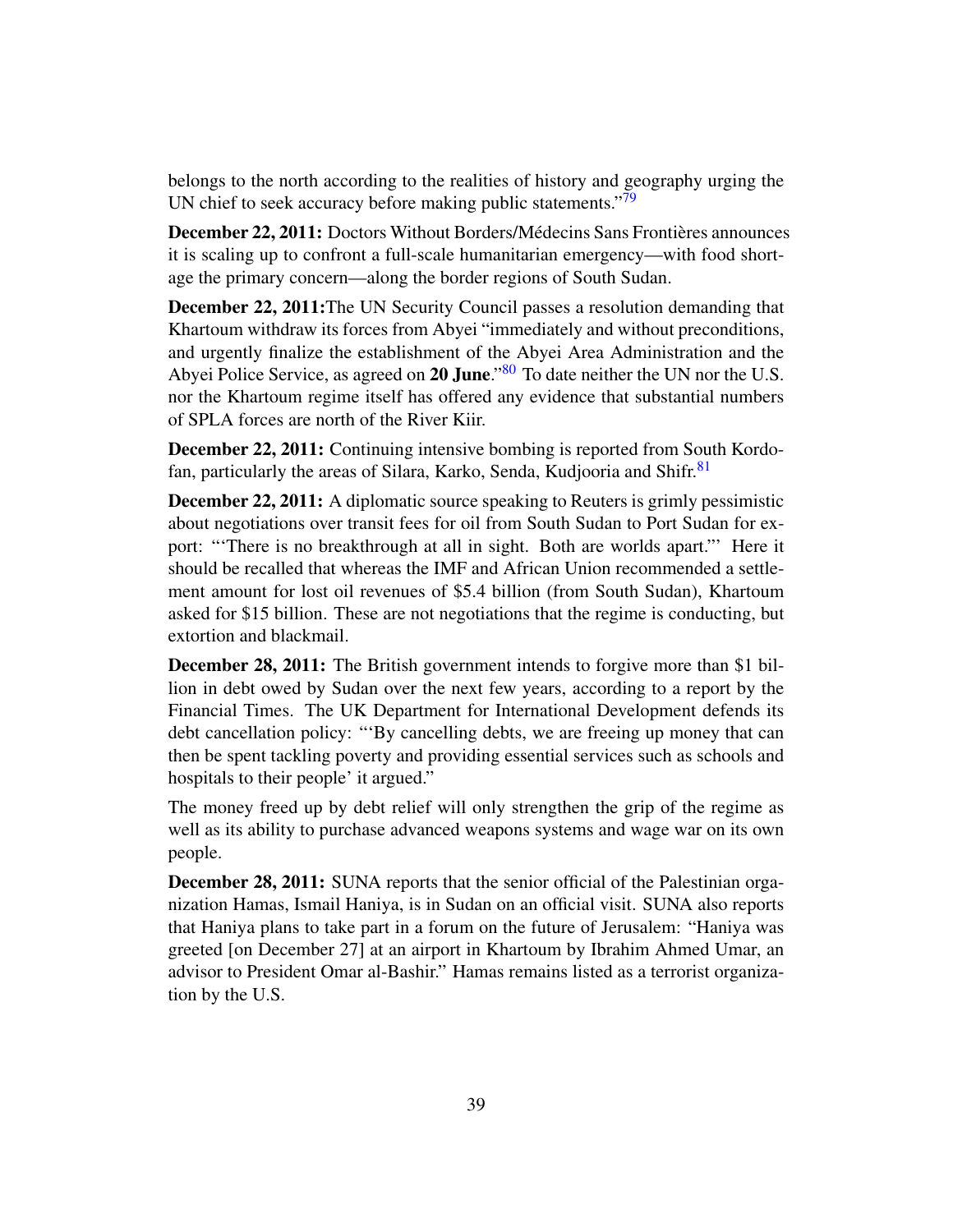#### 2012

<span id="page-39-0"></span>**January 1, 2012:** The government of South Sudan accuses Khartoum of bombings in Raja County (Western Bahr el-Ghazal) that killed nearly 40 people.<sup>[82](#page-65-26)</sup>

January 4, 2012: Khartoum's "Social Welfare Minister," Amira Fadhil, tells journalists that fear for the security of foreigners is the reason humanitarian access is denied to South Kordofan and Blue Nile. The rationale for denying humanitarian access will change continually in coming months.

**January 5, 2012:** Aerial attacks on civilians in South Kordofan continue relentlessly indeed, on what is frequently described as a "daily basis." Al Ganaya in Buram locality is attacked on January 5 by Antonov "bombers," killing nine women and children and wounding 26 others. $83$ 

<span id="page-39-2"></span><span id="page-39-1"></span>The food security coordinator for Doro, al Jamam, and Jahlak camps in Upper Nile State asserts that the number of refugees from Blue Nile State is expected to climb to  $250,000$  civilians—far beyond present or contemplated humanitarian capacity.<sup>[84](#page-66-1)</sup>

January 6, 2012: Yet again, the Obama administration declares that "those responsible for crimes and crimes against humanity have to be held accountable." But "those responsible" are overwhelmingly senior members of the NIF/NCP political and military leadership, the same leadership that Obama's Sudan envoy Princeton Lyman declares should not be subject to regime change because they are capable of "carrying out reform via constitutional democratic measures."

January 13, 2012: The Small Arms Survey (Geneva) reports that "recent statements suggest that the army will remain indefinitely [in Abyei]." SAS also reports the statement of December 15, 2011 by SAF spokesman Colonel al-Sawarmi Khalid Sa'ad, who told reporters in Khartoum that "the army's presence in Abyei could not be considered an occupation because Abyei lies north of the 1956 border and is thus part of Sudan." Such a statement represents a complete abrogation of the Abyei Protocol of the CPA. There is no international response to Khalid's highly provocative assertion.

<span id="page-39-3"></span>**January 20, 2012:** South Sudan carefully begins to shut down its oil production facilities following Khartoum's arbitrary and unilateral sequestration of more than \$800 million "in lieu of what [the regime] called unpaid fees."<sup>[85](#page-66-2)</sup>

<span id="page-39-4"></span>**January 24, 2012:** UNHCR condemns Khartoum for its aerial attack on refugees in South Sudan, which injures one child and leaves 14 other refugees missing. The target is el-Foj in Upper Nile State, 10 kilometers south of the North/South border. The first of the two airstrikes targets a refugee transit site where 5,000 refugees are present. UNHCR notes a number of previous attacks on refugees in South Sudan.<sup>[86](#page-66-3)</sup>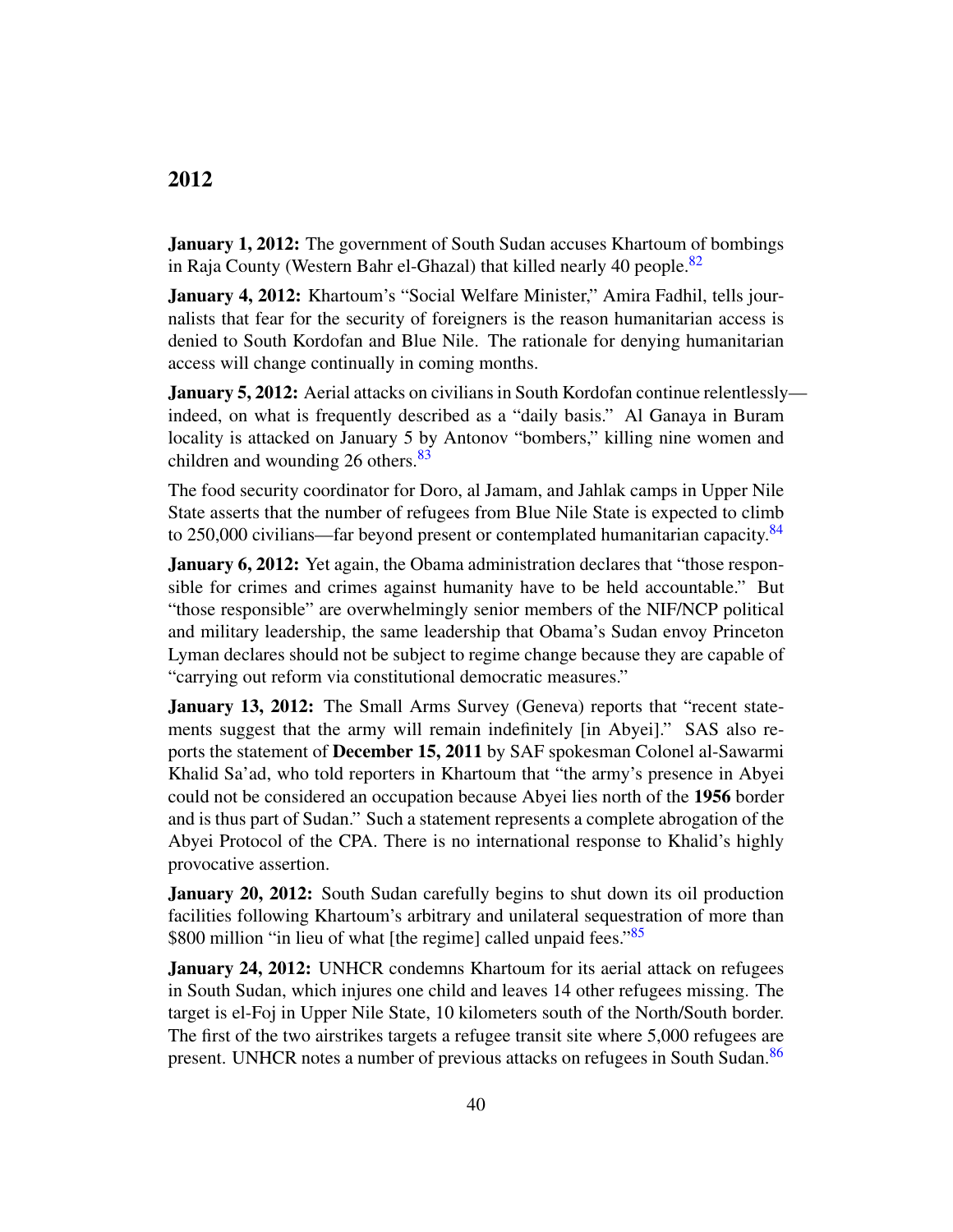**January 25, 2012:** The [Satellite Sentinel Project confirms](http://www.satsentinel.org/imagery/chokepoint-evidence-saf-control-refugee-route-south-sudan-imagery) that the SAF is attempting to create a choke point to control the main route used by civilians fleeing South Kordofan for the Yida refugee camp in Unity State. This is confirmed by *Sudan Tribune* on February 19.

<span id="page-40-0"></span>January 27, 2012: Regime second vice-president Al-Haj Adam Youssef warns that SAF can "strike as far south as Juba in pursuit of hunting rebels operating in South Kordofan and Blue Nile."[87](#page-66-4)

January 29, 2012: Juba announces that it has completed the shutdown of its oil production facilities in response to Khartoum's theft of oil/oil revenues and its intransigence over transit fees (the regime has proposed a fee of \$36/barrel, a preposterous demand clearly [meant to short-circuit all meaningful negotiations.](http://www.sudanreeves.org/2012/01/30/sudan-oil-crisis-extortion-and-misappropriation-are-not-negotiations/) The Southern leadership declares that it will restart oil production only if there is a ne-gotiated agreement covering border security and Abyei.<sup>[88](#page-66-5)</sup>

<span id="page-40-1"></span>**January 31, 2012:** Reuters reports that Khartoum has asked the Chinese-Malaysian oil venture firm Petrodar to load 600,000 barrels of South Sudanese crude for export, but the firm refuses to be drawn into the regime's illegal policy of sequestering Southern oil to compensate for "non-payment" of the extortionate transit fee of \$36/barrel.

February 2, 2012: The U.S condemns the February 1 bombing of a Bible school built by an American Christian aid group. The condemnation follows the release of photographs by Associated Press. There have been many hundreds of confirmed bombings of civilian targets prior to this particular attack; two attacks occur the following day, at Buram and Kau Nyaro, with significant casualties. A great many of these attack have been recorded by human rights groups and at [www.sudanbombing.org.](www.sudanbombing.com) [89](#page-66-6)

<span id="page-40-2"></span>February 3, 2012: Foreign Minister Ali Karti tells a senior U.S. official in Addis: "We will see if you can bring in food by force [to South Kordofan and Blue Nile], and we will not allow food to be brought to the rebels." Karti also "threatens to use 'security cards' against South Sudan and [says that] it is time for Khartoum to move to 'Plan B."<sup>[90](#page-66-7)</sup>

<span id="page-40-4"></span><span id="page-40-3"></span>Al-Bashir declares that "Khartoum [is] entitled to 74,000 barrels a day of southern oil. 'This is our right,' he said.'<sup>[91](#page-66-8)</sup>

<span id="page-40-5"></span>Cabinet member al-Amin Dafallah, in Kadugli, declares that "Abyei is a northern town $\cdot$ <sup>[92](#page-66-9)</sup>

February 6, 2012: *Al Jazeera* reports that "President Bashir said last year that if the Nuba did not accept the results of the Southern Kordofan election [ ], 'We will force them back into the mountains and prevent them from having food, just as we did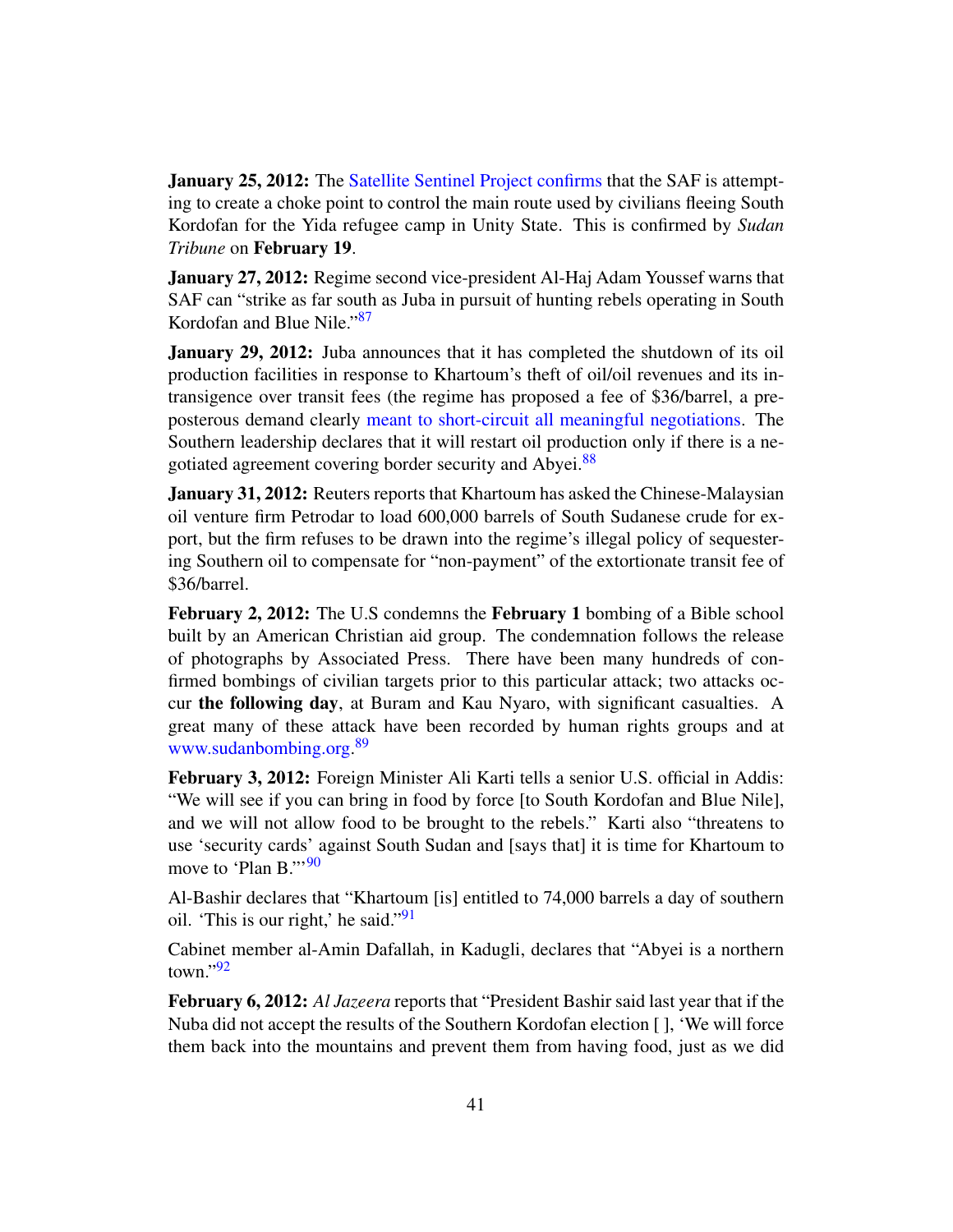before."' Al-Bashir is referring to the extermination campaign against the Nuba in the 1990s, during which Khartoum embargoed all food aid to the Nuba Mountains.

February 7, 2012: Khartoum announces that it accepts and welcomes "in principle" an agreement on international humanitarian deliveries to South Kordofan and Blue Nile. The agreement has been fashioned by the Arab League, the African Union, and the UN. The Sudan People's Liberation Movement/Army-North signs the agreement two days later; three months later Khartoum is still "studying" the proposal.<sup>[93](#page-66-10)</sup>

<span id="page-41-1"></span><span id="page-41-0"></span>President Salva Kiir declares that "while shutting down oil wells they discovered that there were more wells than were recorded during the transition to an indepen-dent state last July."<sup>[94](#page-66-11)</sup> There are 200 more wells than previously known in Upper Nile and almost 50 more wells in Unity, according to South Sudan's oil minister Stephen Dheiu Dau.<sup>[95](#page-66-12)</sup>

<span id="page-41-3"></span><span id="page-41-2"></span>February 8, 2012: Juba accuses the controversial oil trader Trafigura of buying oil "looted" from the South by Khartoum. In 2001 Trafigura was allegedly involved in smuggling 500,000 barrels of oil out of Saddam Hussein's Iraq.<sup>[96](#page-66-13)</sup>

The UN's Food and Agriculture Organization and World Food Program predict that without urgent action millions of people in South Sudan will face hunger in the coming year. The number of food insecure people has jumped from 3.3 million in 2011 to 4.7 million in 2012.

President Salva Kiir warns that al-Bashir's deployment of troops to the North/South border areas indicates an "intention to invade the South and reclaim territory by force after losing oil." Three months later, this assessment looks increasingly plausible.

February 9, 2012: The Sudan People's Liberation Movement-North (SPLM-N) formally signs an agreement on aid access to South Kordofan and Blue Nile. The agreement is proposed by the UN, the African Union, and the Arab League.

<span id="page-41-4"></span>February 10, 2012: Khartoum signs a "non-aggression" Memorandum of Understanding, committing the regime to respecting Southern Sudanese territorial integrity. This does nothing to halt cross-border aerial attacks by the Sudan Armed Forces (SAF). On February 14 South Sudan reports that Khartoum's forces bombed and shelled the border town of Jau.<sup>[97](#page-66-14)</sup> On **February 15** *Sudan Vision* reports that the SAF has "confirmed [its] commitment to the non-aggression treaty signed between Khartoum and Juba." The same day the African Union urges Khartoum and Juba to "respect the provisions of the Memorandum of Understanding on non-aggression signed February  $10.^{98}$  $10.^{98}$  $10.^{98}$ 

<span id="page-41-5"></span>February 12, 2012: Auxiliary Bishop Daniel Adwok Kur of Khartoum gives a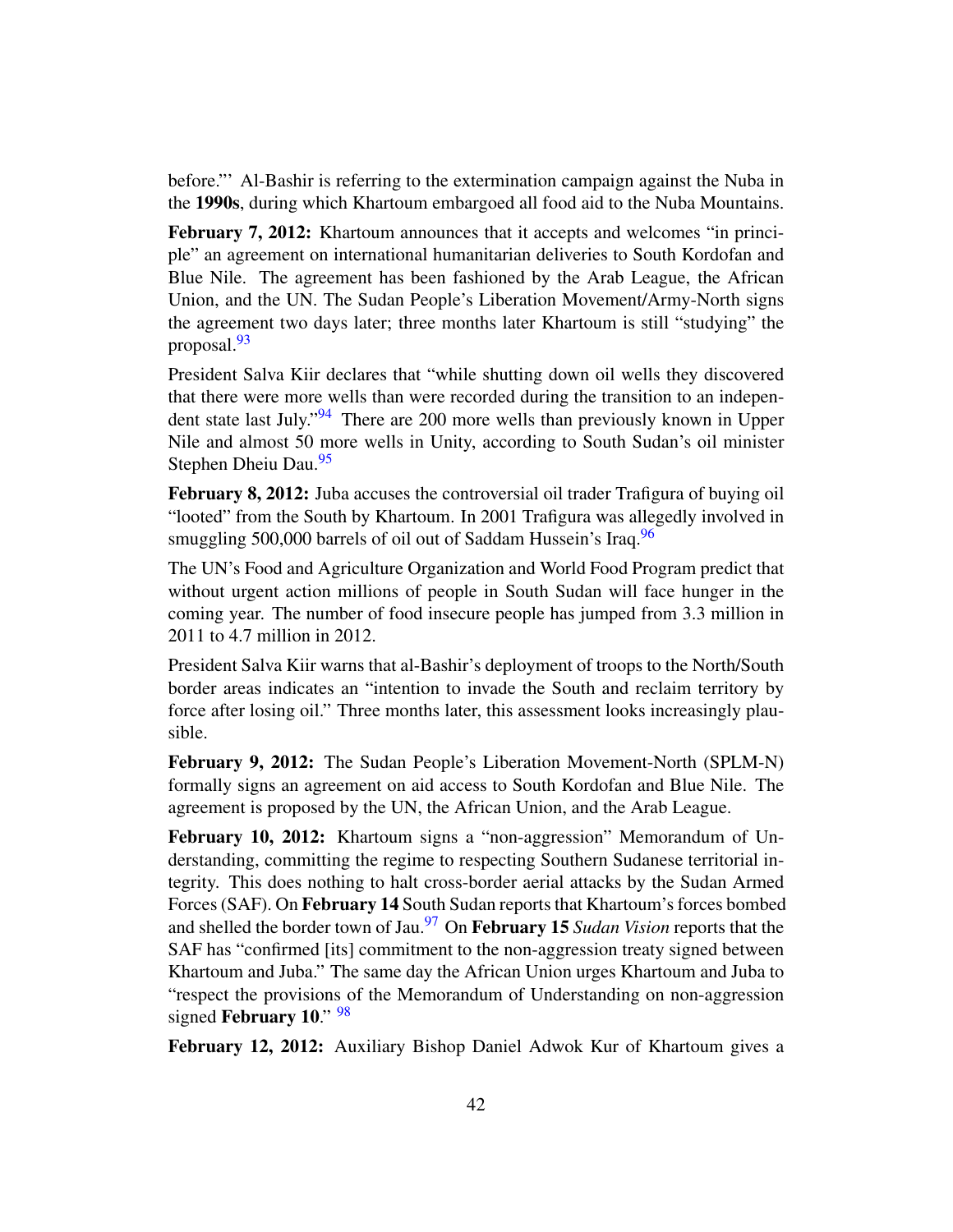<span id="page-42-0"></span>detailed account of how young men of "Southern" ethnicity are being forcibly recruited into Khartoum's armed forces, now desperately short of manpower. Young Christians are reported to be fearful of attending Mass, as this identifies them as "Southern."[99](#page-66-16) On February 15 *Christian News Today* reports that "two Catholic priests abducted at gunpoint in Rabak, Sudan last month have been released amid a wave of forcible conscriptions into rebel southern militias [fighting the SPLA]."

In an agreement between Khartoum and Juba, 500,000-700,000 "ethnic Southerners" will lose their citizenship in Sudan on April 8, 2012. This sets the stage for a [massive culling of the northern Sudanese populations solely on the basis on ethnic](http://dissentmagazine.org/atw.php?id=691)[ity.](http://dissentmagazine.org/atw.php?id=691)

February 14, 2012: The UN Security Council declares that levels of malnutrition and food insecurity in Sudan's Southern Kordofan and Blue Nile States could become a crisis unless *immediately* addressed, expressing "deep and growing alarm" at rising hunger levels. The Council calls on "Sudan and the rebels [SPLM-N] to grant immediate access." Yet the Council seems unaware that on [February 9](http://www.sudanreeves.org/2012/03/17/why-no-pressure-on-khartoum-to-accept-humanitarian-access-proposal/) the [SPLM-N has signed precisely such an access agreement.](http://www.sudanreeves.org/2012/03/17/why-no-pressure-on-khartoum-to-accept-humanitarian-access-proposal/)

The International Organization for Migration declares that it will be a "logistical nightmare" to comply with the **April 8** deadline for repatriation of "Southerners" (a designation determined by Khartoum solely on the basis of ethnicity). An estimated 500,000-700,000 civilians in the North are affected. At the same time, Khartoum halts the use of barges that are critical to the transport of repatriated "Southerners" to South Sudan. The April 8 deadline, IOM declares further, is "irresponsible, unfair, and cruel." $100$ 

<span id="page-42-1"></span>February 15, 2012: The UN warns that refugees from Blue Nile and South Kordofan could reach 500,000 in the coming months. Ryan Boyette, an American aid worker living in the Nuba, warns that "if there is going to be a famine, it's going to hit very fast and very hard...I just visited a mountain that had more than a thousand IDPs (Internally Displaced Persons) on it, mainly women and children. *They had absolutely nothing*. They had been there for two months. They are living in this mountain, literally under rocks, in caves. Women are giving birth just on these rocks. They are very dirty. They are sick. They don't have any soap to wash their clothes, to wash their kids, to wash their bodies, to wash their dishes."

<span id="page-42-2"></span>February 15, 2012: Al-Bashir launches "a fierce attack on international humanitarian organizations, accusing those already operating in [South Kordofan and Blue Nile] of being 'biased' and delivering 'slanted' aid."<sup>[101](#page-66-18)</sup>

February 15, 2012: Khartoum agrees to delineate and demarcate the North/South border "during the next three months." Three months later, not a single kilometer has been demarcated.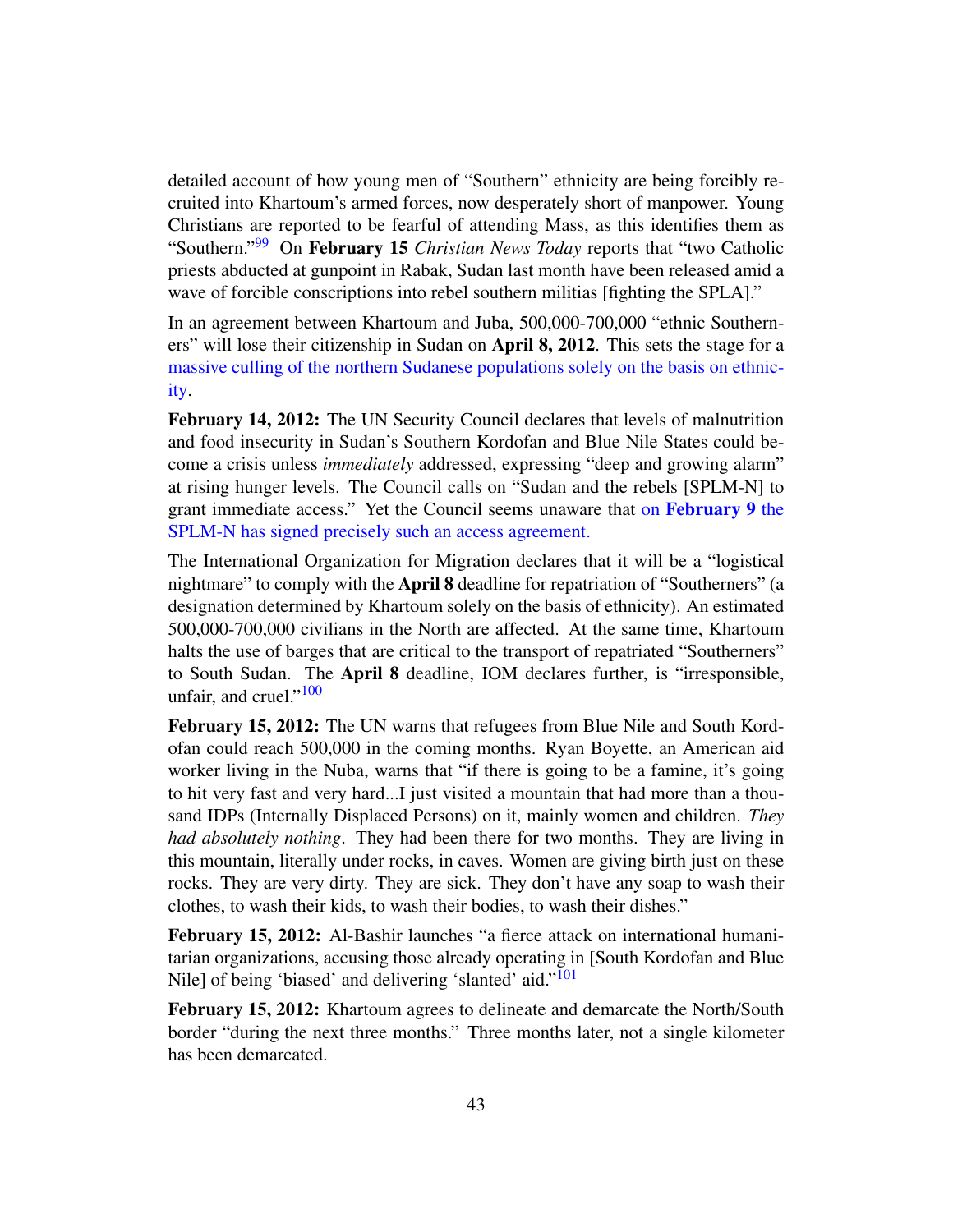February 15, 2012: Juba accuses Khartoum of confiscating an additional 2.4 million barrels of oil, bringing the total seized to more than 6 million barrels since December 2011. Bloomberg News reports on February 10 that it has obtained documents indicating that Khartoum "ordered companies to load 2.6 million barrels of South Sudanese crude for export" in January, without authority from Juba.

February 16, 2012: Amnesty International reports that four bombs were dropped on and around a health clinic in Kurchi, South Kordofan, damaging the clinic, which has few remaining supplies. The clinic is near Kurchi markets with was bombed on June 26, 2011 in an attack that killed 13 civilians and injured more than 20 others—mostly women and children.

February 17 – 18, 2012: Advanced, long-range Chinese WeiShi rockets hit the villages of Um Serdeba and Tabanya in the Nuba Mountains. The identity of the rocket system is established by weapons experts working for Amnesty International.

<span id="page-43-0"></span>February 18, 2012: Juba reports that SAF ground and air forces are attacking SPLA positions in the "contested" Kafia Kingi enclave in Western Bahr el-Ghazal [\(Kafia Kingi is clearly south of the January 1, 1956 border\)](http://www.humansecuritygateway.com/showRecord.php?RecordId=34466).[102](#page-66-19) The *Juba Citizen* reported on February 15 that the SAF had occupied the town of Balbala near Raja.

February 19, 2012: Foreign Minister Ali Karti again declares to Obama administration envoy Princeton Lyman that international humanitarian access will not be permitted to South Kordofan or Blue Nile in order to prevent "the creation of a Darfur-like situation."<sup>[103](#page-66-20)</sup>

<span id="page-43-1"></span>February 19: *Sudan Tribune* reports that "Lyman has asked the government of South Sudan to agree to conduct the long delayed [self-determination] referendum in Abyei next August, when the Arab Misseriya nomads are in the area." This is transparently a capitulation to Khartoum's claim that the Misseriya, who spend only a few months a year in Abyei, are "residents" and eligible to vote per the terms of the Abyei Protocol. This simply extends the previous year and a half of Obama administration pressure on Juba to "compromise" yet further on Abyei.

February 20, 2012: Khartoum continues its crackdown on newspapers in the capital. One day before the independence of South Sudan, Khartoum had suspended six newspapers. This is the regime that Obama administration envoy Lyman is convinced is capable of "carrying out reform via constitutional democratic measures."

February 23, 2012: Khartoum's UN ambassador accuses aid workers of using UN flight to deliver arms and ammunition to the rebels (in Blue Nile and South Kordofan). The UN insists there is no evidence of such activities.

<span id="page-43-2"></span>The UN is forced to halt helicopter flights to Kadugli after one of its aircraft is shot at over territory controlled by the  $SAF<sup>104</sup>$  $SAF<sup>104</sup>$  $SAF<sup>104</sup>$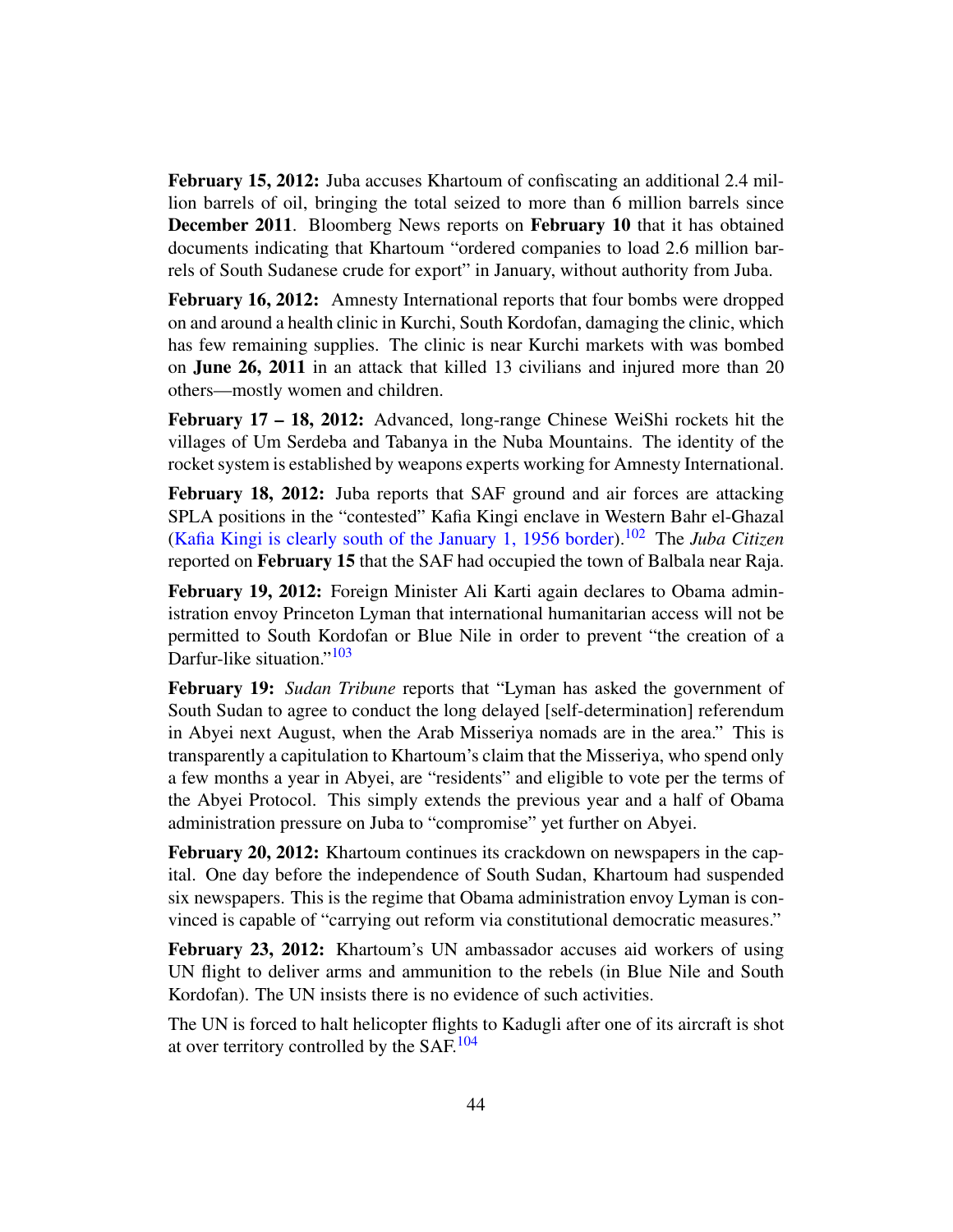February 26, 2012: Heavy fighting is reported around Jau, on the border between Unity State (South Sudan) and South Kordofan (Sudan). Jau is in a region that has long belonged to the Panaruu Dinka.

<span id="page-44-0"></span>February 27, 2012: Senior NIF/NCP official Mustafa Osman Ismail declares that "all options are on the table, including the military one in a response to South Su-dan's 'aggression."<sup>[105](#page-66-22)</sup> In response to a crushing victory by the SPLM/A-North in the Tarogi area of South Kordofan (20 kilometers north of Jau), *Sudan Vision* quotes Mustafa as declaring that Khartoum will respond by attacking South Sudan's SPLA, which has formally separated from the SPLA-N: "'The Sudanese Armed Forces (SAF) will no doubt respond to the attack. All political, military and security means are available for us to retaliate to the attack."' In fact, in a press release of February 26, the northern rebel military alliance known as the Sudan Revolutionary Front (SRF) claims responsibility, and lists in detail the equipment it has captured in the sweeping defeat of SAF forces.

February 29, 2012: U.S. Secretary of State Hillary Clinton declares that "with Bashir, we have a very determined effort to try to undo the results of the Comprehensive Peace Agreement." No effort is made to square this assessment with the assessment of U.S. special envoy Princeton Lyman that al-Bashir's regime is capable of "carrying out reform via constitutional democratic measures."<sup>[106](#page-66-23)</sup>

<span id="page-44-1"></span>March 1, 2012: Officials in Juba report that "Sudanese fighter jets have bombed oil and water wells deep inside South Sudan, near Panakuat in Pariang County, and its ground troops have crossed into oil rich border regions." This marks the first time in recent fighting that MiG fighter jets have been involved in cross-border raids. The attack occurs some 75 kilometers inside the sovereign territory of South Sudan and destroys two oil well-heads.

March 3, 2012: Al-Bashir promises to set up camps across the country for training Popular Defense Forces (PDF), the brutal paramilitary force that is responsible for so much of the violence against civilians—in the Nuba, in South Sudan, and in Darfur. The views of the PDF are bluntly expressed:

"[We have] been monitoring the movements of the forces of evil and aggression represented by American imperialism, world Zionism, and neo-colonialism that are trying to eradicate the cultures of people, plunder their wealth and conquer their will." $107$ 

<span id="page-44-2"></span>On March 19, senior officials of the SPLM-North confirm this PDF mobilization and claim that 45,000 paramilitary troops are involved.

March 5, 2012: Khartoum threatens to expel the U.S. diplomatic mission in the country because Washington "continues to propagate claims of famine in [Blue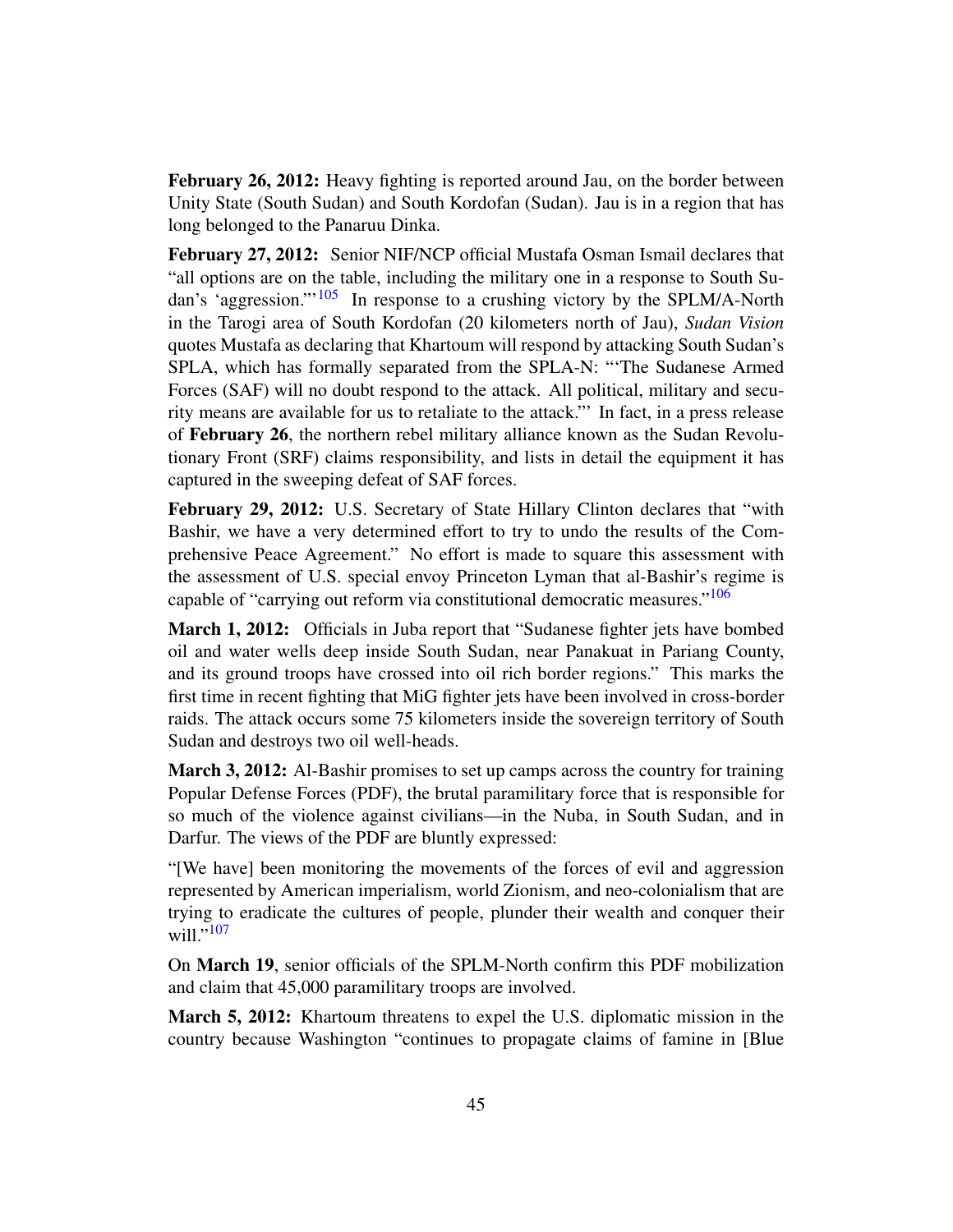<span id="page-45-0"></span>Nile and South Kordofan]. 'We have informed the U.S. deputy chief of mission in Sudan, Dennis Hankins, that unless they quit their propaganda of famine in the three areas, we will expel them,' Sudan's minister of international cooperation [said]. $108$ 

March 6, 2012: The UK's Humanitarian Aid Relief Trust releases a [report](http://reliefweb.int/node/481046) on Abyei, compiled by Tim Flatman in February 2012, revealing that more than 100,000 Dinka Ngok remain in South Sudan as refugees, unable to return to their homes and lands because of SAF and militia military presence.

March 11, 2012: Mukesh Kapila, the UN's leading humanitarian official in Sudan during the early stages of the Darfur genocide, reports on his recent visit to the Nuba Mountains:

"Kapila said he had seen evidence that Sudanese troops were destroying crops in the Nuba Mountains. 'You walk around and the ground is black. Some of that is seasonal burning in time for planting, but the vast tracts are a result of the bombing. This is to stop people from planting."'

Asked what he saw, Kapila replied: "What did I see?" he asked. "Basically, as you drive in, you see totally deserted countryside, burnt village after burnt village after burnt village."

<span id="page-45-1"></span>"'[Sudan] hosted the first genocide of the century in Darfur, and the second one is unfolding in Nuba."<sup>[109](#page-66-26)</sup>

<span id="page-45-2"></span>March 14, 2012: U.S. development officials estimate that 130,000 refugees have been driven from the border areas since June 2011, with 360,000 people internally  $displaced.<sup>110</sup>$  $displaced.<sup>110</sup>$  $displaced.<sup>110</sup>$ 

March 14, 2012: Juba accuses Khartoum of moving its SAF troops 70 kilometers across the River Kiir into South Sudan's Warrap State.

March 15, 2012: The [Satellite Sentinel Project reports](http://www.satsentinel.org/report/impact-indiscriminate-bombardment-saf-antonov-south-kordofan-sudan-report) satellite photographic evidence that Khartoum is paving and upgrading the airstrip in Talodi to support Antonov "bombers."

March 16, 2012: Luka Biong, co-chair of the Abyei Joint Oversight Committee, declares that, "a week ago I was shocked to know that there was a legal opinion by the UN defining Abyei as part of the north and subsequently all the organizations have to get their visa from the north." This represents yet further capitulation to Khartoum's repeated insistence that, despite the Abyei Protocol and PCA ruling, "Abyei has always been part of the north."

March 18, 2012: *Al Jazeera* reports from South Kordofan:

"What is concerning is the attempts to drive a lot of the African tribes off their lands and to deprive them of resources. In [Buram], which used to be an administrative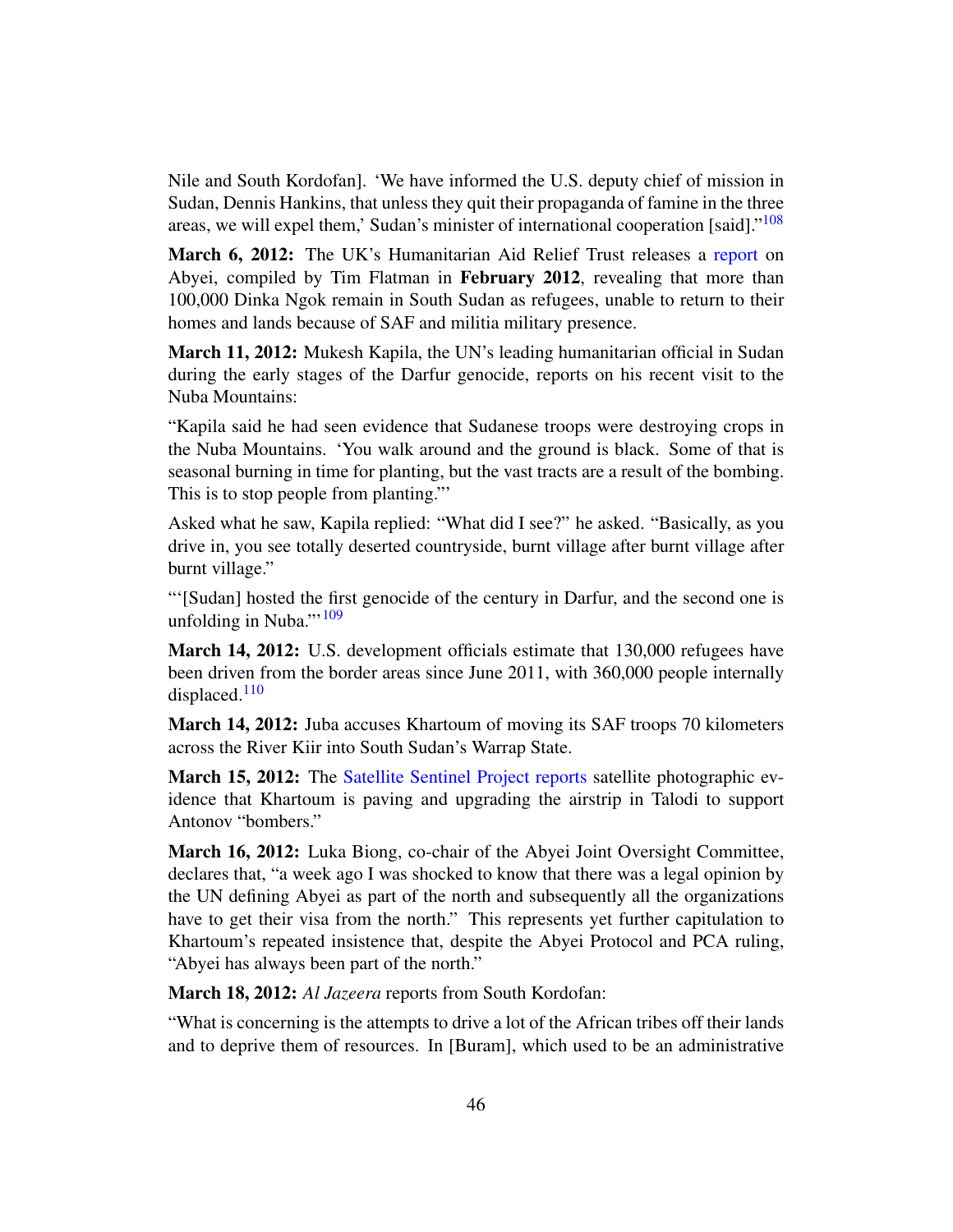centre of about 5,000 people, *Al Jazeera* found a ghost town. 'A few months ago, the Sudanese army came through here and all the villagers fled into the mountainside,' [reporter Peter] Greste reported from the town.'The army destroyed every building. They set fire to each home. They burned the crops, the grain stores. They destroyed the lot."' And most ominously: "*We saw people up in the hills who are absolutely* starving."<sup>[111](#page-66-28)</sup>

<span id="page-46-0"></span>**March 20, 2012:** The SPLA shoots down an Iranian drone military aircraft over Jau.

March 21, 2012: Reuters reports from Doro Camp (Upper Nile): "[Sila] Musa, former commissioner of Kurmuk county in Blue Nile, estimated that up to 100,000 people may be trapped in the state, unable to leave because they cannot carry the food and water they would need for a journey that can take as long as a month."

"Aid workers and refugees in Doro camp, where some 45,000 people have fled, say food stocks in Blue Nile are likely to run out in the next couple of weeks."

March 21, 2012: Large SAF troop movements north of Tishwin (Unity State) are reported by authoritative sources on the ground. Tishwin is in the area of a major SPLA military base.

March 22, 2012: Perhaps in response to these reports, both the U.S. and UK yet again settle on a strategy of "moral equivalence," demanding that Juba end its support for the SPLM/A-North—without providing evidence of such support in significant quantities. They also urge both Juba and Khartoum "agree on a cessation of hostilities." No explicit mention is made of the very substantial evidence of Khartoum's militarily significant support to destabilizing Southern renegade militia forces that have created so much civilian insecurity. There is also a now perfunctory demand that Khartoum cease its relentless bombing of South Sudan.<sup>[112](#page-67-0)</sup>

<span id="page-46-1"></span>March 27, 2012: Khartoum bombs an area near Bentiu, the major town that is the capital of Unity State. This marks a dramatic escalation in hostilities. The day before, SAF forces attack SPLA positions in the Tishwin area for the first time. A more serious aerial attack on Bentiu will occur on April 23 that kills and wounds a large number of civilians.

March 30, 2012: Speaking in an interview with Khartoum's state-run radio on March 30, the "state minister of media, Sana Hamad Al-Awad, said that Khartoum is no longer pursuing a policy of diplomatic engagement with Juba but rather a policy of 'war, securing borders, an iron fist and double retaliation."' Such bellicose language is becoming increasingly common in Khartoum.<sup>[113](#page-67-1)</sup>

<span id="page-46-2"></span>March 31, 2012: *Al Jazeera* releases a video in which the governor of South Kordofan, indicted war criminal Ahmed Haroun, appears: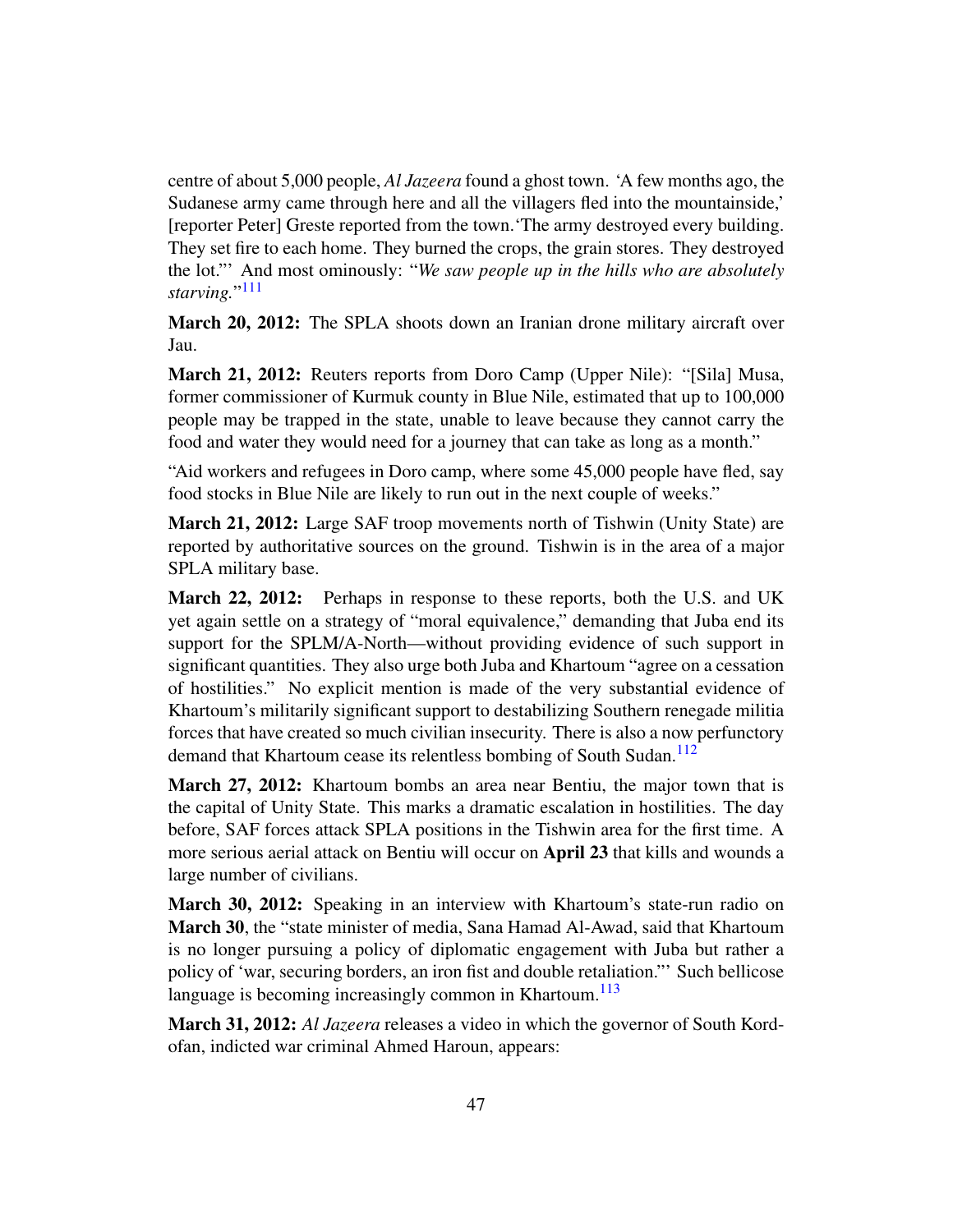"The footage shows Sudanese troops stationed in a captured base involved in a gun battle with rebel forces. Harun is addressing his soldiers before they enter rebel territory by saying: '*You must hand over the place clean. Swept, rubbed, crushed. Don't bring them back alive. We have no space for them...Don't bring them back, eat them raw,'* said Harun."

April 1, 2012: Small Arms Survey reports that anti-personnel mines, captured from the SAF in the seizure of Torogi town (February 27, 2012) have Farsi markings, indicating manufacture in Iran. They have been packed in crates with markings from a Sudanese Military Industrial Corporation subsidiary. SAS points out that Khartoum "signed the Anti-Personnel Land Mine Convention (Ottawa treaty) in 1997, and ratified it in 2003, banning the use, stockpiling, production, and transfer of landmines."

April 2, 2012: Reliable sources on the ground in Unity State confirm that SAF troops are attacking SPLA positions in Tishwin and Panakwach (Upper Nile). Nearby Lalob and Manga are reported as being bombed at the same time, reports later confirmed authoritatively. AFP reports that on April 1 the SPLA has responded to the SAF offensive in the Tishwin area by driving Khartoum's forces back to Heglig to the north.

April 2, 2012: Juba indicates that it is not satisfied with the incompetent and biased mediation efforts of the African Union team led by South Africa's Thabo Mbeki. Spokesman Barnaba Marial Benjamin declares that his government is "disappointed by a report by the AU to the UN Security Council that he said portrayed South Sudan as the aggressor in hostilities between the two countries."

April 3, 2012: Negotiations in Addis Ababa between Juba and Khartoum break down over Khartoum's insistence that Juba accept its allegations of substantial support to the SPLA/M-North. Issues included an immediate cease-fire, de-escalation of media campaigns, as well as securing the borders and oil production areas.<sup>[114](#page-67-2)</sup>

<span id="page-47-0"></span>AFP also reports from Jamam: the Oxfam emergency coordinator in the camps describes not only the overwhelming challenges, but the fact that Jamam has become a "forgotten" emergency. But the world's forgetting will not halt the rains, or the excruciating human suffering and death that is impending. And the bombs continue to fall in Blue Nile, "day and night" according to Sheikh El Rathi Rajab, a Blue Nile Member of Parliament.

April 4, 2012: Even as Khartoum is pulling out of the Addis talks before signing a prepared agreement, authoritative sources from the ground report that significant SAF military activity is occurring near the borders of Upper Nile and Western Bahr el-Ghazal States.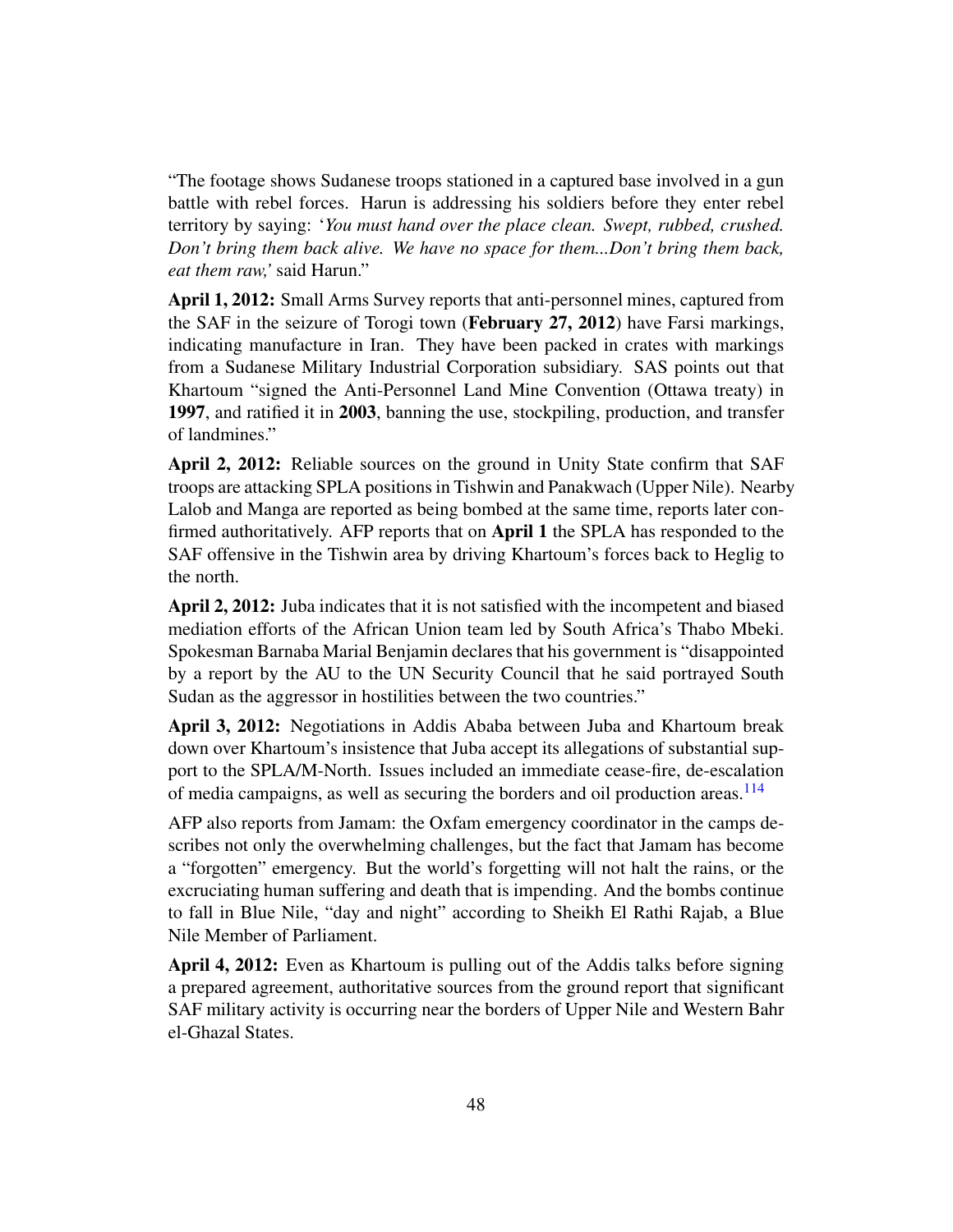April 5, 2012: Radio Dabanga reports that "Sudanese authorities in the Wadi Salih area of West Darfur are reportedly hiring new settlers to destroy the evidence of mass graves in the area...particularly in Mukjar, Bindisi, Arwala, Deleig and Sundu. The groups were reportedly told to burn all traces of bodies and bones to destroy all evidence of extra-judicial killing by the government and its militias. Witnesses told Radio Dabanga Daif al Summah, Al Sadig Salona and Korin Kwei were hired by Ali Kushayb to oversee this operation." Ali Kushayb is wanted by the International Criminal Court for multiple crimes against humanity in West Darfur; Wadi Saleh was scene of some of the worst mass killings, especially of Fur men and boys, during the early years of the genocide.

April 10, 2012: SAF troops attack SPLA positions in the Tishwin area of Unity State for a second time. The SPLA again repulses the attack, and to forestall further such offensive military actions, pushes on to Heglig, epicenter of northern oil infrastructure, encountering surprisingly ineffective military resistance. The SPLA seizes Heglig and continues to push northward for approximately 30 kilometers.

In the process of forcing the SAF from Unity, the SPLA discovers a tie-in pipeline, clearly constructed to siphon oil reserves to Heglig from the South. The 25-kilometer pipeline would have had the capacity to divert 15,000 to 20,000 barrels/day of Southern crude to the main pipelines according to Juba.<sup>[115](#page-67-3)</sup>

<span id="page-48-0"></span>April 10, 2012: In an indication of strategic planning, Khartoum heavily bombs the village of Abiemnon and other locations in Abiemnom County (Unity State), which sits on a strategic transport road used by the SPLA. A number of civilians, including a child, are injured by the repeated bombings.  $116$ 

<span id="page-48-2"></span><span id="page-48-1"></span>The SPLA also reports large movements of regular and militia forces southward toward Unity.<sup>[117](#page-67-5)</sup>

April 11, 2012: With expedient haste, the U.S. Statement Department presumes to settle the location of Heglig vis-à-vis the 1956 North/South boundary, "strongly condemn[ing] the military, offensive incursion to Southern Kordofan State, Sudan, by the SPLA today [April 11]."<sup>[118](#page-67-6)</sup>

<span id="page-48-3"></span>April 11, 2012: In an important account reported only by the BBC, an oil industry worker in the Heglig area tells the BBC that "the [northern] Sudanese attacked first, but they didn't have as many soldiers, so they were forced to flee." Neither this nor a great many other highly authoritative reports from the ground—making clear that Khartoum did in fact initiate hostilities—figure in statements by the U.S., the EU, the UN, or the African Union.

April 11, 2012: Fighting quickly intensifies, but the SPLA retains control of Heglig and a substantial area northward. Emboldened by international commentary,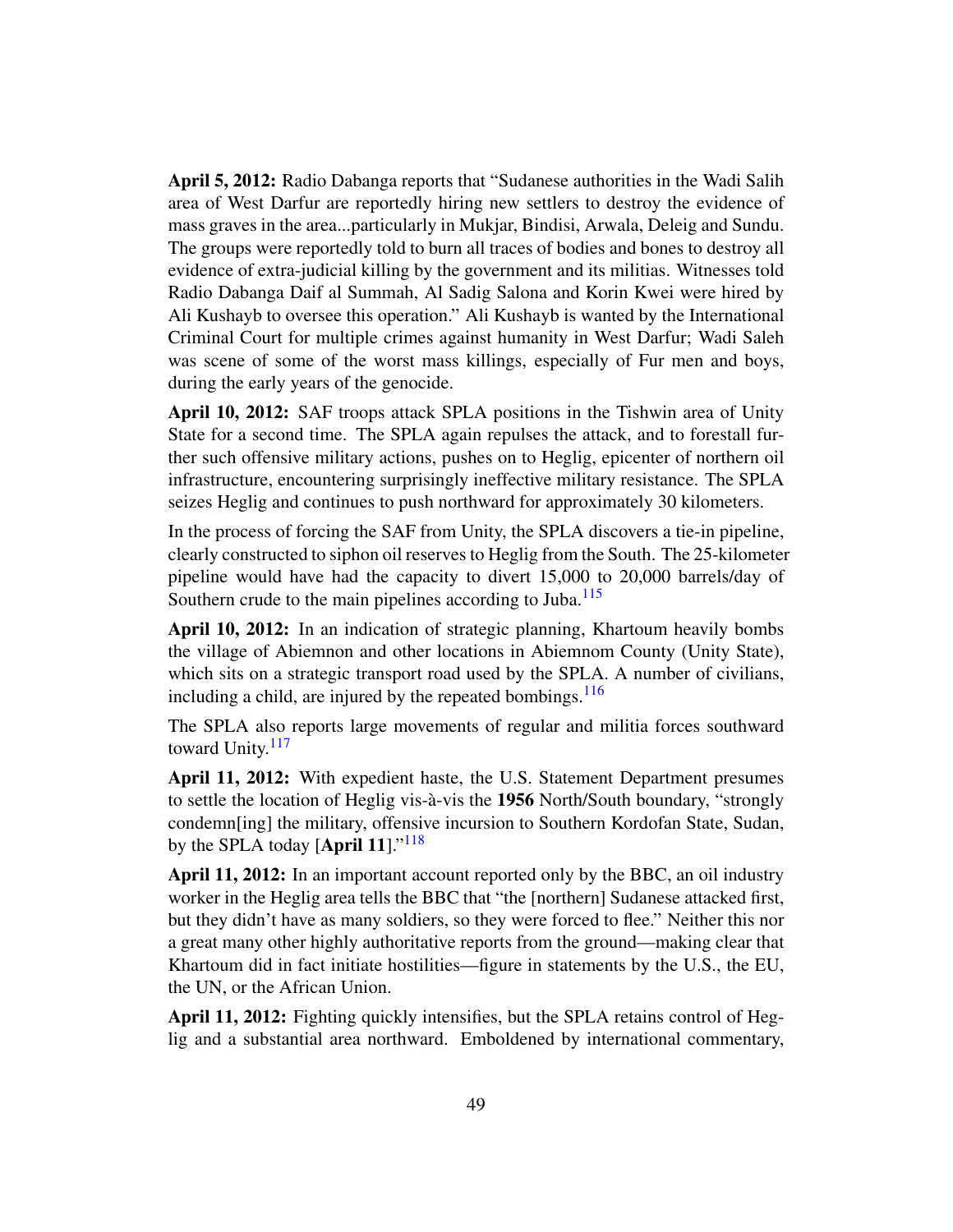<span id="page-49-0"></span>Khartoum withdraws from all negotiations with South Sudan.<sup>[119](#page-67-7)</sup> All international pressure remains focused on Juba, including that of the UN Secretary-General, Ban Ki-moon. Ban's record in responding to military aggression by Khartoum is regrettably weak.

April 12, 2012: Radio Dabanga reports on a series of rape crimes against female camp residents in North, South, and West Darfur. Residents from camp Armankul in West Darfur go to the police, who refuse to file the crimes.

April 12, 2012: The claim of "self-defense" by the SPLA is peremptorily dismissed by the U.S. State Department, which still presumptuously and erroneously places Heglig/Panthou definitively in northern Sudan.

<span id="page-49-1"></span>April 12, 2012: [Ibrahim Gambari declares](http://www.mirayafm.org/index.php/regional-news/8245-darfur-security-and-humanitarian-situation-improve) that in Darfur the "security and humanitarian situation have improved."  $\frac{120}{2}$  $\frac{120}{2}$  $\frac{120}{2}$ 

<span id="page-49-2"></span>April 13, 2012: Juba pleads with the UN to "deploy to all contested areas and then the parties need to [go to] international arbitration, and a demilitarized buffer zone should be set up." No such effort is initiated anywhere at the  $UN<sup>121</sup>$  $UN<sup>121</sup>$  $UN<sup>121</sup>$ 

April 12 – 15, 2012: Bentiu, the capital of Unity State, is repeatedly bombed by Khartoum's military aircraft, with numerous casualties. This continues a major escalation in the conflict, given the size and population of Bentiu. Among the recovered ordnance and debris, Small Arms Survey finds a "Chinese-made 80-mm rocket fired by a jet." This highlights the difficult position Beijing finds itself in as it attempts to negotiate relationships with both Juba and Khartoum.<sup>[122](#page-67-10)</sup>

<span id="page-49-3"></span>April 18, 2012: Following the lead of Norway, the International Crisis group declares that, " the UN Security Council must reassert itself to preserve international peace and security. It should mobilise all possible leverage to bring the parties back to negotiations and agreement on the Joint Border Verification and Monitoring Mechanism (JBVMM), as well as encourage implementation of the border monitoring tasks outlined for the UN Interim Security Force in Abyei (UNISFA) in Resolution 2024 (2011), particularly near Heglig and Jau."

More than two weeks later there has been no discernible progress toward taking up these urgent tasks.

April 19, 2012: Reuters reports from Khartoum that al-Bashir has vowed to "teach South Sudan a final lesson by force" in the wake of the SPLA seizure of Heglig, a military defeat that the regime is unable to explain to public or political satisfaction. The racism that is always just below the surface in comments on Southerners by senior members of the NIF/NCP regime emerges fully in al-Bashir's remarks, which grimly recall the Rwandan genocide and references to Tutsis as "cockroaches":

"[Al-Bashir] vowed to 'liberate' South Sudan from its ruling party, which he repeat-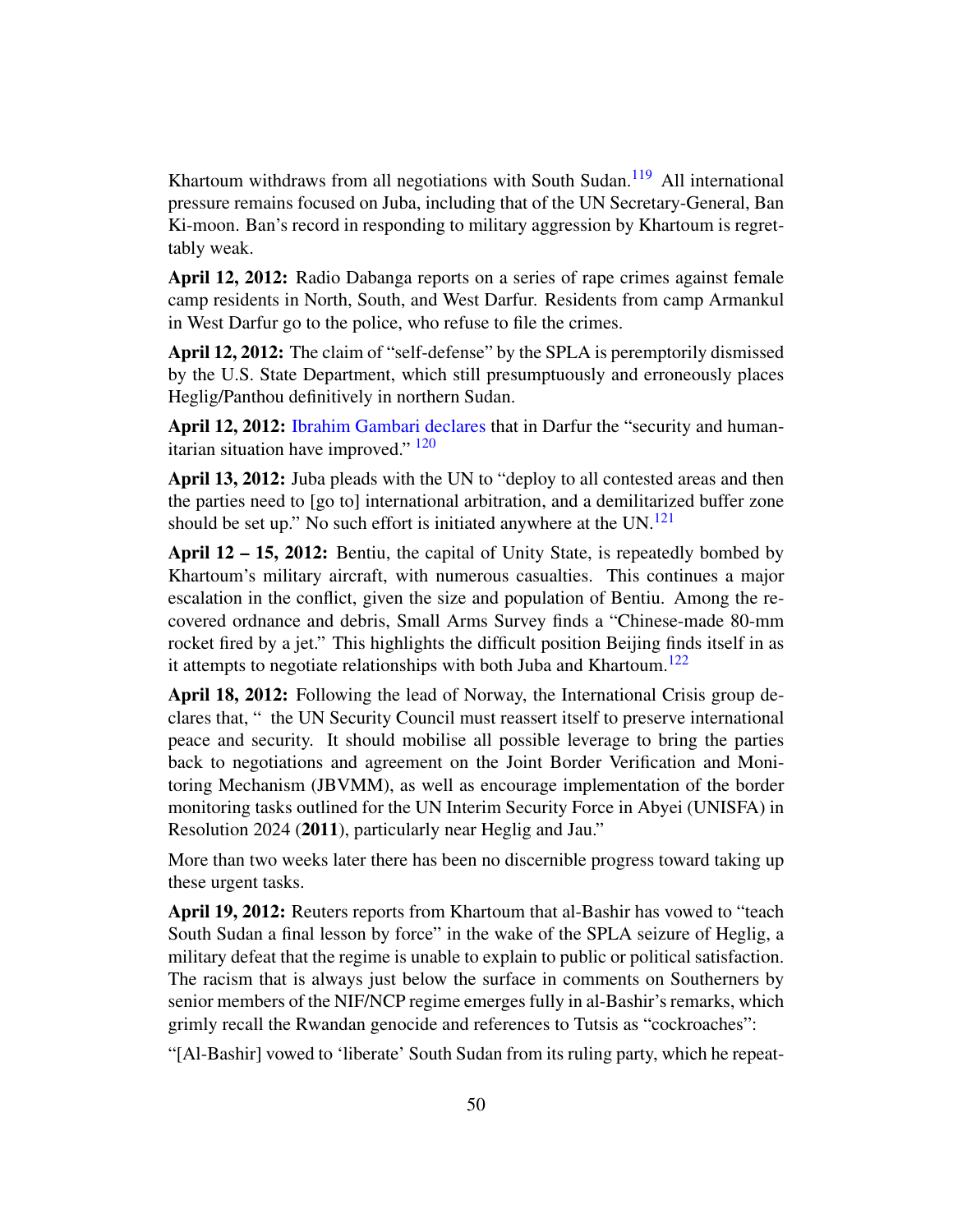<span id="page-50-0"></span>edly referred to as 'insects,' in a play on its Arabic name...'*Our main target from today is to eliminate this insect completely*."'[123](#page-67-11)

April 20, 2012: The SPLA withdraws from Heglig under heavy international pressure and growing SAF military pressure. Having announced its intention to withdraw, the SPLA is bombed by Khartoum's forces during this withdrawal. Following the SPLA withdrawal, Khartoum has relentlessly shelled and bombed the Tishwin area where the SPLA are based.

April 21, 2012: A Muslim mob in Khartoum, whipped to a frenzy by a radical Islamic cleric, sets ablaze a church in the Al-Jiraif district of Khartoum. Most of those who attend services at the church are "Southerners." Fear of racial and ethnic assaults is dramatically increasing in Khartoum and its environs.<sup>[124](#page-67-12)</sup>

<span id="page-50-1"></span>April 23, 2012: Bentiu, the capital of Unity State, is again bombed. A market is hit, setting stalls ablaze and killing one child, according to the Reuters journalist present during the attack.

April 24, 2012: Two national NGOs in South Darfur, the Sudan Council of Churches (SCC) and Sudan Aid, are ordered to close their offices. Both NGOs are "implementing partners of the international NGO Norwegian Church Aid (NCA). $125$ 

<span id="page-50-2"></span>April 26, 2012: Bloomberg News reports that two members of the UN peacekeeping operation in South Sudan are being held in northern Sudan, two months after they were abducted from Gok Machar in Northern Bahr el-Ghazal State. The story has been very under-reported, in part because the UN does not want to explain how this intolerable state of affairs, obviously countenanced by Khartoum, continues

April 26, 2012: Oxfam reports that in Jamam refugee camp in Upper Nile, "tens of thousands of Sudanese refugees [from Blue Nile] face desperate, life-threatening water shortages and a growing threat of fatal disease." The camp is already stretched far beyond its limits, yet confronts the prospect of a massive influx of new refugees from Khartoum's military campaign against civilians in Blue Nile.

April 27, 2012: Yasir Arman, secretary-general of the Sudan People's Liberation Movement/Army-North, declares that "the government of Sudan is holding more than half a million people hostage in Sudan's Southern Kordofan and Blue Nile States." These people lack food, medicine, and shelter, Arman asserts. In the absence of international humanitarian access and assessment, and given previous UN figures, there is no reason to doubt the relative accuracy of Arman's estimate.

<span id="page-50-3"></span>Khartoum's propaganda organs report that the regime "has agreed to form a joint mechanism to manage coordination between UN agencies and the Sudanese Humanitarian Aid Commission [HAC]." Those who have followed the actions of HAC in Darfur will recognize this as an immensely powerful stalling mechanism.<sup>[126](#page-67-14)</sup>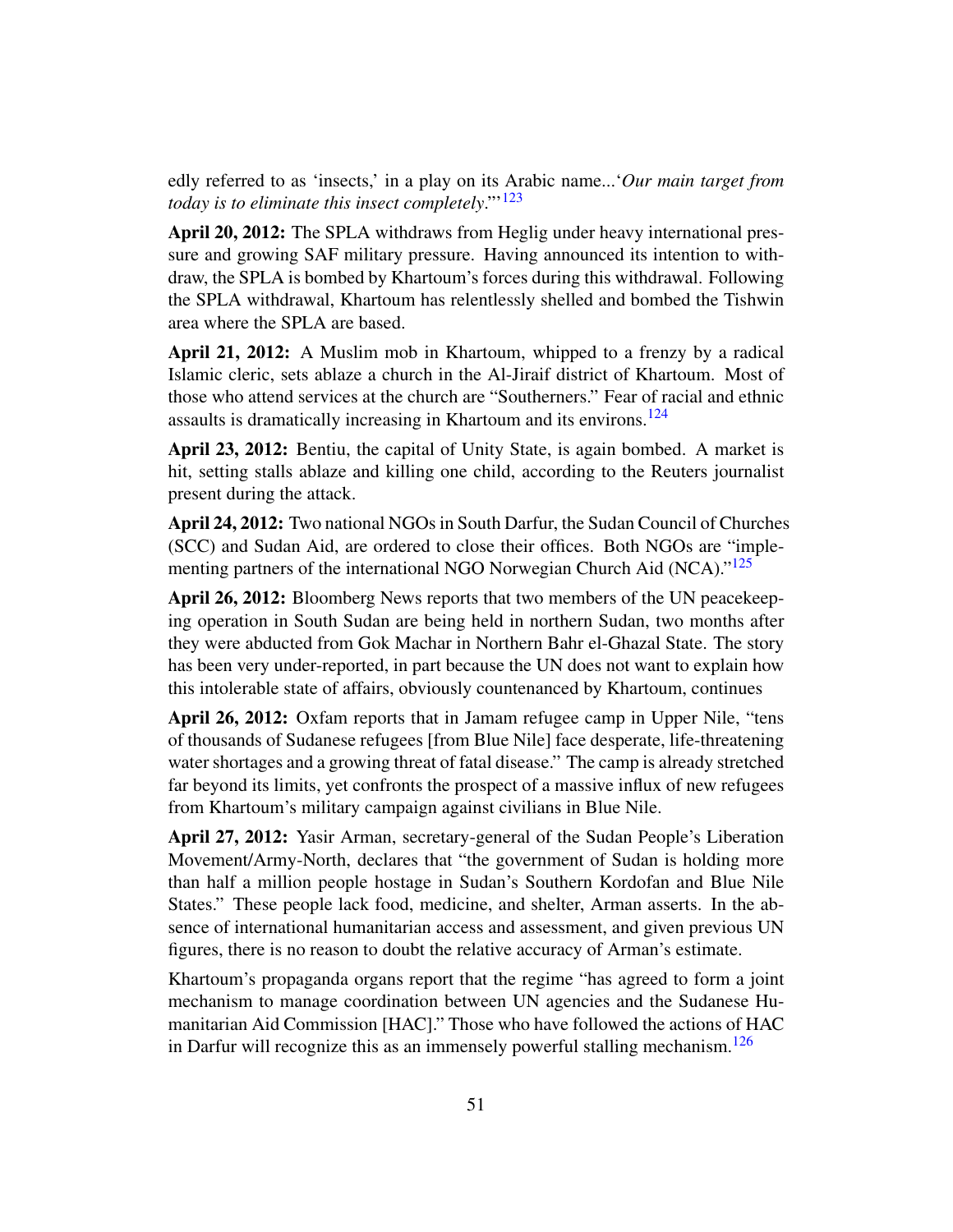April 27, 2012: There are reports of a renegade militia force attack on Malakal, the major town in Upper Nile. More generally, there are numerous ominous reports of a military build-up by the SAF in White Nile State near the border with Upper Nile. The SPLA believes that yet another major offensive is imminent; this could put refugees and civilians in Upper Nile at acute risk just as the rainy season makes humanitarian relief most difficult. Renegade militia forces supported by Khartoum, especially that of "Commander" Olonyi, are reported to have been particularly active in recent weeks, and that Khartoum has been unusually active in providing weapons and other equipment. This development is almost completely unreported, despite its immense consequence. Upper Nile is the border state that shares with Unity State virtually all the South's oil reserves.

<span id="page-51-0"></span>April 28, 2012: The UN confirms at least 50 casualties from Khartoum's bombing attacks on the South.<sup>[127](#page-67-15)</sup> The governor of Unity State estimates that 80 civilians have been killed in air raids since the beginning of March 2012.

April 28, 2012: Khartoum seizes four international experts working on mine removal for the UN in Pariang County, South Sudan. The regime accuses them of being involved in military activities. A week later they are still being held in Khartoum, despite pleas from the UN for their release. Khartoum's is an act of contempt toward the international community, and would—if it occurred in South Sudan produce an entirely different reaction from the UN.

April 29, 2012: A group of journalists in Panakuach witness an attack by Khartoum's SAF on SPLA positions in the town.

April 29, 2012: The International Organization for Migration reports 3,400 newly displaced people in Zam Zam IDP camp, North Darfur. "These newly displaced people fled their homes because of inter-tribal fighting between Zaghawa and Birgid tribesmen in Alauna village...that started on 22 February."<sup>[128](#page-67-16)</sup>

<span id="page-51-1"></span>April 30 – May 1, 2012: Reuters reports claims by Juba that Khartoum's warplanes have repeatedly attacked the oil regions of Unity State.

May 2, 2012: The UN Security Council passes Resolution 2046, which demands written commitments within 48 hours from Juba and Khartoum that the SAF and SPLA will observe a cease-fire. The Resolution also supports African Union mediation and its "roadmap" for peace.

May 3, 2012: AFP reports: "Sudanese warplanes and long-range artillery bombarded South Sudan border regions Thursday [May 3], defying a UN Security Council ultimatum to end hostilities or face possible sanctions, the South's army said. 'Their aircraft dropped bombs and artillery was fired targeting an SPLA (Southern army) basethis is an indication of preparation for a ground attack,' said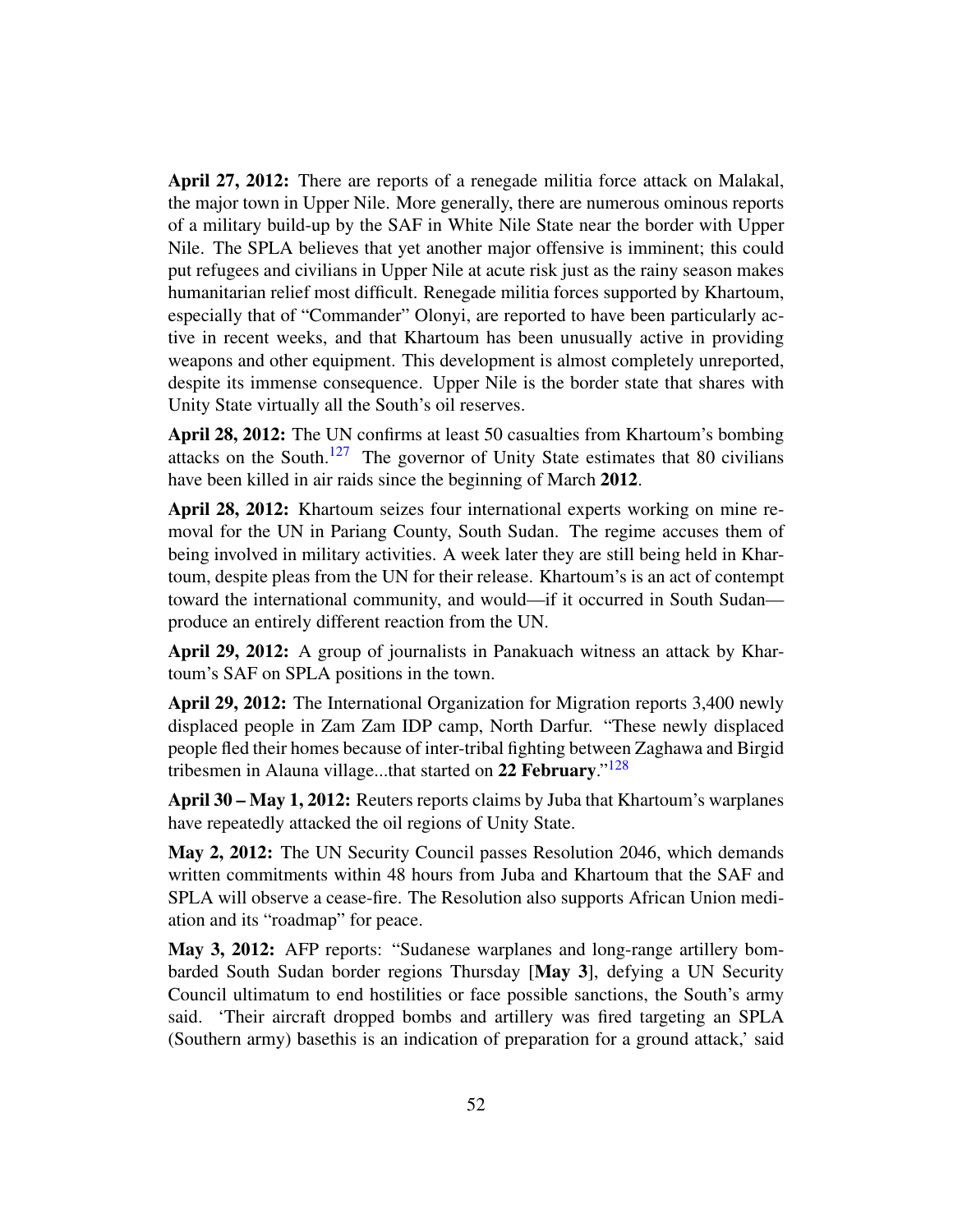<span id="page-52-0"></span>Southern army spokesman Philip Aguer." The governor of Unity State, Taban Deng, reports that shelling of the Tishwin area continues on May 5—a full day after the 48-hour deadline for the cease-fire to come into effect.<sup>[129](#page-67-17)</sup>

May 3, 2012: The brutal treatment of "Southerners" in the north is exemplified by the callous deadline imposed by the governor of White Nile for those seeking to return to the South. Refugees International "condemns Sudan's decision to force thousands of southerners to leave White Nile state, and [is] calling on Khartoum to extend Saturday's departure deadline immediately. The state's governor has declared that 12,000 southerners who have spent months at a way station in Kosti waiting for transport to South Sudan must leave the state by **May 5th.**"

"'Because of Sudan's intransigence, these people are not getting enough food, and they are going without shelter and basic health care,' [Refugees International Statelessness Program Manager Sarnata] Reynolds added."

<span id="page-52-1"></span>May 1 – 4, 2012: Encouraged by the international response to military events at Heglig, Khartoum now consistently accuses Juba of military "aggression" and "occupation" of northern territory. In fact, just the opposite is the case, as in Kafia Kingi, Abyei, and other border locations.<sup>[130](#page-67-18)</sup> In addition to reports from Unity and Upper Nile States, there have now been a great many reports of military aggression by the SAF in Warrap, Western Bahr el-Ghazal, and Northern Bahr el-Ghazal States. In short, military flash-points exist along the entire North/South border. The urgent need for border delineation, demarcation, and neutral patrolling has never been greater or more conspicuous.

May 4, 2012: [Human Rights Watch issues a report](http://www.hrw.org/news/2012/05/04/sudan-crisis-conditions-southern-kordofan) on "Crisis Conditions in Southern Kordofan: Nuba Civilians Suffer Indiscriminate Bombing, Severe Hunger." Among its findings are egregious violations of binding international human rights and humanitarian law:

"Sudanese government forces are conducting indiscriminate bombings and abuses against civilians in the Nuba Mountains area of Southern Kordofan...Such attacks may amount to war crimes and crimes against humanity, and are creating a humanitarian crisis, exacerbated by the government's denial of access to humanitarian agencies outside government-controlled towns." The report also records "almostdaily aerial bombardment by government forces, the destruction of grain and water sources that are critical to their survival, arbitrary detentions, and sexual violence against women."

May 5, 2012: "[Khartoum] maintains that South Sudanese 'aggression' continues in the form of direct occupation of other disputed areas along the border, and by support for rebel groups inside Sudan. In its letter to the UN and the African Union, Sudan again repeated an allegation that South Sudanese troops occupy three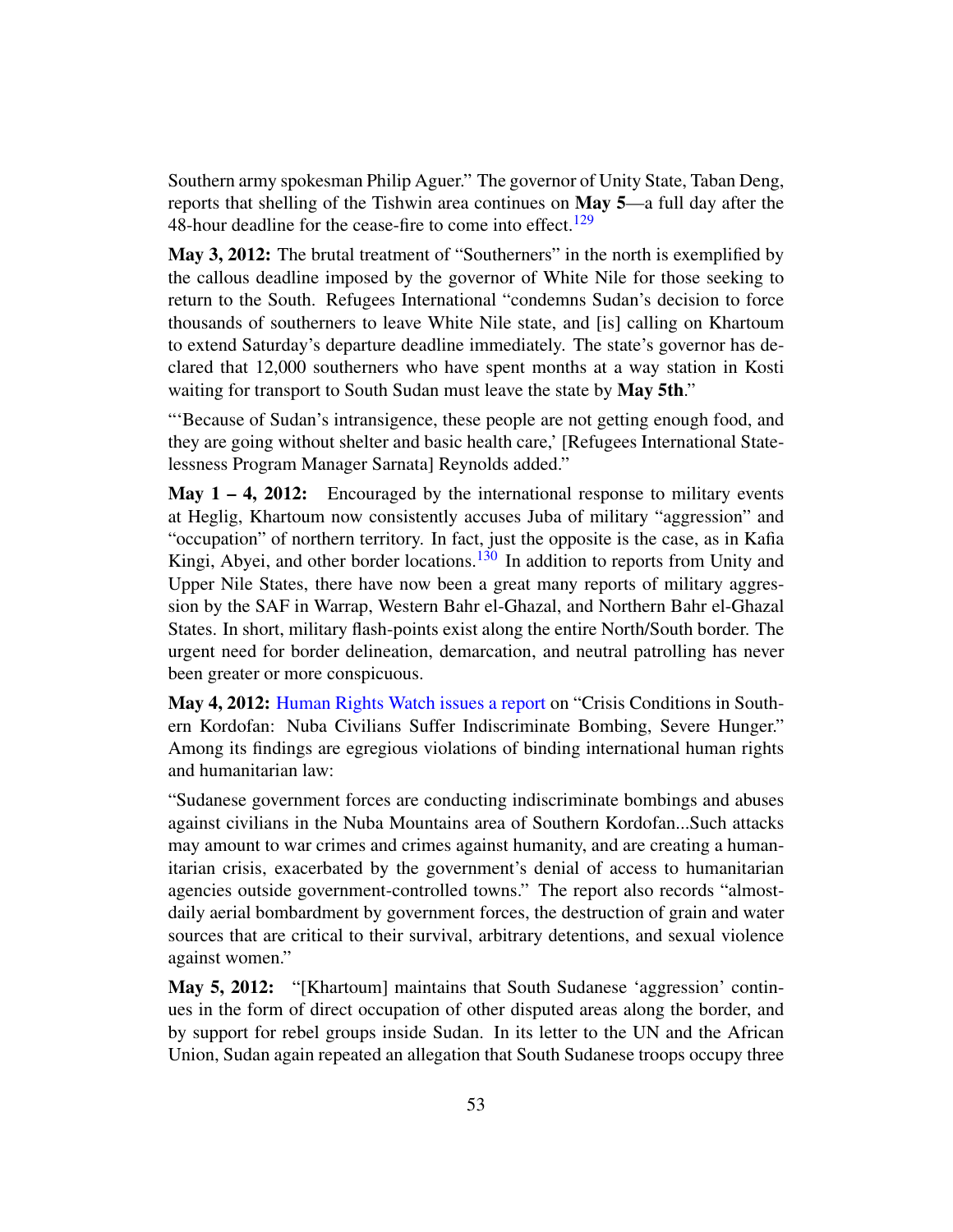<span id="page-53-0"></span>points along the Darfur border."<sup>[131](#page-67-19)</sup> The most conspicuous of these "three points" is Kafia Kingi, an enclave clearly within South Sudan. Yet Khartoum claims that Southern presence amounts to an "occupation." This illustrates how security issues are actually being defined by Khartoum.

May 6, 2012: OCHA reports on the arrest of three relief workers who belong to organizations affiliated with Norwegian Church Aid. All South Sudanese relief workers are being expelled from Darfur by Khartoum.

May 6, 2012: OCHA also reports that 5,000 people have been displace by aerial bombardment of villages in the border region between South Darfur and South Sudan. A UNAMID patrol tries to investigate the bombing, an egregious violation of both international law and UN Security Council Resolution 1591 (March 2005); they are, however, stopped at a military check-point, where they are told by Khartoum's military forces they could not proceed because of "insecurity."

May 9, 2012: NCP leadership council chaired by al-Bashir announces that it "does not agree to elements of a recent United Nations Security Council resolution regarding negotiations with the Sudan People's Liberation Movement-North (SPLM- $N$ ."<sup>[132](#page-67-20)</sup>

<span id="page-53-2"></span><span id="page-53-1"></span>May 10, 2012: Khartoum refuses to comply with a UN resolution order to Sudan and South Sudan to pull troop back from their disputed border "until there [is] a border agreement." $133$  Al-Bashir tells Reuters that "the clauses we want to implement, we will implement...Neither the Security Council, nor the [AU] Peace and Security Council, nor the whole world will make us implement [them]."<sup>[134](#page-68-1)</sup>

<span id="page-53-3"></span>May 10, 2012: Deng Alor, Minister of Cabinet Affairs for the Republic of South Sudan says that his government is still waiting for "Thabo Mbeki, the head of a high-level AU panel tasked with resolving the disputes between Khartoum and Juba, to formally call the two sides to resume talks on a specific date." Talks are to deal with the "the thorny issues of oil exports, security, border demarcation and citizenship that have remained unresolved" since South Sudan became an independent nation.[135](#page-68-2)

<span id="page-53-5"></span><span id="page-53-4"></span>May 10, 2012: Government forces burn down Numeira village, east of Jebel Marra.<sup>[136](#page-68-3)</sup>

<span id="page-53-6"></span>May 11, 2012: Fighting breaks out between government forces and opposition groups in Tabet, North Darfur.<sup>[137](#page-68-4)</sup>

May 11, 2012: UN High Commissioner for Human Rights Navi Pillay says of Khartoum's atrocity crimes only that "deliberate or reckless attacks on civilian areas can, depending on the circumstances, amount to an international crime," echoing the excessive caution and politically motivated skepticism that resulted in Pillay's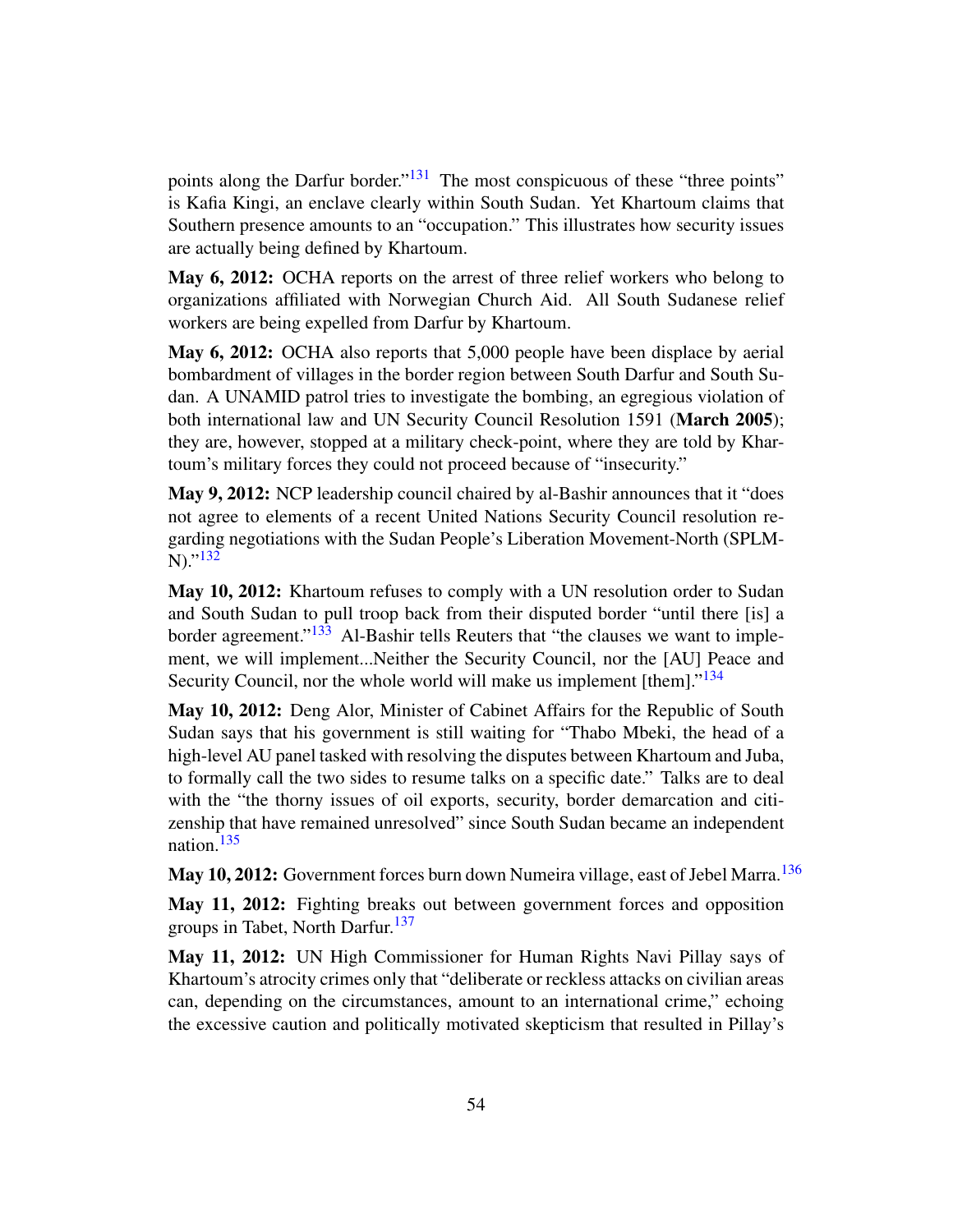<span id="page-54-0"></span>[deliberate evisceration of the UN human rights report](http://turtlebay.foreignpolicy.com/posts/2011/08/04/why_is_the_un_soft_pedaling_its_criticism_of_sudan) on atrocity crimes committed by Khartoum's forces in Kadugli, South Kordofan (June 2011).<sup>[138](#page-68-5)</sup>

May 9 – 13, 2012: Reports on the famine in Kassab and Kalma camps and the growing food crisis and disastrous consequences of the withdrawal of food rations in El Genina camps. Deliveries of food, especially to West Darfur, have been made intolerably dangerous: many drivers refuse to make the trips necessary to move the food where it is needed. This insecurity is openly countenanced, even encouraged by the Khartoum regime as a way of creating leverage in its dealings with the UN and broader international community.

<span id="page-54-1"></span>May 13, 2012: Fighting between rebel forces and Khartoum's Sudan Armed Forces (SAF) and militia allies in Gereida town. One civilian is killed and thirteen wounded. Gereida has the largest IDP camp in South Darfur  $(130,000 \text{ civilians})$ .<sup>[139](#page-68-6)</sup>

May 13, 2012: OCHA reports fighting between the SAF and rebel forces of Minni Minawi in North Darfur. Minawi was the only rebel signatory to the failed Darfur Peace Agreement (Abuja, May 2006). Violence between Minawi's forces and Khartoum's regular and militia forces has been constant since late 2010. Because Minawi is of the non-Arab Zaghawa tribe, Khartoum has targeted the Zaghawa in brutal fashion—again, so brutal that [former members of the UN Panel of Experts](http://www.sudanreeves.org/2012/04/17/former-members-of-the-un-panel-of-experts-for-darfur-offer-a-damning-alternative-to-the-official-report/) [on Darfur has characterized the violence as "ethnic cleansing."](http://www.sudanreeves.org/2012/04/17/former-members-of-the-un-panel-of-experts-for-darfur-offer-a-damning-alternative-to-the-official-report/)

May 15, 2012: "Pro-government militia looted cars traveling from Tawila to el-Fasher, taking money, mobile phones and food from passengers...Displaced people in Tawila camps have also reportedly been suffering random attacks from Abu Tira (central reserve forces)...[who] have been violently attacking and stealing from displaced people, particularly at night time. $140$ 

<span id="page-54-3"></span><span id="page-54-2"></span>May 15, 2012: The SAF increases the number of Antonov planes taking off hourly from el-Fasher airport in North Darfur.<sup>[141](#page-68-8)</sup>

May 15, 2012: Ongoing aerial bombardment by the SAF in Numeira, Kouto, Dali, Crowla and Masalit areas of Tawila.

May 18, 2012: Abdul Al Jabar Ab Bakr Adam, a camp leader in Hamidiya camp in Zalingei, is shot and killed in the market. "Witnesses accused security agencies of carrying out the attack, saying that youth leaders and elders of Zalingei camps have previously been threatened through leaflets distributed to the camps."<sup>[142](#page-68-9)</sup>

<span id="page-54-4"></span>May 18, 2012: "Hundreds of displaced people have fled back to Neem camp in East Darfur [formerly part of South Darfur] after new settlers on their original lands attacked them, when they returned with state authorities as part of the programme of voluntary return. Witnesses said on Wednesday the old Neem camp residents were taken with authorities including the state governor to resettle on the land they were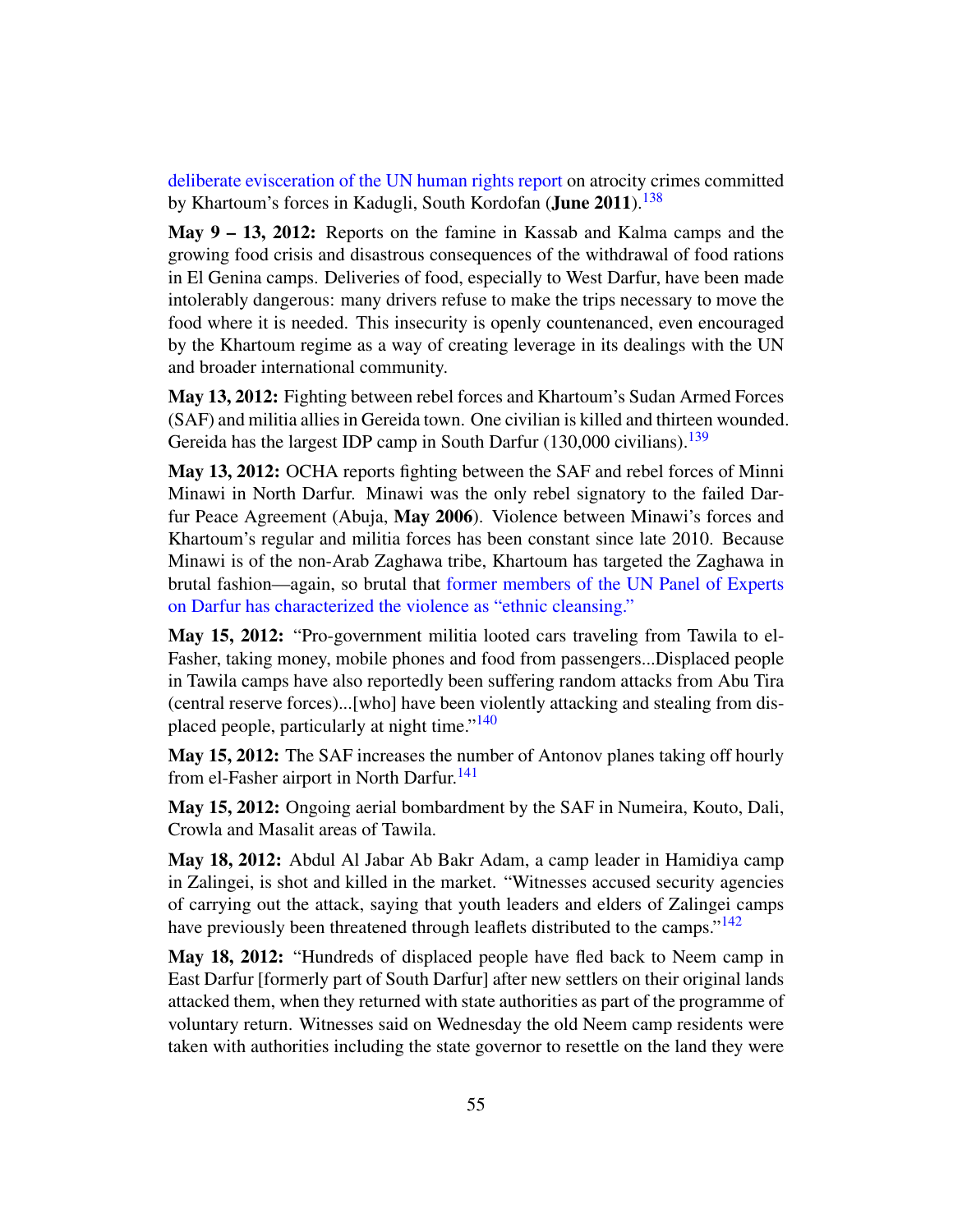<span id="page-55-0"></span>originally displaced from. On arrival they said militants started shooting heavily into the air and threatening to kill the returnees if they did not leave the area, even though senior government officials were present." $143$ 

May 20, 2012: Christopher Cycmanick, the spokesman for the UN/African Union Mission in Darfur (UNAMID), tells Radio Dabanga that the security situation in Darfur is "relatively calm"—a statement at complete odds with events reported over the past few months. He echoes the view expressed on April 12, 2012 by UNAMID head Ibrahim Gambari that the "security and humanitarian situations [in Darfur] have improved."

May 22, 2012: "The World Food Programme says that 30 percent of the population of Darfur is threatened with food insecurity and in need of urgent aid. The Programme conducted surveys in Darfur finding around 30 percent to be in need of urgent assistance, said WFP Field Coordinator Adham Mesallami to Radio Dabanga." $144$ 

<span id="page-55-1"></span>May 22, 2012: Doctors Without Borders/Médecins Sans Frontières (MSF) announces that Khartoum's obstruction of their work is so great that they are suspending all operations in key areas of North Darfur:

"MSF said hurdles to procedures like getting permits and shipping in medical supplies forced it to suspend most of its medical activities in the Jebel Si area, a conflict area in North Darfur state, where it is the only healthcare provider. 'With the reduction of our activities in Jebel Si, more than 100,000 people in the region are left entirely without healthcare,' Alberto Cristina, MSF's operational manager for Sudan, said in the statement." $145$ 

<span id="page-55-2"></span>May 23, 2012: Antonov bombers are spotted flying over Juba.

May 27, 2012: A national NGO vehicle is carjacked in el-Geneina, West Darfur. Two people are shot and killed; another is injured. There have been seven carjacking incidents in West Darfur since January 2012, resulting in the deaths of six people.[146](#page-68-13)

<span id="page-55-3"></span>May 27, 2012: "The coordinator of internally displaced person camps in North Darfur, Ahmed Atim said the situation of civilians in Jebel Marra is becoming desperate. He said civilians are stranded with no access from humanitarian organisations including the World Food Programme (WFP)...[and that] they are in need of urgent humanitarian intervention."

"Atim also called for the WFP to review the distribution of cards and registration process, which he said has missed thousands of names of displaced people still living at Abu Shouk and Zam Zam camps without urgently needed access to food. He said among those missing from the list are newborns and children born since the last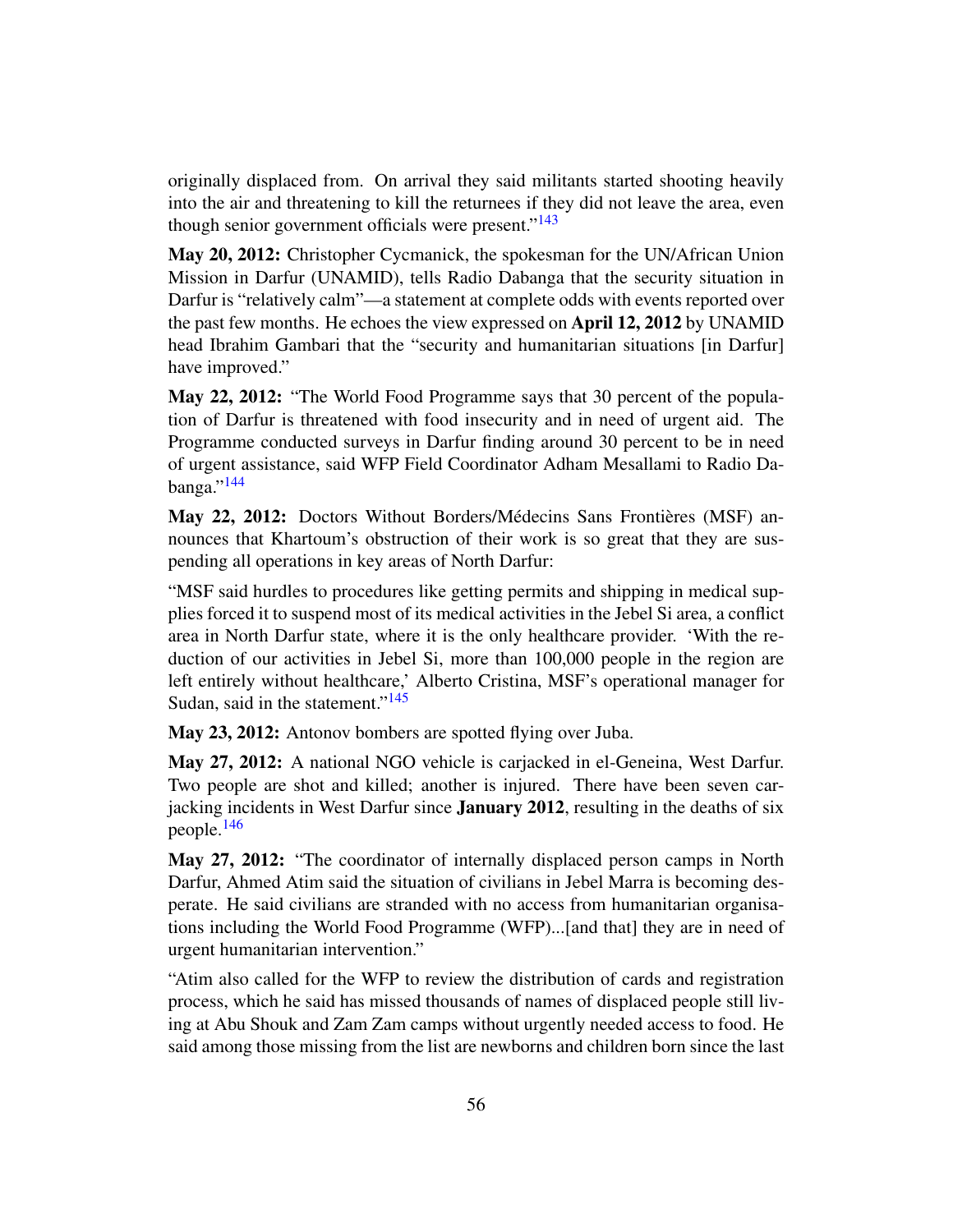census carried out in 2004. He said the WFP refuses to register these children saying they do not have birth certificates. With the situation in Darfur, many families have not been able to obtain birth certificates for their children, continued Atim. He demanded that the Programme immediately correct this problem and provide food to those who need it without conditions."<sup>[147](#page-68-14)</sup>

<span id="page-56-0"></span>May 28, 2012: "Residents of Abu Suruj camp for internally displaced people said they have not received food aid for more than six months...They said the disruption of the planting season has also contributed creating a situation nearing famine, reminiscent of the Darfur famine of 1983. They call for the WFP coordinator to visit the areas to witness it for themselves." $148$ 

<span id="page-56-1"></span>May 30, 2012: "Reduced fuel shares exacerbate water shortages in Zam Zam IDP camp. An activist from Zam Zam told Radio Dabanga that the camp residents are facing a water crisis as the authorities have reduced the fuel quota for water stations manned by UNICEF and at other privately owned stations."<sup>[149](#page-68-16)</sup>

<span id="page-56-2"></span>June 3, 2012: Fighting is reported in an army camp in Wad Ganja in northeastern Darfur between the Justice and Equality Movement (JEM) and Khartoum. Both sides suffer heavy losses.

<span id="page-56-3"></span>**June 4, 2012:** A village near Dali is burned down by militias, forcing residents to flee towards Kebkabiya after gunmen traveling on camels, horses and in cars open fire, killing one resident and wounding several others.<sup>[150](#page-68-17)</sup>

June 5, 2012: "Darfuri refugees in eastern Chad [denounce] the statements of Ibrahim Gambari, the head of the UN/African Union Mission in Darfur (UNAMID) saying he witnessed groups of refugees returning from Chad to Darfur. A refugee for eastern Chad...said that when the government and UNAMID refer to the return of refugees, they are actually talking about the new settlers, who have arrived from countries such as Niger and Mali, along with Chadian war refugees in Sudan, who have resettled in displaced Darfuri residents' land. He said the reasons they had to flee their lands remain the same, as their villages are still insecure and patrolled by pro government militias. He called on Gambari to tell the truth and not lie about the security situation in Darfur."<sup>[151](#page-68-18)</sup>

<span id="page-56-5"></span><span id="page-56-4"></span>**June 8, 2012:** "Sheikh Said Bakr, leader of Neem camp in East Darfur [says that] there are around one million people in the camp that have not received any food rations for a full year...He said they had told the World Food Programme and the Humanitarian Aid Commission but neither have moved to take any action...The Sheikh also said a water crisis is increasing the suffering of camp residents, along with a deterioration in health services after the government suspended Sudan Aid, a body running the health centres across Neem camp."<sup>[152](#page-68-19)</sup>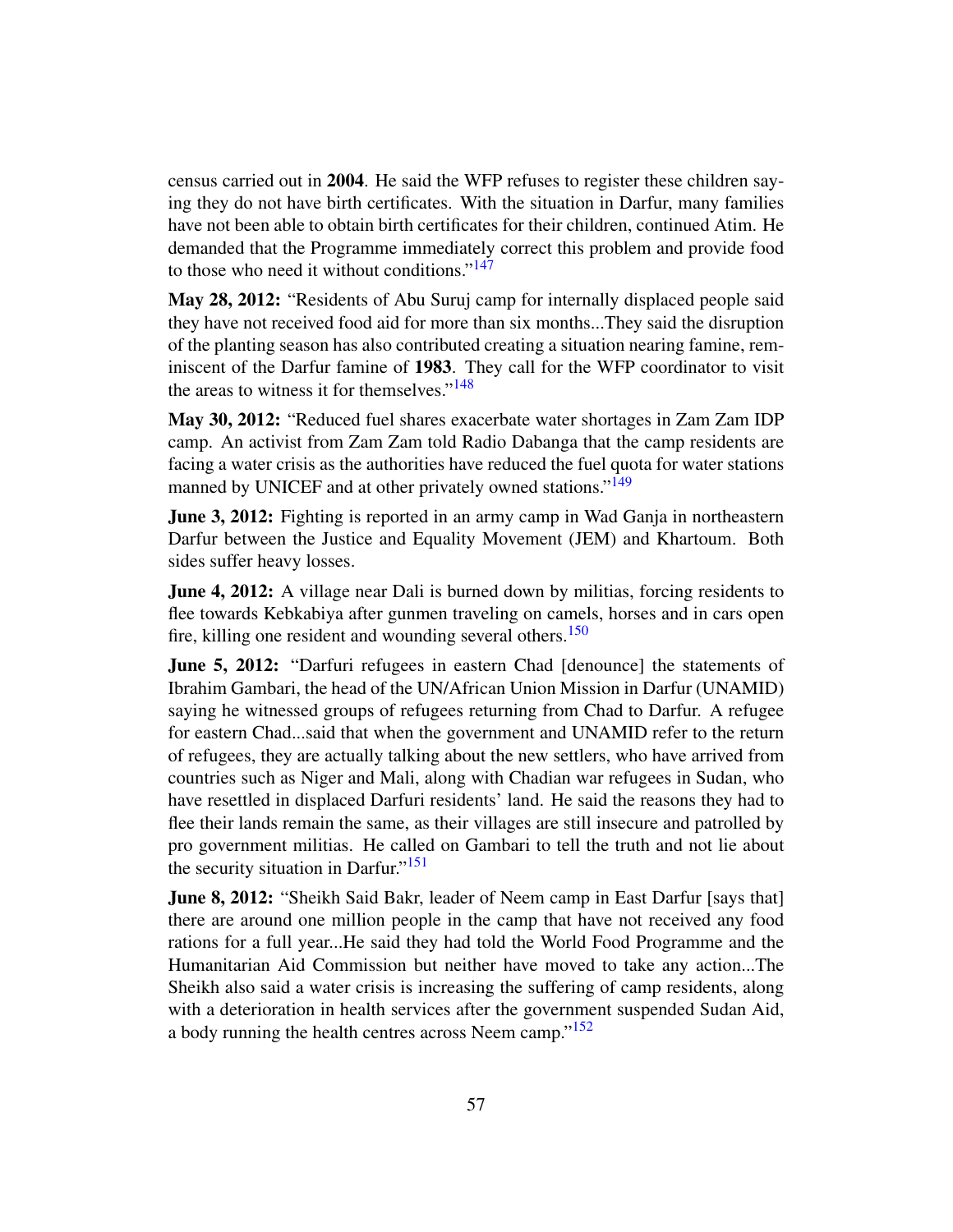June 12, 2012: The Special Prosecutor of Darfur Crimes, Ahmed Abdel-Motalib, resigns "less than six months since he was appointed to investigate crimes in the western region. He was appointed to his position on 10 **January** with the mandate to investigate war crimes and crimes against humanity allegedly committed in Darfur since the outbreak of the most recent conflict there in 2003. This is the second Darfur prosecutor to resign since the former prosecutor Abdel Daim Zumrawi quit in April 2011 citing 'personal reasons.' The first Darfur prosecutor, Nimir Ibrahim Mohamed, was sacked by the justice minister in **October 2010** after he attempted to investigate former minister and current governor of South Kordofan State, Ahmad Haroun, who is named by the International Criminal Court (ICC) as a suspect in Darfur crimes."[153](#page-68-20)

<span id="page-57-0"></span>June 13, 2012: South Darfur deputy governor Abdel Karim Moussa tells a UN team visiting South Darfur that UNAMID should inform the Sudanese authorities before moving "in order to protect its members." The head of the UNAMID delegation, Tony Prena, responds that "the hybrid mission is dispensed from such requirement and has complete freedom of movement in Darfur as per its mandate which is voted under Chapter VII of the UN Charter. Sudan complains that the soldiers of the largest peacekeeping operation and its convoys become the main source of supplies and weapons for the rebel groups who used to stop them without any resistance."<sup>[154](#page-68-21)</sup>

<span id="page-57-1"></span>**June 14, 2012:** Khartoum prevents the UN expert on human rights in Sudan, Mashood Adebayo Baderin, from visiting Darfur by failing to grant him a travel permit. At a press briefing in the Sudanese capital, Baderin expresses concerns about press freedom in Sudan, and also says that "in spite of the assurances from the government that the human rights situation in Darfur is relatively improved, I have received contrary representations from other stakeholders."<sup>[155](#page-68-22)</sup>

<span id="page-57-2"></span>Week of June 21, 2012: Daily protests and demonstrations—growing in size and intensity—in and around Khartoum. The protests are motivated in part by the scale and acceleration of the inflation rate in Sudan, which skyrockets as the economy implodes for lack of oil revenues and foreign exchange reserves, mismanagement of the agricultural sector, unsupportable military and security budgets, gross selfenrichment by regime members and its cronies, and an unsupportable external debt of almost \$40 billion.

**June 22, 2012:** Khartoum's negotiators in Doha turn away delegates of the Heidelberg Committee—Darfur academics, activists, and civil society representatives convened in 2008 by the Max Planck Institute (Heidelberg, Germany) and the Peace Institute of Khartoum University. The delegates' proposals were essential to any just peace for Darfur.

**June 22, 2012:** Amnesty International's Deputy Director for Africa, Paule Rigaud,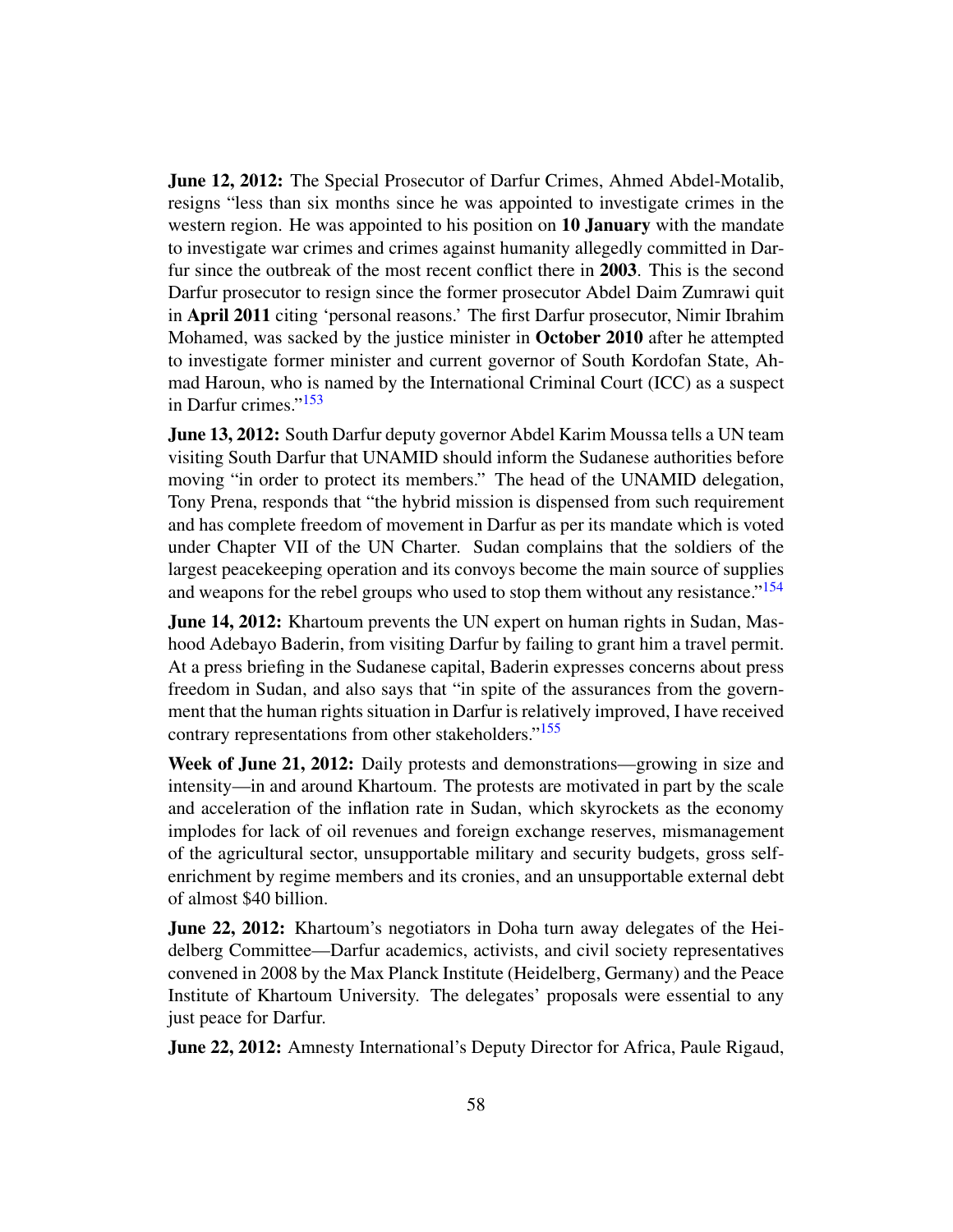declares that "the Sudanese government is showing zero tolerance for demonstrations and continues to deny the Sudanese people its right to peaceful assembly."

**June 24, 2012:** *Sudan Tribune* reports that a plan has been accepted to "reduce" the number of uniformed personal of the largest peacekeeping mission in the world within 18 month. There are now 17,364 troops, and 591 military observers and, 5,511 police deployed in Darfur besides civilians from different nationalities and local stuff...Recently, Khartoum demand [that the UN] reduce the uniformed personal of the African Union-United Nations Mission in Darfur topped the agenda of the mechanism. Sudan said civilians are no [longer] exposed to violence from militias. Hervé Ladsous, UN Under-Secretary-General for Peacekeeping Operations, said the reduction of peacekeepers will be formalized by the UN Security Council in July. He further added that it would be implemented "during the next 18 months to reflect the reality on the ground." Lasdous also noted that "Khartoum had deterred the UN largest operation from accessing to areas where there is an urgent need to verify reports on fighting."

<span id="page-58-0"></span>Week of June 25, 2012: NIF/NCP shuts down Internet and phone service, sparking a large demonstration on June 30—the 23rd anniversary of the NIF military coup that brought the regime to power. Highly significant is the geographic diversity of the protests.<sup>[156](#page-68-23)</sup> Demonstrations of various groups numbering in the hundreds continue to be brutally suppressed with tear gas, truncheons, and mass arrests of activists[—more than 2,000 according to accounts](http://www.sudantribune.com/Sudan-arrested-1000-in-crackdown,43121) from protesters. Many of these people have disappeared into Khartoum's notorious "ghost houses," where they can be tortured and held incommunicado indefinitely.

June 27, 2012: Anti-government protests break out following Friday prayers. The "Friday of elbow-licking" takes place in all main cities such as Khartoum, Al Barra, Al Nuhud, Al Obeid, Kassala and Wad Medani amid a severe crackdown by police and security forces. Massive protest takes place in the Ansar Mosque in Wad Nubawi, in Fitihab town and other areas in Omdurman.

Armed security agents raid the AFP bureau in Khartoum and arrest a correspondent who had taken pictures of the protests, AFP reports. An Egyptian correspondent for international news wire Bloomberg, Salma El Wardany, is also deported by Sudan on June 24, while trying to cover the country's widening protest movement

June 28, 2012: Radio Dabanga reports that "heavy bombing by the Sudanese Air Force in the the Malam area prevented citizens from leaving their homes eyewitnesses told Radio Dabanga. They said that the Sudanese Air Force bombed the towns of Malam Menawashi, Abu Hamra, Girdeed and Dabba-Nayra in East Jabal Marra in Darfur."

**June 29, 2012:** Valerie Amos, UN humanitarian chief, says that "while the Su-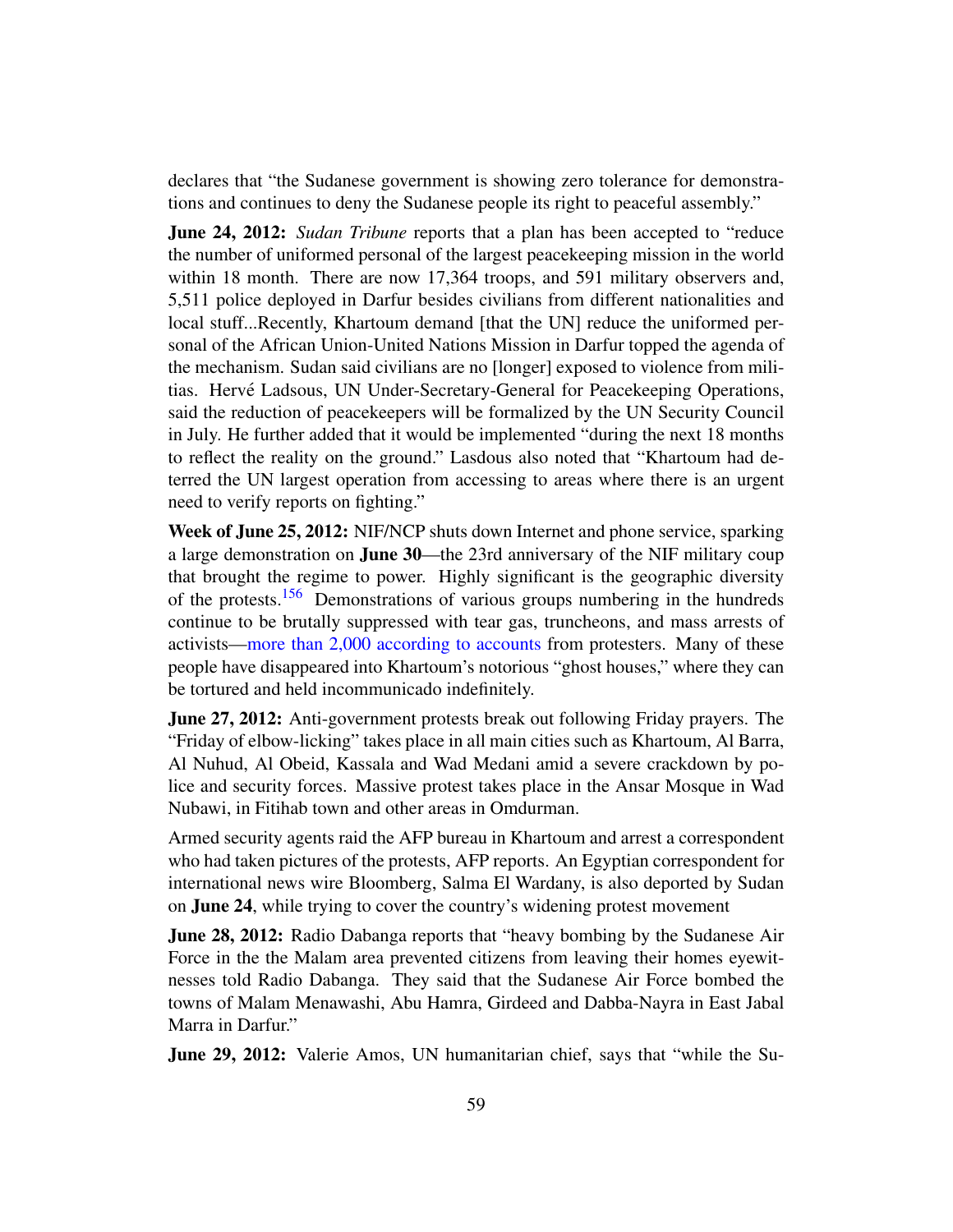danese Government announced its acceptance of the Tripartite Proposal of the African Union (AU), the Arab League and the UN for the delivery of humanitarian assistance in South Kordofan and Blue Nile states, the Government has laid out operational conditions that do not allow for the delivery of assistance by neutral parties in SPLM-N-controlled areas...I therefore continue to call on the Government of Sudan to deliver on its stated commitment: that assistance can reach all Sudanese people in need." <sup>[157](#page-68-24)</sup>

<span id="page-59-0"></span>It is the assistance by neutral relief agencies in rebel-held areas of Blue Nile and South Kordofan that is of course the central point of the Tripartite Agreement. In fact, the conditions laid out by Khartoum are such that nothing changes on the ground, except insofar as the regime chooses to permit. Giving Khartoum the power of "approval" for specific humanitarian organizations would be an appalling mistake. One need only look at the fate of these organizations in Darfur over almost a decade—including the recent suspension of activities by Medecins Sans ´ Frontières/Doctors Without Borders (MSF) in North Darfur.

<span id="page-59-1"></span>**June 30, 2012:** Malik Agaar, former governor of Blue Nile and head of the umbrella Sudan Revolutionary Front (which includes the SPLA/M-N), reports that in Blue Nile, "dozens of people were dying each day due to lack of food and medicine."<sup>[158](#page-68-25)</sup> This number will soon grow to hundreds of people per day, and the ultimate death toll—given the appalling hesitation on the part of the international community will certainly be tens of thousands. Indeed, it is increasingly likely that in the end hundreds of thousands of lives will be lost.

**July and August 2012** are the most violent months in Darfur for a number of years, and yet UNAMID remains committed to its draw-down of forces.

July 1, 2012: Radio Dabanga reports that the SAF bombed areas in east Jebel Marra, "including the towns of Abu Hamra, Dabaneira in the South Darfur state. Radio Dabanga reports has eyewitnesses that the SAF have dropped five to ten bombs per day for seven consecutive days now."

July 4, 2012: Journalists respond collectively to the censorship and outright confiscation of newspaper runs that have increased steadily since the national "elections" of 2010. Many papers have also been put out of business by the exorbitant fines imposed by the regime, and most recently by wildly excessive "taxes" on the supplies necessary for newspaper printing. This year Sudan is again in the bottom ten nations evaluated by Reporters Without Borders for press freedom. Nonetheless, social media—especially Twitter—are providing a steady stream of reports from the ground (see [Girifna](http://www.girifna.com/6257) and [#SudanRevolts\)](http://sudanrevolts.wordpress.com/).

July 7, 2012: "President Omar Hassan al-Bashir said that Sudan's next constitution would be '100 percent Islamic' to set an example for neighbouring countries, some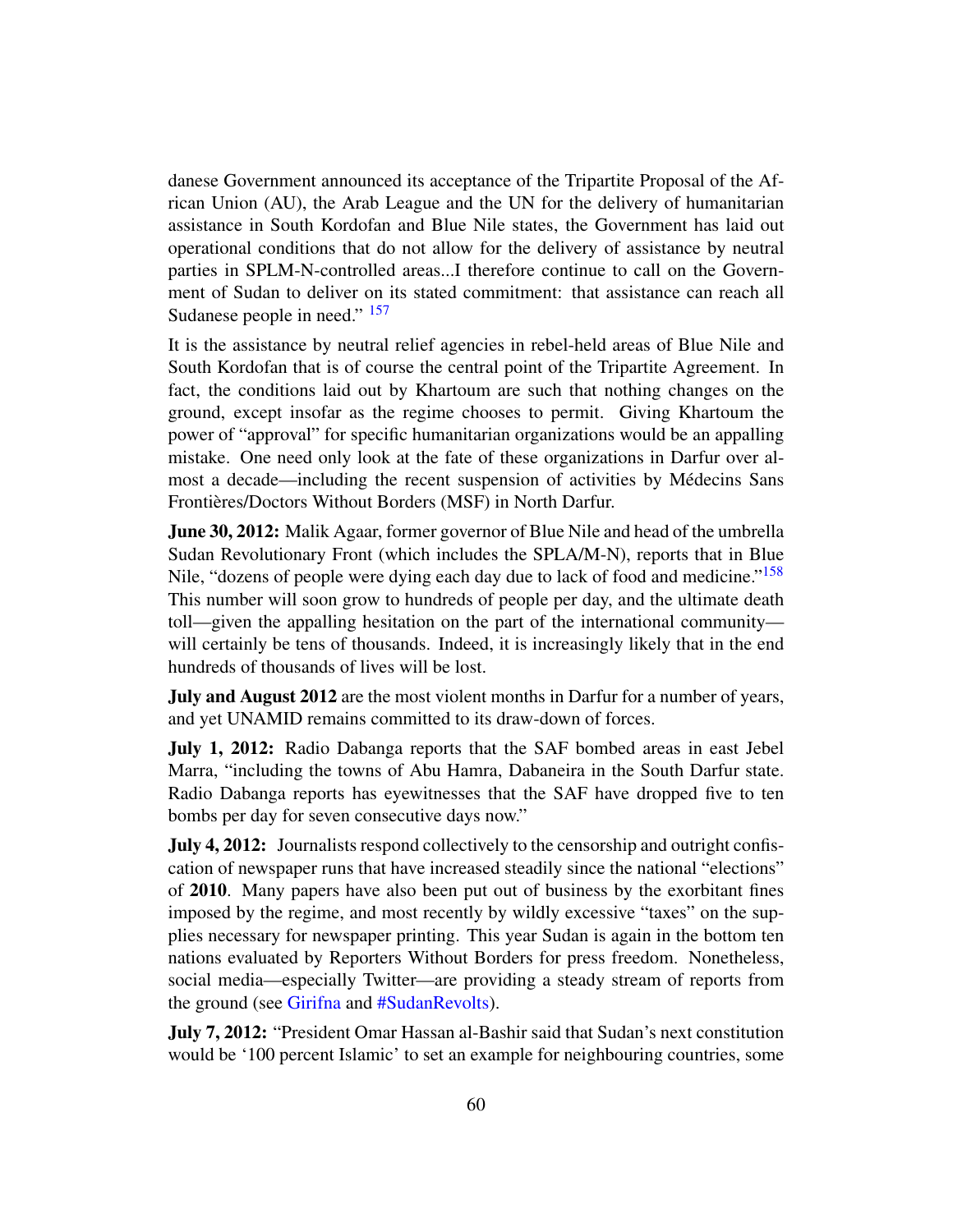of which have seen religious parties gain power after popular uprisings....Bashir suggested Sudan's new, post-secession constitution could help guide the region's political transformation. 'We want to present a constitution that serves as a template to those around us. And our template is clear, a 100 percent Islamic constitution, without communism or secularism or Western (influences),' said Bashir."<sup>[159](#page-68-26)</sup>

<span id="page-60-0"></span>This is the president of the regime that the [Obama administration believes](http://www.asharq-e.com/news.asp?section=3&id=27543) is capable of "carrying out reform via constitutional democratic measures" in Sudan. [But](http://www.sudanreeves.org/2012/07/15/3328/) [without regime change, and the success of the current uprising,](http://www.sudanreeves.org/2012/07/15/3328/) al-Bashir gives all too clear an understanding of the future of "constitutional reform" and source of "law" for all in Sudan, Muslim and non-Muslim alike.

July 8, 2012: Radio Dabanga reports that Internally Displaced Persons returning to their lands in Kreinik, 36 kilometers east of el-Geneina "found that their properties had been seized by armed militias. A sheik of one of the IDP camps told Radio Dabanga, IDPs returning to cultivate their lands during the rainy season in West Darfur were stopped by militias."

July 10, 2012: Protests continue, and constituencies participating are no longer just university students in Khartoum, but lawyers, journalists, and businessmen.

July 13, 2012: Radio Dabanga reports that "a group of pro-government armed men assaulted a number of farmers in West Darfur. After insulting and beating them, they burned down their farms. The men driving a land cruiser attacked the farmers on Tuesday evening in Jimmaizat Babiker and Hajer Bager, west of For Baranga. A farmer told Radio Dabanga that the militants expelled them from their lands and threatened to kill him if they returned. The farmer said the armed men warned the farmers the area is meant for grazing and not for agriculture according to our source."

July 13, 2012: Radio Dabanga reports on four separate incidents of killing and looting by armed gunmen in North and South Darfur, "indicating a deteriorating security situation in Darfur."

**July 15, 2012:** [There is still no announced breakthrough](http://www.ft.com/intl/cms/s/0/fda61f5c-ce8d-11e1-bc0c-00144feabdc0.html#axzz20i5sNxT2) in the meetings between regime president al-Bashir and Salva Kiir, President of the Government of South Sudan. These meetings are likely the last chance to negotiate a settlement of oil revenue issues, the short-term key to the economies of both countries.

July 15, 2012: Radio Dabanga reports that an Antonov bombing attack has killed a number of civilians including "Suleiman Abaker Ahmed and his three children. He and his children named Miriam, aged 3, Magbula, aged 5 and Al Nazir, aged 7, were killed while walking in a field close to Guldo [Jebel Marra in West Darfur]. One of Ahmed's camels was also killed during the attack. A witness told Radio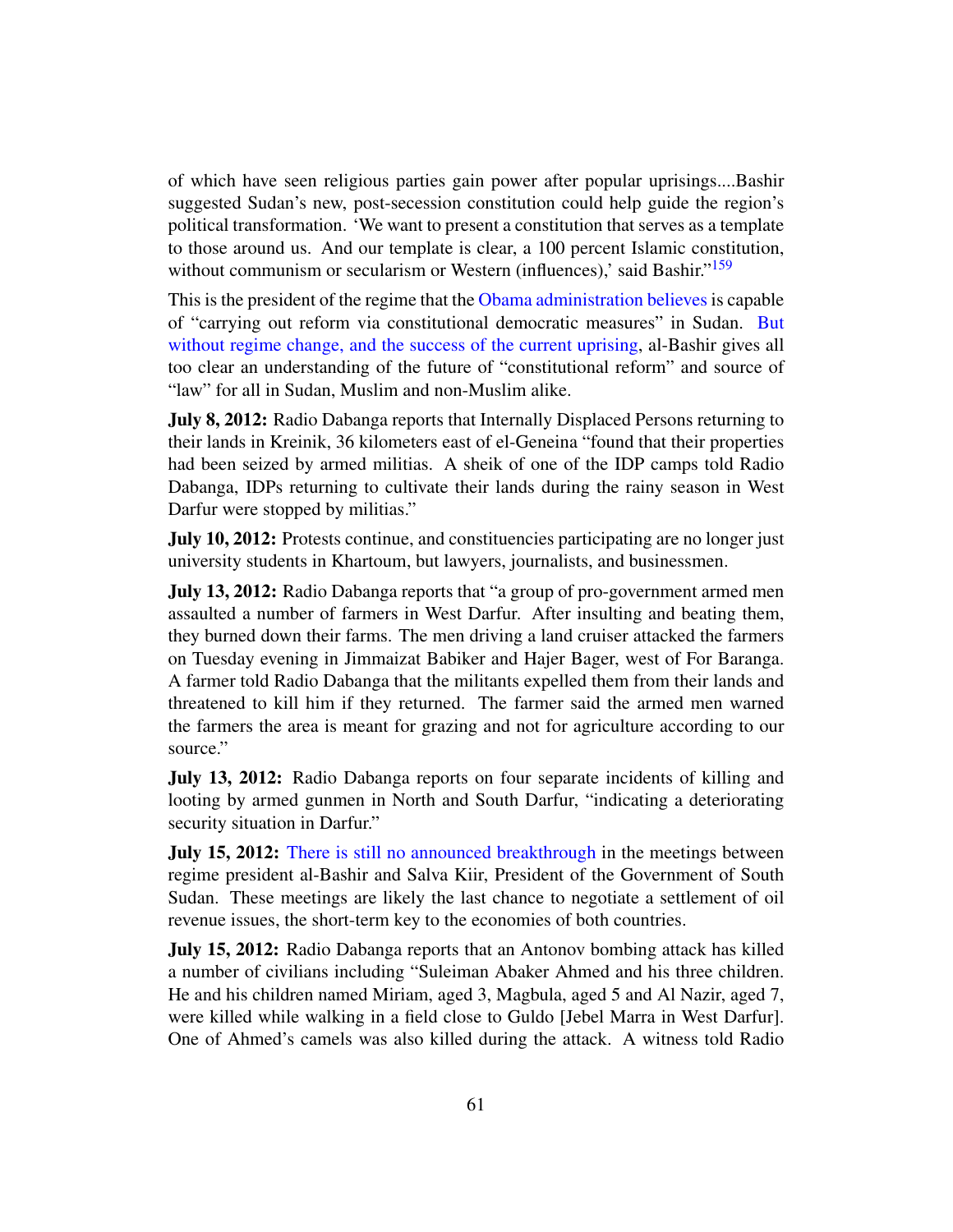Dabanga thirteen (13) students were injured when an Antonov airplane dropped a number of bombs near the all-boy secondary school close to Saboon El Fagur. Two of the injured students are Adam Suleiman Abdel Karim and Halima Haroun. In addition, tens of sheep were killed in the area of Bor Basi."

July 15, 2012: "Residents of West and Central Darfur report that displaced people returning to their farmlands in West and Central Darfur are chased from their lands by new settlers. Sheikh Daoud Arbab Ibrahim Younis, head of the high committee for IDPs of the West Darfur state, told Radio Dabanga this issue is especially prevalent in the villages of Hashaba, Kuka, East Kuka, Krobbe and Ajabun. Some of these areas are completely occupied such as Affen Dibbi, Nurei, Tankoa and Takuda and many other areas surrounding el-Geneina and For Baranga. Arab settlers, coming from Chad and Niger, moved to these lands after the outbreak of the war in Darfur in 2003 Sheikh Daoud told Radio Dabanga."

July 15, 2012: Radio Dabanga reports that Khartoum's military forces have "confiscated the lands belonging to farmers close to a military base in East Darfur. The soldiers claim the eviction is necessary in order for them to safeguard the Sharif Petroleum oilfield. The confiscated lands surround a military base, located 15 km outside of the town Adila. A farmer told Radio Dabanga no kind of financial compensation had been offered in exchange for their eviction."

July 31, 2012: Security forces open fire on demonstrators in Nyala, killing 13 and wounding scores. The demonstrators, including students, are unarmed; the weapons used by the security forces are automatic rifles.

August 3, 2012 and following: Kutum (North Darfur) is attacked by Arab militia forces, as is the nearby Kassab camp. Following the attack there is extensive looting of markets and humanitarian supplies, including food and fuel. Many people are killed or raped. The violence is continuous through all of August, and appears to have brought an end to humanitarian relief in this part of Darfur. A humanitarian source on the ground notes "Most of the north part of North Darfur (all the way to Chad) is served from Kutum and now all [humanitarian] organizations have lost all capacity because of the looting, and I do not see the humanitarian community reinvesting in the basic infrastructure because of what has happened." Additionally, some 30,000 people are displaced, even as UNAMID continues to declare that security has improved in Darfur and proceeds with its draw-down of forces.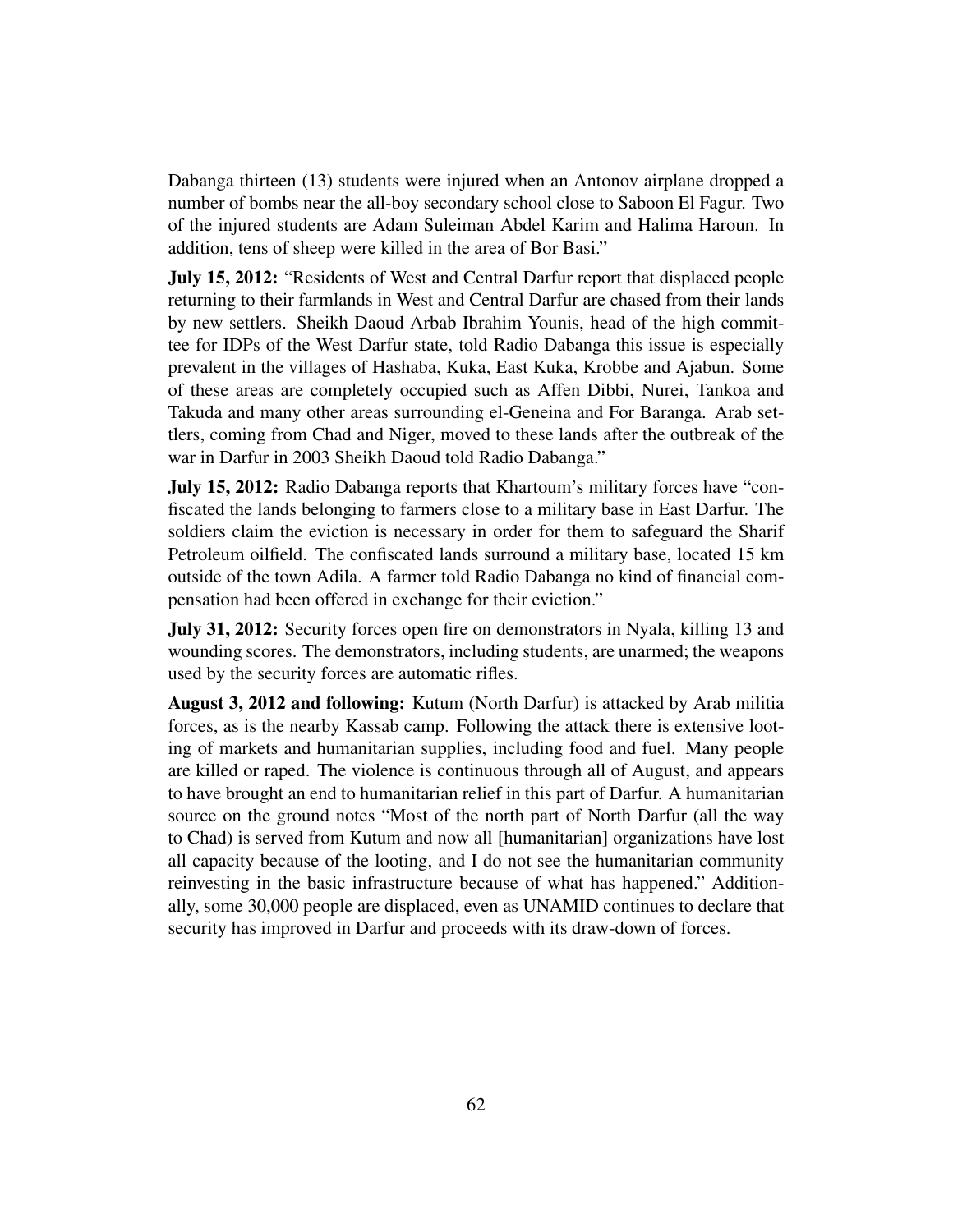### **Notes**

- <span id="page-62-0"></span>[1](#page-2-0) See especially Douglas Johnson, *The Root Causes of Sudan's Civil Wars*, 2003. Douglas Johnson was a member of the Abyei Boundaries Commission; see also his superb overview of the work of his Commission and his compelling reading of the language of the Abyei Protocol ("The Abyei Protocol Demystified," *Sudan Tribune*, December 10, 2007, [http://www.](http://www.sudantribune.com/The-Abyei-Protocol-Demystified,25125) [sudantribune.com/The-Abyei-Protocol-Demystified,25125](http://www.sudantribune.com/The-Abyei-Protocol-Demystified,25125)). I am indebted to Johnson and several other historians of Sudan for the earlier parts of this historical timeline (see Johnson's "The Road Back from Abyei," January 2011, [http://www.humansecuritygateway.](http://www.humansecuritygateway.com/showRecord.php?RecordId=34970) [com/showRecord.php?RecordId=34970](http://www.humansecuritygateway.com/showRecord.php?RecordId=34970)).
- <span id="page-62-1"></span>[2](#page-3-0) MSF, February 2000, "Under aerial bombardments: Report of an investigation in the Province of Equatoria, Southern Sudan."
- <span id="page-62-2"></span>[3](#page-6-0) See a powerful, contemporaneous eyewitness account by Roger Winter ("Abyei Aflame: An Update from the Field," May 30, 2008, at [http://www.enoughproject.org/publications/]( http://www.enoughproject.org/publications/abyei-aflame-update-field-0) [abyei-aflame-update-field-0]( http://www.enoughproject.org/publications/abyei-aflame-update-field-0)):

"[Abyei town] was empty. You could look the full length of streets and see no one. I counted only 10-12 civilians, several of whom appeared to be mentally unstable. The others, sneaking back to where their homes once stood, were evidently attempting to salvage any remaining blankets or belongings. The market had been looted and burned to the ground. Many structures were still smoldering. Block after block of traditional homes were reduced to ashes. Approximately 25 percent of the town's structures were totally destroyed. Shortly after our visit, we received reliable reports that most of the rest was aflame."

- <span id="page-62-3"></span>[4](#page-6-1) *[Sudan Tribune](http://www.sudantribune.com/China-secretly-sells-Sudan-multi,31809)*
- <span id="page-62-4"></span>[5](#page-7-0) *[Sudan Tribune](http://www.sudantribune.com/South-Sudan-captures-Khartoum,35912)*
- <span id="page-62-5"></span>[6](#page-8-0) "Secretary Clinton Delivers Remarks at the UNSC Ministerial Meeting on Sudan," at [http:](http://blogs.state.gov/sudan/index.php/site/entry/clinton_unsc_sudan) [//blogs.state.gov/sudan/index.php/site/entry/clinton\\_unsc\\_sudan](http://blogs.state.gov/sudan/index.php/site/entry/clinton_unsc_sudan)
- <span id="page-62-6"></span>[7](#page-9-0) Eric Reeves, "Encouraging Khartoum: South Sudan Victimized by 'Moral Equivalence,"' December 21, 2010, at <http://www.sudanreeves.org/Article291.html>.
- <span id="page-62-7"></span>[8](#page-9-1) Bloomberg
- <span id="page-62-8"></span>[9](#page-9-2) AP
- <span id="page-62-9"></span>[10](#page-9-3) *Sudan Tribune*
- <span id="page-62-10"></span>[11](#page-9-4) *Sudan Tribune*
- <span id="page-62-11"></span>[12](#page-10-0) The first months of 2011 will see tremendous civilian destruction as a result of Athor's military actions (see a [series of reports](http://www.smallarmssurveysudan.org/facts-figures-armed-groups-southern-sudan.php) from the Small Arms Survey). Authoritative regional sources report that the SSLA is laying anti-tank mines (Chinese T-72 AT-mines) in large numbers in oil-rich Unity State. These indiscriminate weapons also come from Khartoum. Their primary effect is to greatly restrict the movement of humanitarian personnel and civilians.
- <span id="page-62-12"></span>[13](#page-11-0) Small Arms Survey, [April 27, 2011.](http://www.smallarmssurveysudan.org/facts-figures-abyei.php)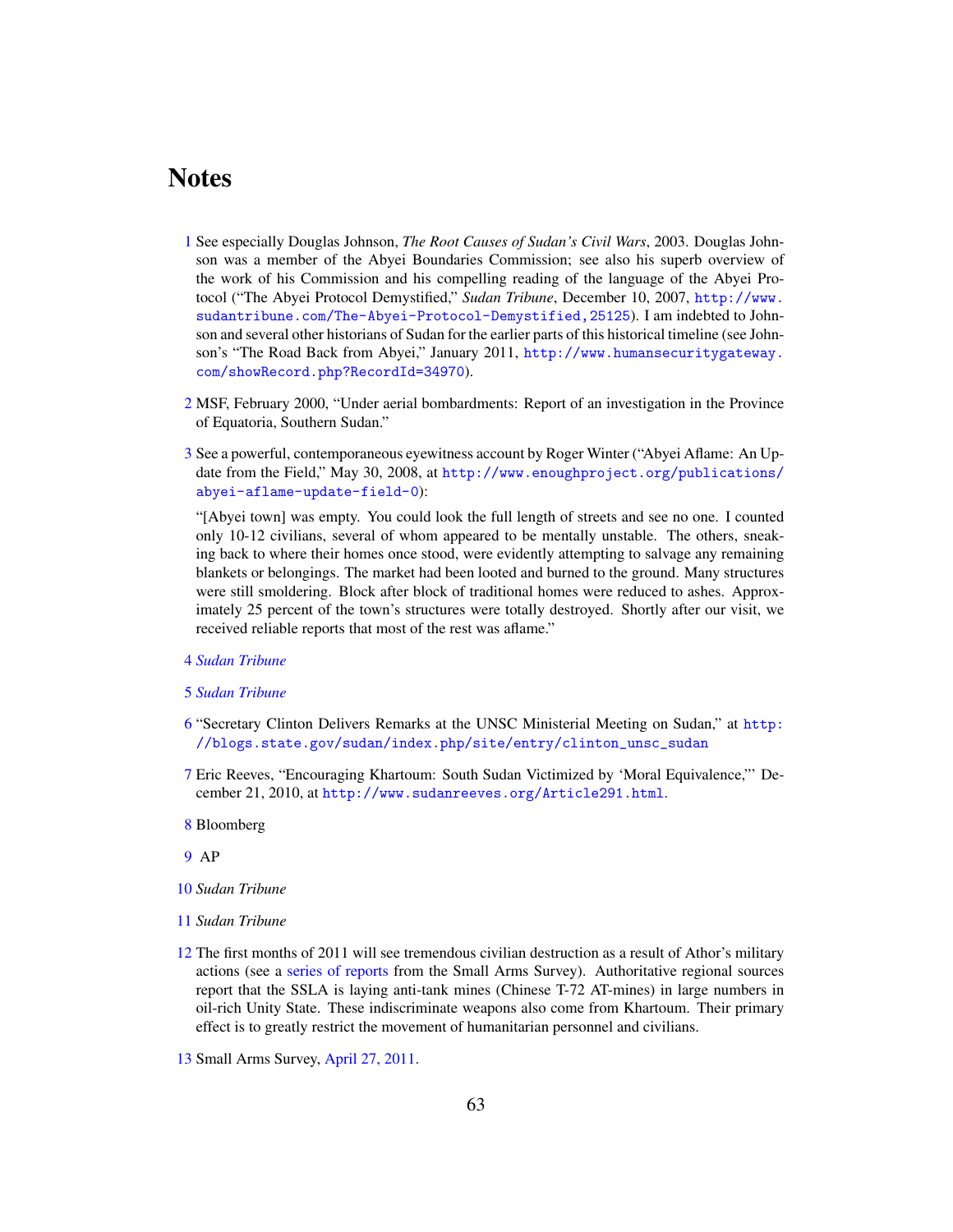- <span id="page-63-0"></span>[14](#page-11-1) Khartoum claims only 150,000 remain—a telling discrepancy, revealing an ominous goal rather than a census count.
- <span id="page-63-1"></span>[15](#page-11-2) For an authoritative account of both agreements, see [Small Arms Survey, April 2011.](http://www.smallarmssurveysudan.org/facts-figures-abyei.php)

<span id="page-63-2"></span>[16](#page-11-3) [SSP](http://www.satsentinel.org/reports-and-imagery/our-reports)

<span id="page-63-3"></span>[17](#page-12-0) [AP](http://articles.boston.com/2011-01-30/news/29346905_1_abyei-convoy-attacks)

- <span id="page-63-4"></span>[18](#page-12-1) Small Arms Survey, April 17, 2011.
- <span id="page-63-5"></span>[19](#page-12-2) Eric Reeves, "Abyei in Flames: Prospects for Peace Endangered by Diplomatic Incompetence," March 7, 2011, at <http://www.sudanreeves.org/Article312.html>

<span id="page-63-6"></span>[20](#page-12-3) SSP

<span id="page-63-7"></span>[21](#page-13-0) Small Arms Survey, April 17, 2011.

<span id="page-63-8"></span>[22](#page-13-1) SSP

<span id="page-63-9"></span>[23](#page-13-2) Earlier reports have appeared on January 27, February 11, March 8, and March 10 (see all reports at [SSP\)](http://www.satsentinel.org/reports-and-imagery/our-reports)

<span id="page-63-10"></span>[24](#page-13-3) [AFP](http://article.wn.com/view/2011/03/29/South_Sudan_landmines_threaten_aid_convoys_UN/)

- <span id="page-63-11"></span>[25](#page-13-4) Eric Reeves, "Khartoum's Language on Abyei Becomes More Insistent, More Threatening," May 3, 2011, at [http://www.sudanreeves.org/Article321.html](http://www.sudanreeves.org/Article321.html )
- <span id="page-63-12"></span>[26](#page-14-0) *Sudan Tribune*, April 4, 2011.
- <span id="page-63-13"></span>[27](#page-14-1) *Sudan Tribune*
- <span id="page-63-14"></span>[28](#page-14-2) *[Sudan Tribune](http://www.sudantribune.com/North-south-Sudan-agree-to,38581)*
- <span id="page-63-15"></span>[29](#page-15-0) See also ["A Creeping Military Coup in Khartoum,](http://www.sudanreeves.org/2011/12/30/2011/08/10/a-creeping-military-coup-in-khartoum-dissent-magazine-on-line-august-10-2011/)" Eric Reeves, *Dissent Magazine*, August 10, 2011.
- <span id="page-63-16"></span>[30](#page-15-1) The Rift Valley Institute will issue a scathing critique of the Carter Center assessment on August 23 ("Disputed Votes, Deficient Observation: South Kordofan election report from the Rift Valley Institute"):

"Based on detailed analysis of observer reports, the study identifies significant misinterpretations on the part both of domestic and international observers. Critical lessons from Sudan's past electoral history were overlooked, argues Aly Verjee, the author of the RVI report, although these had been chronicled previously by the same election observation organisations. 'The people of South Kordofan have paid a high price for the failure of the election,' Verjee writes. 'Negotiations to end the present conflict will need to acknowledge its problematic aspects if there is to be a chance of a resumption of the democratic process."' (See also my [May](http://www.sudanreeves.org/2011/12/30/2011/05/19/carter-center-fails-to-consider-key-issues-in-the-south-kordofan-gubernatorial-election/) [19 critique,](http://www.sudanreeves.org/2011/12/30/2011/05/19/carter-center-fails-to-consider-key-issues-in-the-south-kordofan-gubernatorial-election/) written in the immediate wake of the Carter Center's release of its report when glaring deficiencies were already evident.)

- <span id="page-63-17"></span>[31](#page-15-2) See my extended account of the events of May 19 at [http://dissentmagazine.org/atw.](http://dissentmagazine.org/atw.php?id=457) [php?id=457](http://dissentmagazine.org/atw.php?id=457)
- <span id="page-63-18"></span>[32](#page-15-3) For a detailed timeline of the events in Abyei through late May 2011, see: "An Abyei Timeline: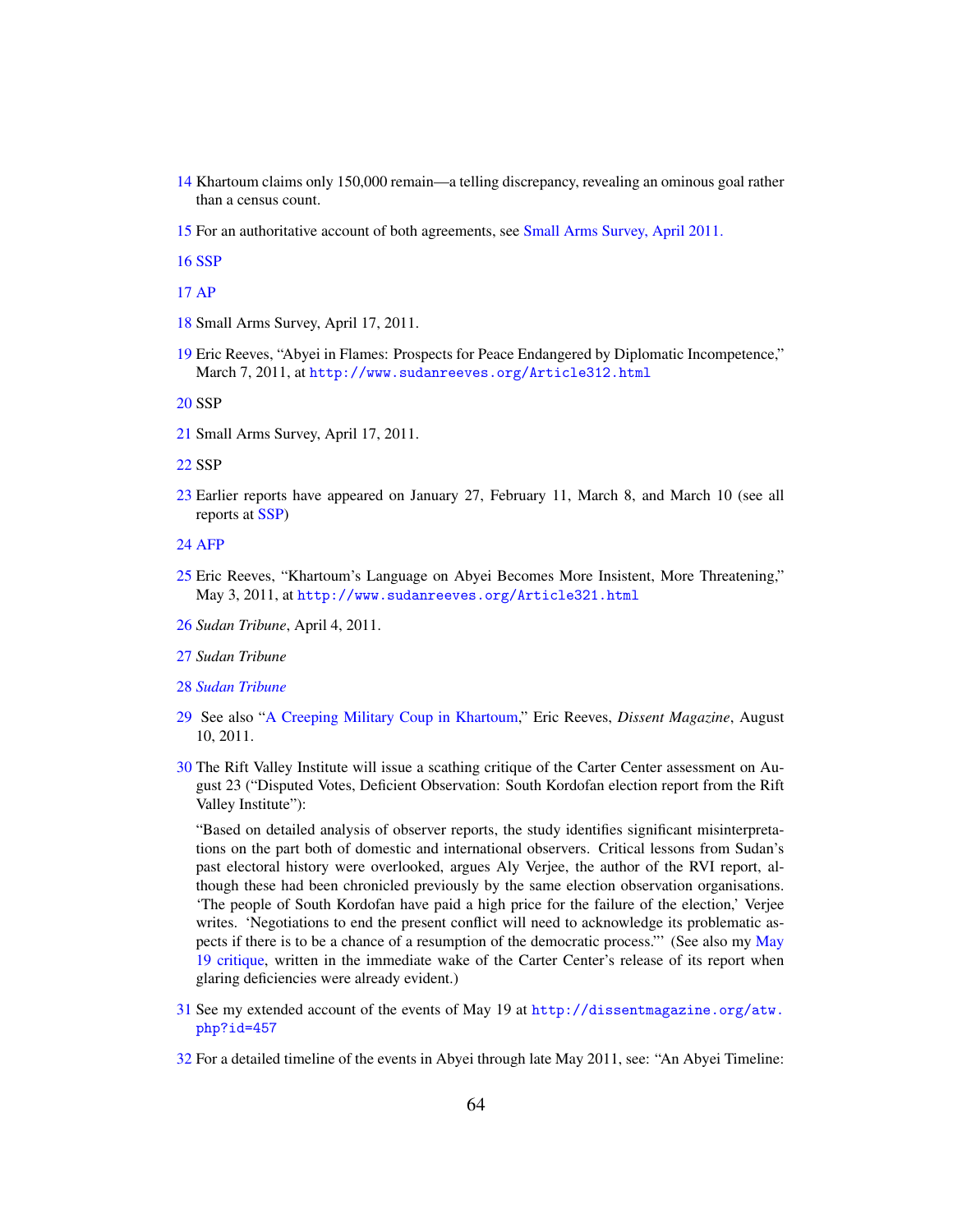The Long Road to Khartoum's Military Invasion," at [www.sudanreeves.org/2011/05/27/](www.sudanreeves.org/2011/05/27/an-abyei-timeline-the-long-road-to-khartoums-military-invasion/) [an-abyei-timeline-the-long-road-to-khartoums-military-invasion/](www.sudanreeves.org/2011/05/27/an-abyei-timeline-the-long-road-to-khartoums-military-invasion/)

- <span id="page-64-0"></span>*[Foreign Policy](http://www.foreignpolicy.com/articles/2011/05/26/sudan_falls_apart)*
- <span id="page-64-1"></span>SUNA
- <span id="page-64-2"></span> Adam Jones, *Genocide: A Comprehensive Introduction*. Second edition. New York: Routledge, 2011. Page 372. [View online text.](http://goo.gl/PVDL8)
- <span id="page-64-3"></span>[SSP](http://goo.gl/EBCTs)
- <span id="page-64-4"></span> The reported pre-positioning of body bags and tarps, and the photographing of bodies wrapped in white bags and tarps, offer compelling evidence of mass graves, indirectly confirmed by Khartoum officials much later as necessary "for reasons of public health." (see SSP [reports for](http://www.satsentinel.org/reports-and-imagery/our-reports) [June and July\)](http://www.satsentinel.org/reports-and-imagery/our-reports)
- <span id="page-64-5"></span> [Government of the Republic of Sudan and the Sudan People's Liberation Movement,"Temporary](http://www.sudantribune.com/Temporary-Arrangements-for-the,39767) [Arrangements for the Administration and Security of the Abyei Region"](http://www.sudantribune.com/Temporary-Arrangements-for-the,39767)
- <span id="page-64-6"></span>AFP
- <span id="page-64-7"></span>PBS NewsHour
- <span id="page-64-8"></span>AFP
- <span id="page-64-9"></span>*Sudan Tribune*
- <span id="page-64-10"></span>Bloomberg
- <span id="page-64-11"></span>Sudan Media Center
- <span id="page-64-12"></span>BBC
- <span id="page-64-13"></span>Bloomberg
- <span id="page-64-14"></span>AP
- <span id="page-64-15"></span>See my overview of the evidence, [July 17.](http://www.sudanreeves.org/2011/12/30/2011/07/17/us-un-refuse-to-speak-honestly-about-compelling-evidence-of-genocide-in-south-kordofan/)
- <span id="page-64-16"></span> ICG, "Conflict Risk Alert: Stopping the Spread of Sudan's New Civil War," September 26, 2011.
- <span id="page-64-17"></span> Bombing attacks have been reported on a virtually daily basis since fighting began in South Kordofan on June 5. On December 6 Amnesty International publishes a [two-part report](http://www.amnesty.be/libertes/spip.php?article209) that contains searing testimonies of those from Blue Nile who have been targeted mercilessly and indiscriminately.
- <span id="page-64-18"></span>See my [article](http://www.sudanreeves.org/2011/12/30/2011/10/10/what-really-animates-the-obama-administrations-sudan-policy/) on the Obama administration's Sudan Policy.
- <span id="page-64-19"></span>[AFP](http://reliefweb.int/node/444592)
- <span id="page-64-20"></span>UN News Center
- <span id="page-64-21"></span>Reuters
- <span id="page-64-22"></span>Bloomberg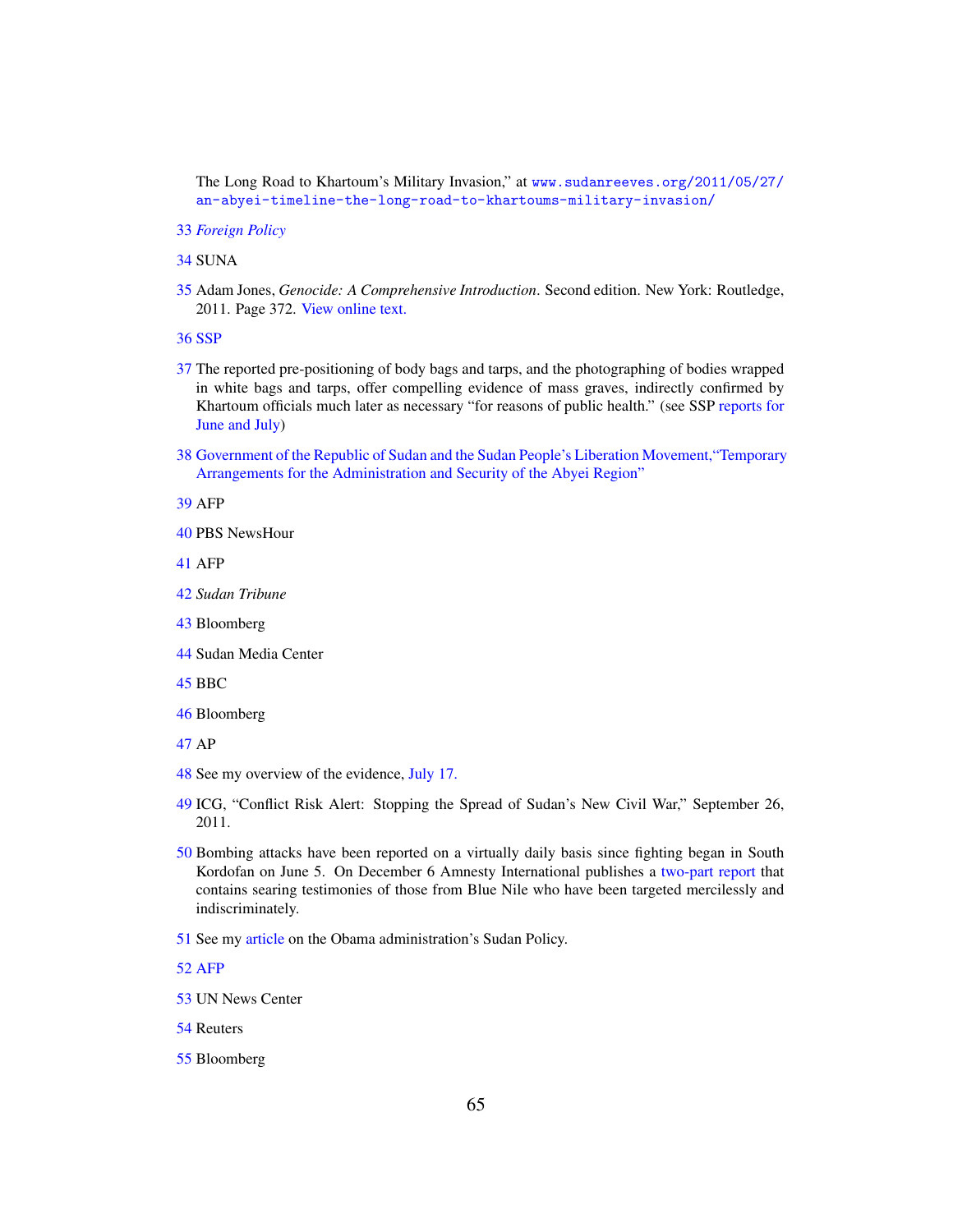- <span id="page-65-0"></span>[Radio Dabanga](http://www.radiodabanga.org/node/18422)
- <span id="page-65-1"></span>*Sudan Vision*
- <span id="page-65-2"></span>*Sudan Tribune*
- <span id="page-65-3"></span>Reuters in Geneva
- <span id="page-65-4"></span> "So that it can provide assistance to thousands of people affected by fighting. Clashes between the Sudanese armed forces and rebels over the past few months in both states displaced tens of thousands of people. Earlier this month, the UN Office for the Coordination of Humanitarian Affairs had reported that relief agencies were unable to reach those in need due to movement restrictions imposed by the Government [in Khartoum]." (UN News Center)
- <span id="page-65-5"></span>*Sudan Tribune*
- <span id="page-65-6"></span>IRIN
- <span id="page-65-7"></span>*Sudan Tribune*
- <span id="page-65-8"></span>AFP
- <span id="page-65-9"></span>*Sudan Tribune*
- <span id="page-65-10"></span>Reuters
- <span id="page-65-11"></span>Reuters
- <span id="page-65-12"></span>[AFP,](http://www.google.com/hostednews/afp/article/ALeqM5jh6CaKaSLSBmCOxHejQS7XG7AMaA?docId=CNG.a82b52e7bd3813cbcd907bbf111de5d6.f1) [IRIN,](http://www.irinnews.org/report.aspx?ReportId=93982) [Reuters.](http://af.reuters.com/article/topNews/idAFJOE79C0O420111013)
- <span id="page-65-13"></span>AFP
- <span id="page-65-14"></span>VOA
- <span id="page-65-15"></span>*Sudan Tribune*
- <span id="page-65-16"></span>Kuek is near the border with White Nile State in the north.
- <span id="page-65-17"></span> Bloomberg. For a full account of the contentious negotiations over oil transit fees, see my [January 24, 2012 analysis.](http://www.sudanreeves.org/2012/01/25/sudan-south-sudan-and-the-oil-revenues-controversy-khartoums-obstructionism-threatens-war/)
- <span id="page-65-18"></span>*[Sudan Tribune](http://www.sudantribune.com/S-Sudan-petitions-Security-Council,40923)*
- <span id="page-65-19"></span>*Foreign Policy* on-line, December 6.
- <span id="page-65-20"></span>Radio Dabanga
- <span id="page-65-21"></span>AFP
- <span id="page-65-22"></span>Reuters
- <span id="page-65-23"></span>*Sudan Tribune*
- <span id="page-65-24"></span>UN News Center
- <span id="page-65-25"></span>Radio Dabanga
- <span id="page-65-26"></span>*Sudan Tribune*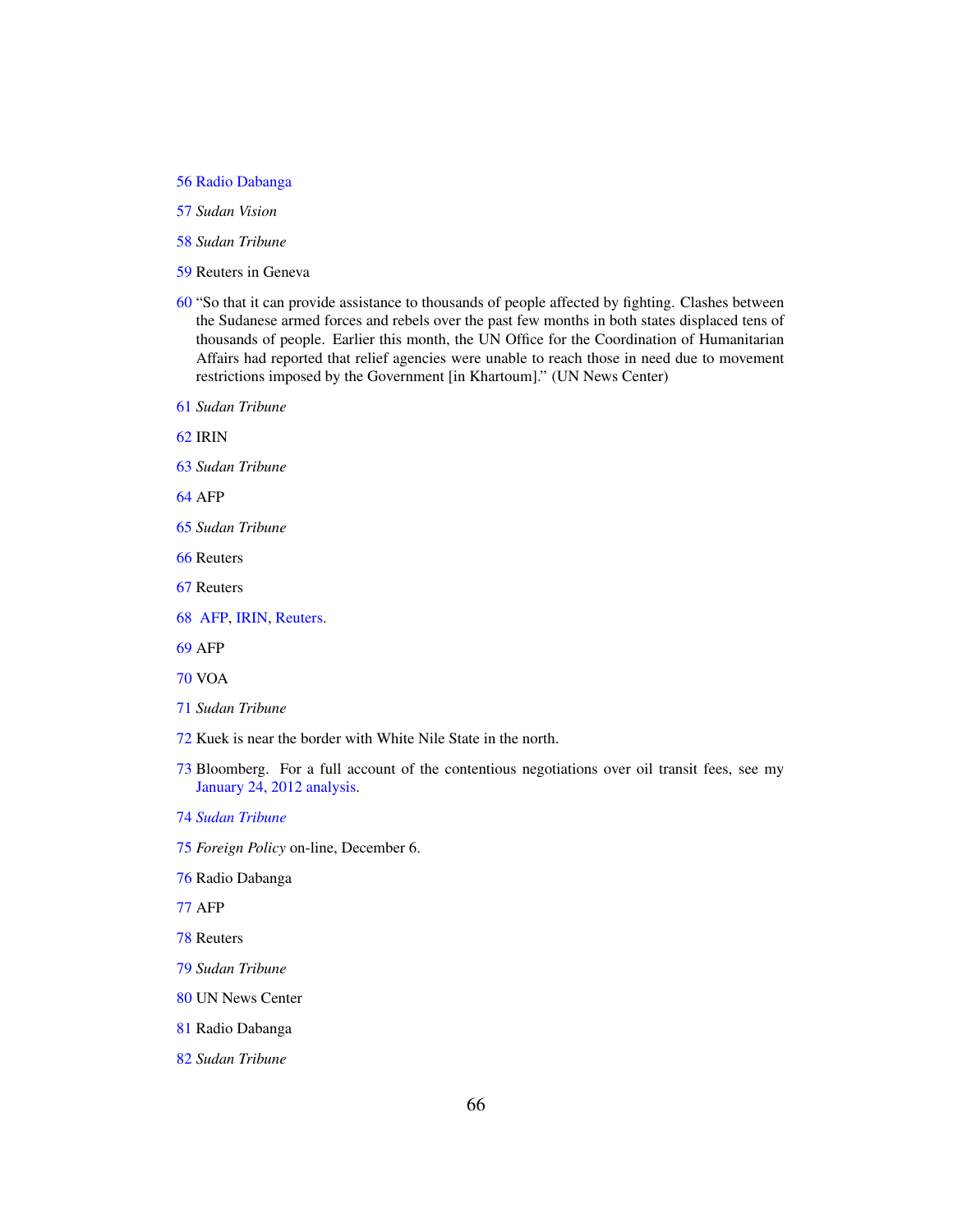- <span id="page-66-0"></span>Radio Dabanga
- <span id="page-66-1"></span>Radio Dabanga
- <span id="page-66-2"></span>Reuters/*Sudan Tribune*
- <span id="page-66-3"></span>UNHCR/Reuters
- <span id="page-66-4"></span>*Sudan Tribune*
- <span id="page-66-5"></span>Reuters
- <span id="page-66-6"></span>Associated Press
- <span id="page-66-7"></span>*Sudan Tribune*
- <span id="page-66-8"></span>Reuters
- <span id="page-66-9"></span>*Sudan Vision*
- <span id="page-66-10"></span>*Sudan Tribune*
- <span id="page-66-11"></span>*Sudan Tribune*
- <span id="page-66-12"></span>Reuters, February 2.
- <span id="page-66-13"></span>Reuters
- <span id="page-66-14"></span>VOA, AFP
- <span id="page-66-15"></span> *Sudan Tribune.* See also *The Washington Post*, "Passive in the Face of Sudan's Atrocities," February 10.
- <span id="page-66-16"></span>*Independent Catholic News*
- <span id="page-66-17"></span>Reuters, February 22.
- <span id="page-66-18"></span>*Sudan Tribune*
- <span id="page-66-19"></span>SPLM statement.
- <span id="page-66-20"></span>*Sudan Vision*
- <span id="page-66-21"></span>AFP
- <span id="page-66-22"></span>*Sudan Tribune*
- <span id="page-66-23"></span>AP
- <span id="page-66-24"></span>*Sudan Tribune*
- <span id="page-66-25"></span>*Sudan Tribune*
- <span id="page-66-26"></span>Reuters/*Foreign Policy*
- <span id="page-66-27"></span>CNN

<span id="page-66-28"></span>*[Al Jazeera](http://www.aljazeera.com/news/africa/2012/03/20123189523528780.html)*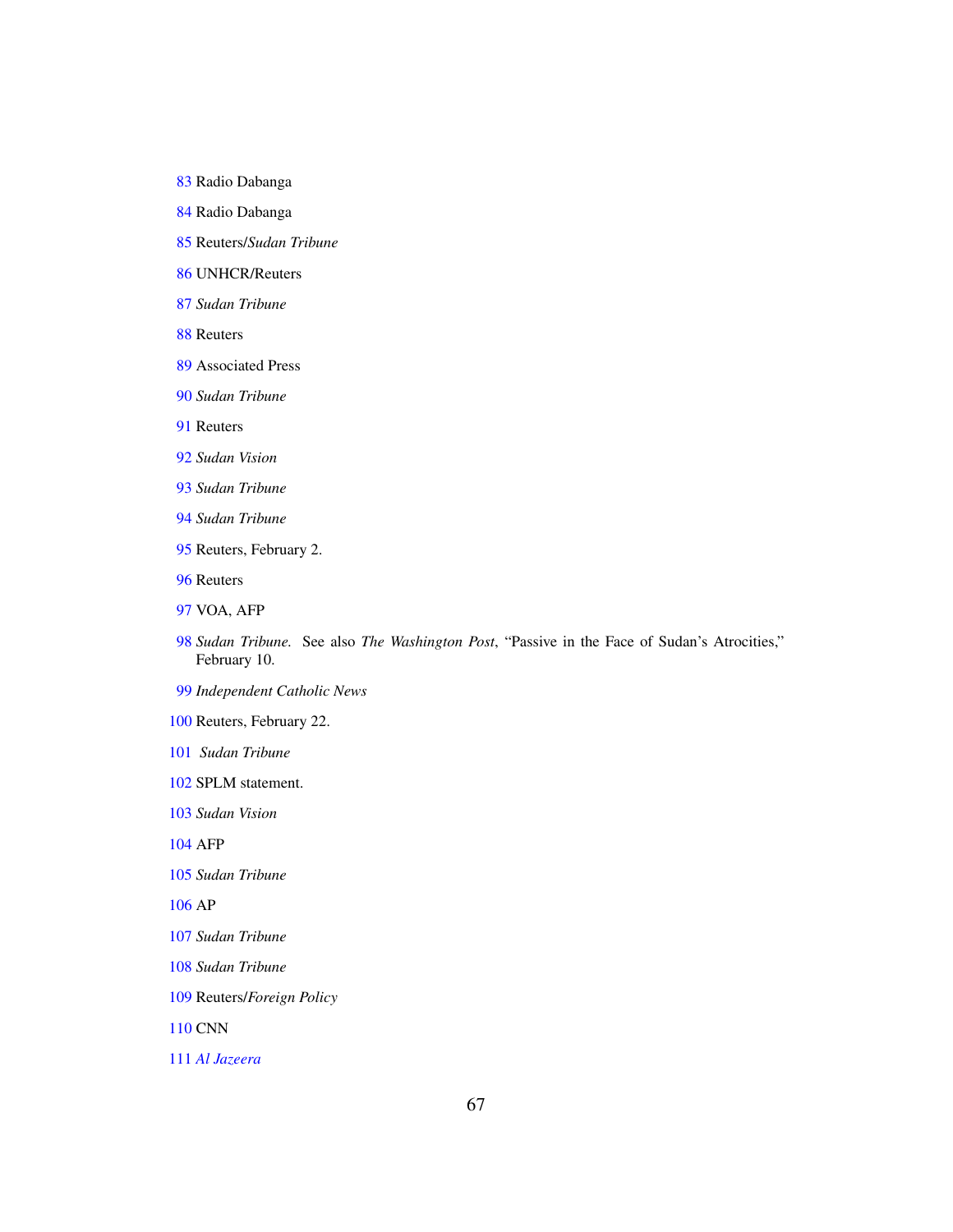<span id="page-67-0"></span>[112](#page-46-1) State Department press release, *Sudan Vision*

<span id="page-67-1"></span>[113](#page-46-2) *Sudan Tribune*

<span id="page-67-2"></span>[114](#page-47-0) *Sudan Tribune*

<span id="page-67-3"></span>[115](#page-48-0) Reuters

<span id="page-67-4"></span>[116](#page-48-1) Reuters

<span id="page-67-5"></span>[117](#page-48-2) AFP

<span id="page-67-6"></span>[118](#page-48-3) The location of Heglig has turned into an issue on which there has been a great deal of misinformation and poor reporting; the [best account to date is that of Sudan historian Douglas H.](http://www.sudanreeves.org/2012/05/03/sudan-historian-douglas-h-johnson-on-the-location-of-hegligpanthou/) [Johnson.](http://www.sudanreeves.org/2012/05/03/sudan-historian-douglas-h-johnson-on-the-location-of-hegligpanthou/) He concludes that there is no map extant locating Heglig in relation to the 1956 border, but that such ethnographic information as we have would place Heglig/Panthou in South Sudan. What can be said with certainty is that the July 2009 ruling by the Permanent Court of Arbitration did not "place Heglig in northern Sudan," a claim made repeatedly and erroneously. The PCA established the eastern boundary of Abyei and that is all; it made no mention of Heglig/Panthou, and was not tasked to do so. Nor did the PCA make any determination with respect to the location of the January 1, 1956 North/South boundary: it had no mandate to do so, and did not attempt such delineation.

<span id="page-67-7"></span>[119](#page-49-0) BBC

- <span id="page-67-8"></span>[120](#page-49-1) UN News Center
- <span id="page-67-9"></span>[121](#page-49-2) Bloomberg News
- <span id="page-67-10"></span>[122](#page-49-3) AFP
- <span id="page-67-11"></span>[123](#page-50-0) Justice Africa provides a yet fuller account of the racist context for this remark: "[Al-Bashir] repeated part of a famous [poem by] Al Motanbi (7th century) saying 'don't buy slave [abid] unless you buy stick with him/her, as slaves are wicked and evil.' [This] encourage[d] many to follow the same line, as it clear in same Friday [April 20 that] some of the demonstrators celebrating the liberation of Heglig were chanting racist slogans. The race relation in Sudan has suffered severe setback in recent years, as that become a policy not an exception." Al-Bashir's racist comments are also noted by *Africa Confidential*.
- <span id="page-67-12"></span>[124](#page-50-1) AP
- <span id="page-67-13"></span>[125](#page-50-2) OCHA
- <span id="page-67-14"></span>[126](#page-50-3) VOA
- <span id="page-67-15"></span>[127](#page-51-0) AP
- <span id="page-67-16"></span>[128](#page-51-1) OCHA
- <span id="page-67-17"></span>[129](#page-52-0) Confidential source
- <span id="page-67-18"></span>[130](#page-52-1) AFP
- <span id="page-67-19"></span>[131](#page-53-0) AFP, Khartoum
- <span id="page-67-20"></span>[132](#page-53-1) *Sudan Tribune*